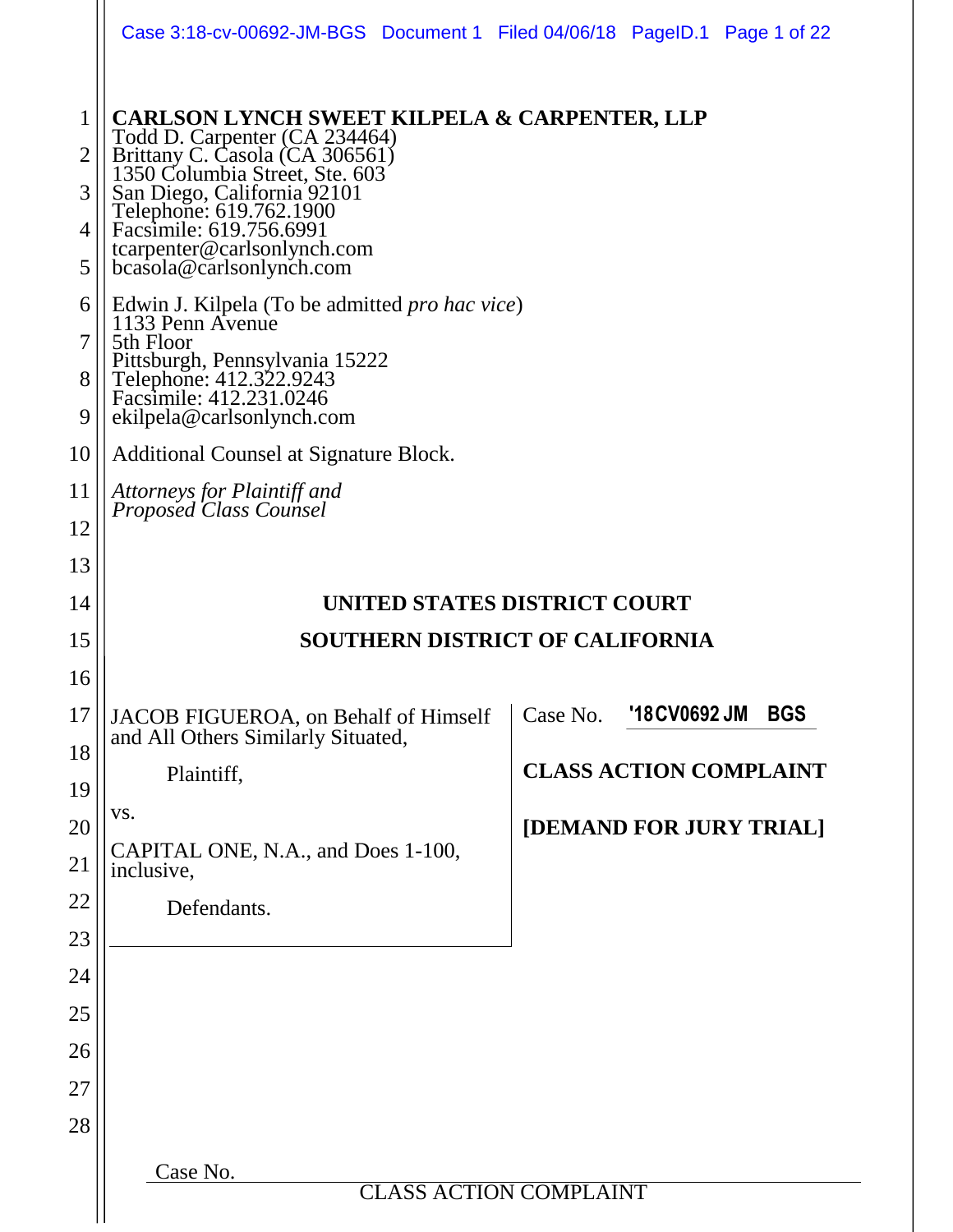### **CLASS ACTION COMPLAINT**

Plaintiff Jacob Figueroa ("Plaintiff"), on behalf of himself and all persons similarly situated, alleges the following based on personal knowledge as to allegations regarding the Plaintiff and on information and belief as to other allegations.

## **INTRODUCTION**

1. Plaintiff brings this action on behalf of himself and a class of all similarly situated consumers against Defendant Capital One, N.A. ("Capital One" or "Bank"), arising from a) its unfair and unconscionable assessment of ATM fees on balance inquiries undertaken at its own, in-network ATMs, which it promises will be entirely feefree; and b) its deceptive, unfair and unconscionable assessment of *two* out-of-network ATM fees ("OON Fees"), when an accountholder conducts a balance inquiry that precedes a cash withdrawal at out-of-network ATMs.

2. ATM fee revenue for Capital One has risen dramatically in recent years and become one of the primary drivers of the Bank's fee income. Capital One assesses OON Fees on its accountholders who perform transactions on ATMs not owned by Capital One, and it assesses ATM fees for nothing more than a balance inquiry at its own ATMs, despite contractual promises not to do so.

3. Capital One's contract documents plainly and expressly promise its accountholders that they will not incur fees for use of in-network ATMs. Yet Capital One does charge its accountholders for balance inquiries undertaken at its own ATMs.

21 22 23 24 25 26 27 28 4. When Capital One accountholders use a non-Capital One ATM, ATM fees add up very quickly—to accountholders' surprise. Not only does the non-Capital One ATM operator charge the consumer a fee for use of its ATM, a charge which now averages \$3, but Capital One charges a OON Fee for a cash withdrawal as well—a punishing double-fee on accountholders that can rise to a total of several dollars for simply accessing their own money. With most withdrawals below \$100, the ratio of the ATM fees to the withdrawn amount can often be higher than a year's worth of interest. Capital One never adequately informs consumers they will be charged two separate fees

 $Case No.$  1

1

2

3

4

5

6

7

8

9

10

11

12

13

14

15

16

17

18

19

20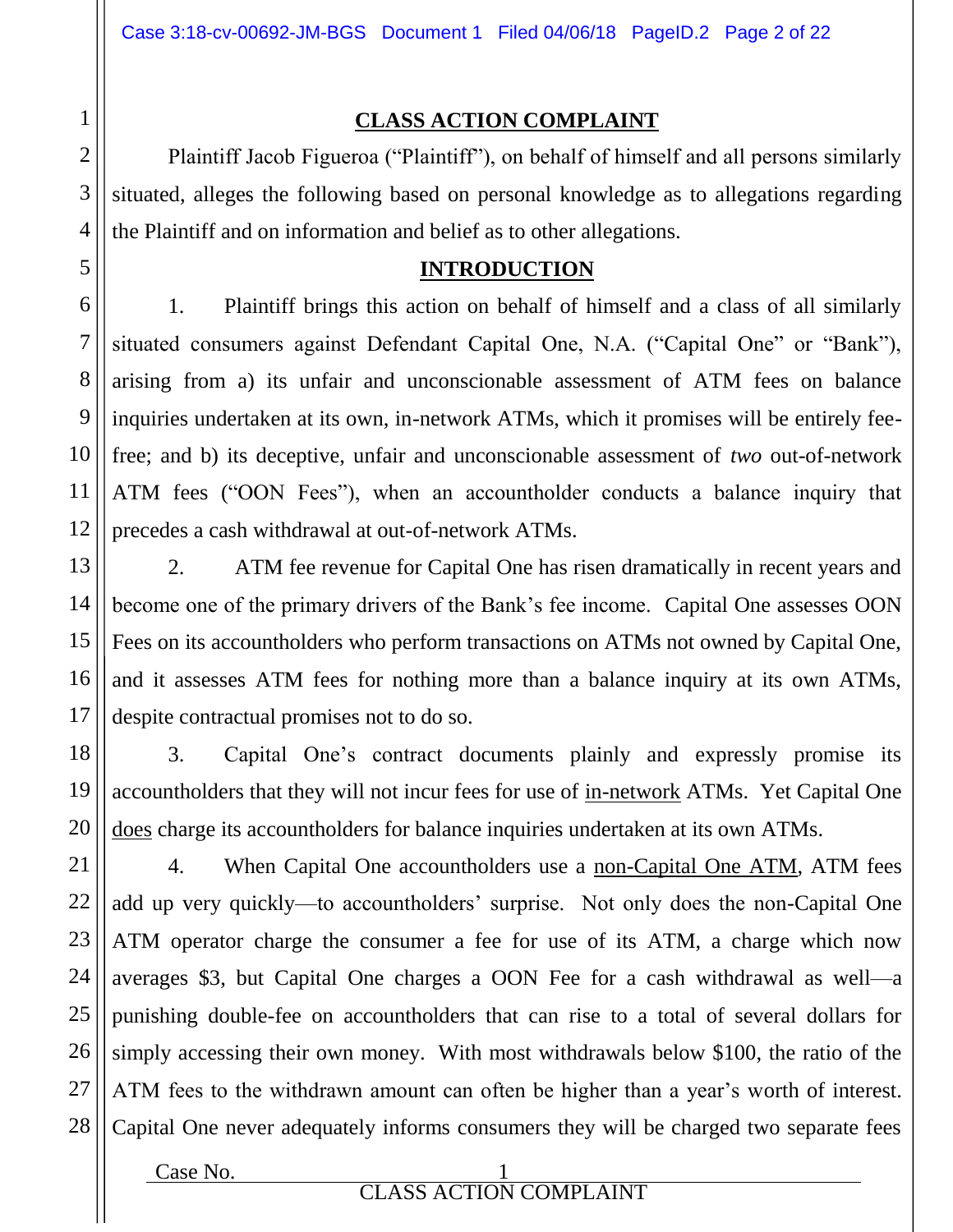1

2

3

4

5

6

7

8

9

10

11

12

13

14

15

16

17

18

19

20

21

22

23

24

25

26

for each non-bank ATM withdrawal, and never once tells consumers the total amount of that double-fee.

5. Capital One does not stop there, however. On some out-of-network ATM withdrawals, Capital One accountholders pay a *third* fee for withdrawing funds at an outof-network ATM—one fee to the ATM operator and *two* OON Fees to Capital One. Specifically, when Capital One accountholders accept the ATM prompt and check their account balance prior to withdrawing funds at an out-of-network ATM, Capital One charges its accountholder two OON Fees—*one for the balance inquiry and one for the withdrawal*.

6. For a simple out-of-network ATM withdrawal, for example, Plaintiff paid a total of \$6.50 for three separate fees, including \$4 for two separate fees to Capital One.

7. Plaintiff, and other Capital One customers, have been injured by Capital One's improper practices. On behalf of himself and the class, Plaintiff seeks damages, restitution, and injunctive relief for Capital One's breach of contract and violation of California consumer protection statutes.

#### **JURISDICTION AND VENUE**

8. This Court has original jurisdiction of this action under the Class Action Fairness Act of 2005. Pursuant to 28 U.S.C. §§ 1332(d)(2) and (6), this Court has original jurisdiction because the aggregate claims of the putative class members exceed \$5 million, exclusive of interest and costs, and at least one of the members of the proposed classes is a citizen of a different state than Capital One.

9. Venue is proper in this district pursuant to 28 U.S.C. § 1391 because Capital One is subject to personal jurisdiction here and regularly conducts business in this District, and because the Plaintiff resides in this District.

#### **PARTIES**

10. Plaintiff is a citizen of California.

27 28 11. Defendant Capital One is a national bank with its headquarters and principal place of business located in McLean, Virginia. Capital One has hundreds of affiliates,

> Case No. 2 CLASS ACTION COMPLAINT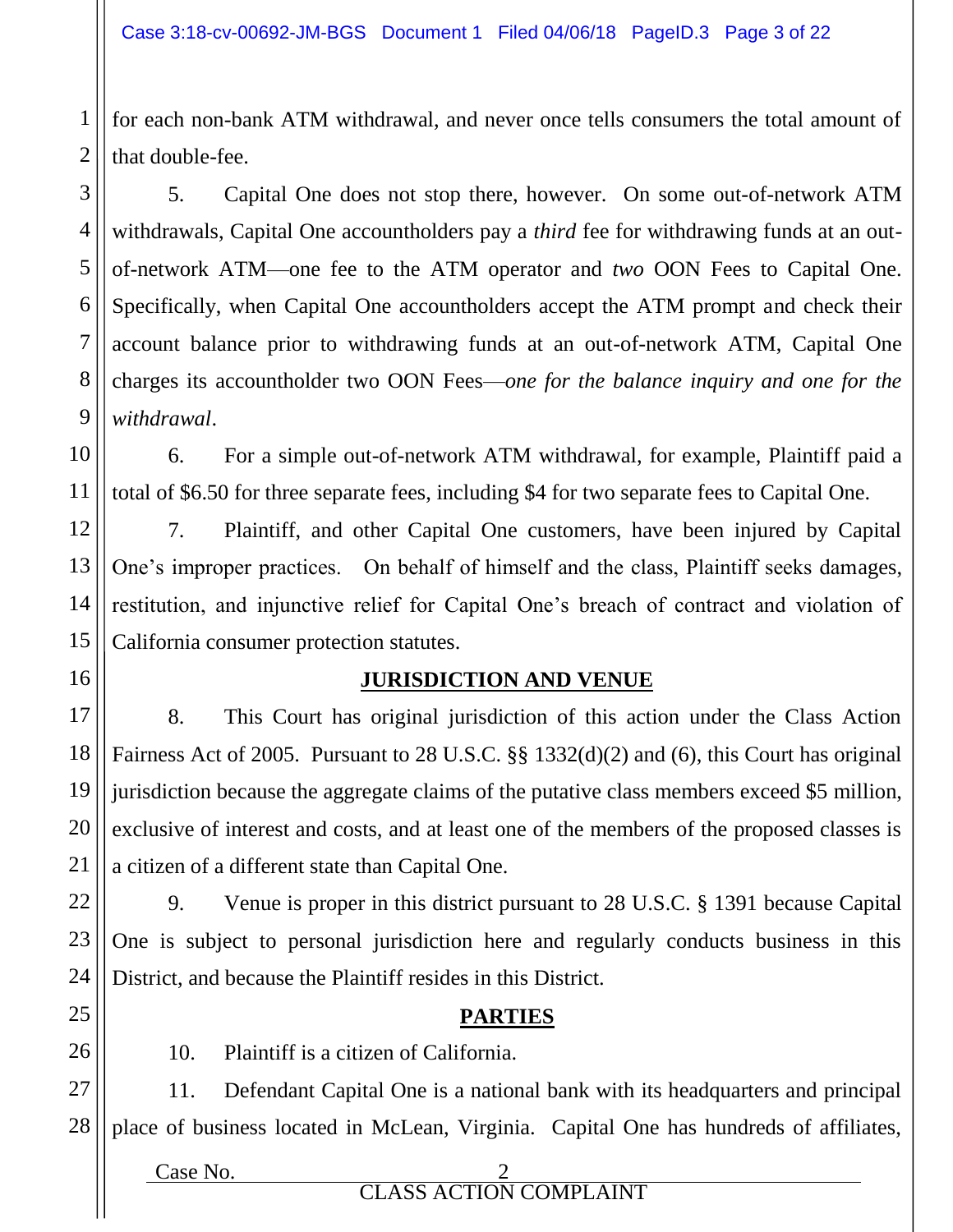such as Capital One Financial and Capital One Bank, N.A. Among other things, Capital One is engaged in the business of providing retail banking services to consumers, including Plaintiff and members of the putative classes, which includes the issuance of debit cards for use by its customers in conjunction with their checking accounts. Capital One operates banking centers, and thus conducts business, throughout the State of California.

## **FACTUAL BACKGROUND AND GENERAL ALLEGATIONS**

## **I. CAPITAL ONE CHARGES ATM FEES FOR BALANCE INQUIRIES UNDERTAKEN AT ITS OWN ATMS, IN VIOLATION OF ITS CONTRACT**

12. Pursuant to Capital One's EFTA Agreement in effect at the time of the relevant transactions:

**Charges for ATM/Debit Card Transactions:** You may…be charged a fee by us, as disclosed in our then current Schedule of Fees and Charges, for each cash withdrawal, funds transfer or balance inquiry that you may make using a non-Capital One Bank branded ATM. **You will not be charged this fee at most ATMs owned and operated by Capital One Bank**, except at certain gaming establishments and other non-branch locations, where we may charge a fee for each cash withdrawal. The amount of fees charged at such ATMs at non-branch locations varies. Any fee charged will be displayed on the ATM screen and you will be given an opportunity to cancel the transaction before the fee is imposed. Please refer to our then current Schedule of Fees and Charges for the amount of this fee.

See EFTA Agreement, p. 3 (emphasis added) (Exhibit A hereto).

13. The Fee Schedule in effect during the relevant time simply provided that there is no fee "[w]hen you use a Capital One-branded ATM" for a "withdrawal, funds transfer or balance inquiry."

14. In short, Capital One states no ATM fees whatsoever will be charged for innetwork Capital One ATM transactions, except in rare circumstances not applicable here.

Case No. 3 CLASS ACTION COMPLAINT

1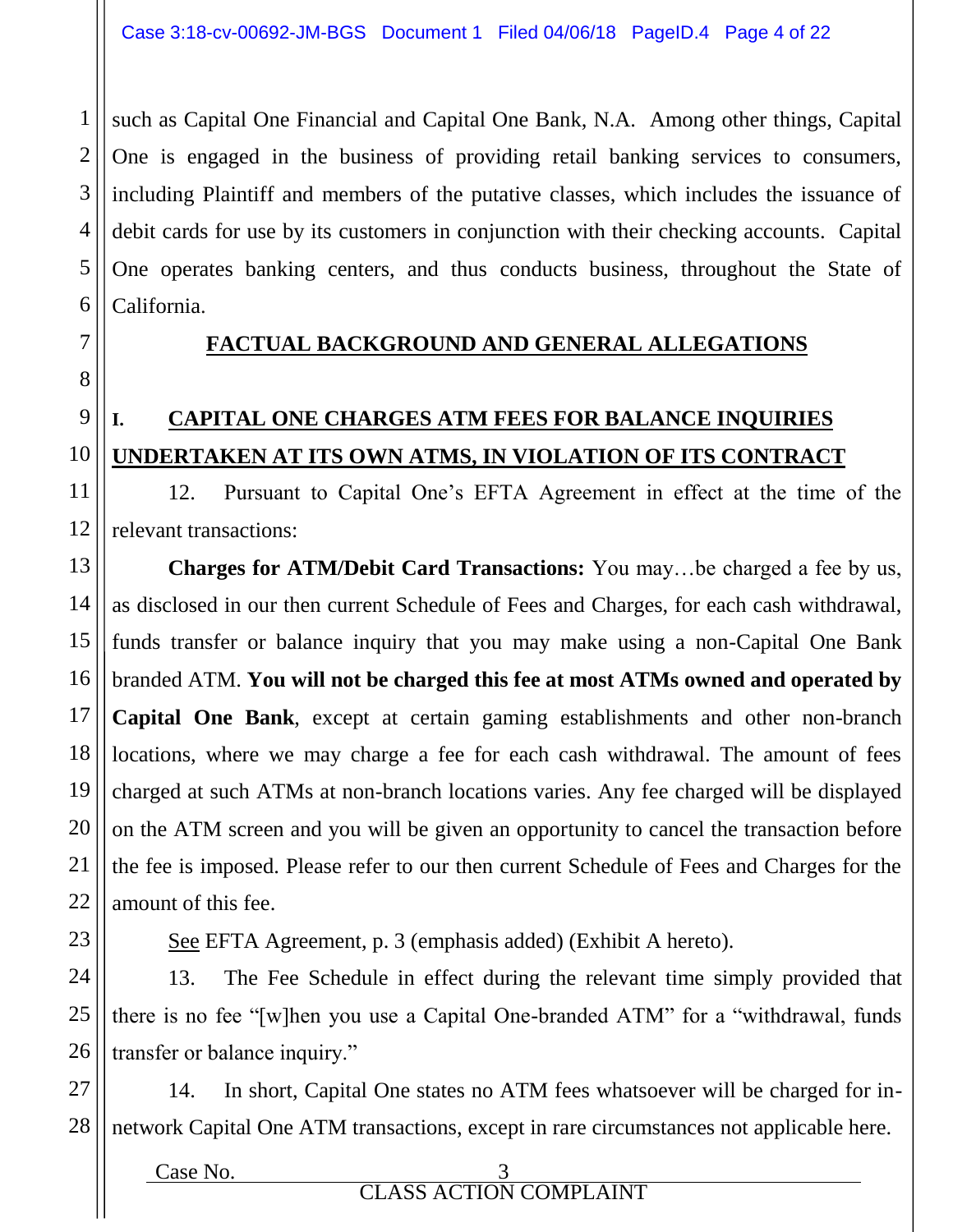15. In the rare exception when fees may be charged for using a Capital One ATM for any purpose, Capital One promises that "[a]ny fee charged will be displayed on the ATM screen and you will be given an opportunity to cancel the transaction before the fee is imposed."

16. Capital One never states that a balance inquiry undertaken at a Capital One ATM will incur a fee—either in the EFTA Agreement, the Fee Schedule, or on its ATM screens at the time of the balance inquiry.

17. Yet Capital One does in fact charge \$2 fees for balance inquiries undertaken at its own ATMs.

10 11 12 13 18. On June 15, 2015, Plaintiff withdrew \$60 from a Capital One in-network ATM. Despite contractual promises to the contrary, Capital One charged Plaintiff a fee for checking his balance prior to withdrawing the cash. Plaintiff would not have checked his balance had he been warned that he would be charged a fee for doing so.

15 16 19. Plaintiff was shocked to discover at a later date that he was charged a fee by Capital One for his in-network balance inquiry, especially because he was not warned that the balance inquiry would incur any fee at all.

20. In violation of its contractual promise to do so, Capital One failed to display this balance inquiry fee on the ATM screen and did not give Plaintiff an opportunity to cancel the transaction before imposing this fee.

# **II. CAPITAL ONE CHARGES TWO OON FEES FOR CERTAIN OUT OF NETWORK ATM TRANSACTIONS IN VIOLATION OF ITS CONTRACT**

1

2

3

4

5

6

7

8

9

14

17

18

19

20

21

22

23

24

25

## **A. Out-of-Network ATM Withdrawals**

21. When consumers use ATMs not owned by their own bank, federal law requires the owners of those out of network ATMs to inform users of the amount of the usage fees charged by the ATM owner.

26 27 28 22. Thus, it is standard at ATMs in the United States that when a consumer uses an ATM not owned by his home bank, a message is displayed on the screen stating that usage of the ATM will cost a specified amount to proceed with a withdrawal of funds, and

> Case No. 4 CLASS ACTION COMPLAINT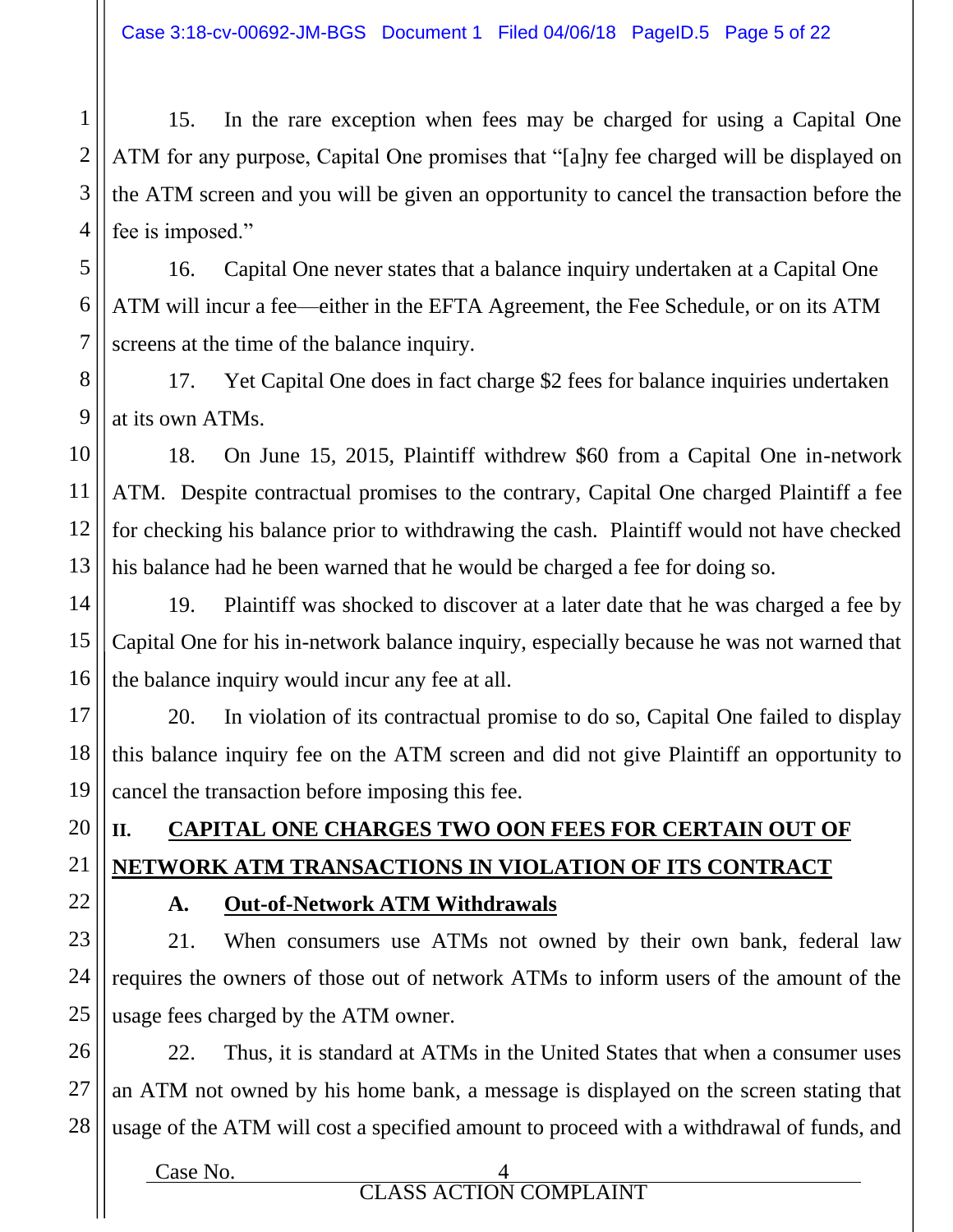that such a fee is in addition to a fee that may be assessed by a consumer's financial institution for use of the ATM.

23. That message appears only after a user has decided to perform a cash withdrawal and entered the amount of cash he or she would like to withdraw.

24. Through repeated exposure to such fee warning messages, consumers are accustomed to being warned of fee assessments at out of network ATMs, and to being provided with the opportunity to decide whether the fees charged are reasonable—before proceeding with their cash withdrawal.

25. Capital One knows this—that consumers expect a fair fee disclosure at the ATM—and has designed a scheme to assess OON Fees on balance inquiries and exploit consumers' reasonable expectation that they will be provided an opportunity to cancel actions before being assessed a fee. That scheme involves assessing fees for the mere act of checking a balance before proceeding with a cash withdrawal.

26. In the US, most ATM display screens immediately ask consumers if they would like to "check their account balance" before proceeding with their transaction.

27. The ATM screen does not disclose that a balance inquiry alone will incur a usage fee, and indeed ATM owners in the United States in general do not charge usage fees for balance inquiries.

28. Repeated exposure to such messages is partly responsible for building the reasonable consumer understanding that a balance inquiry is a common lead-in to a withdrawal, a mere first step to the real business at hand, an informational exercise offered by the ATM to help inform the cash withdrawal.

29. Reasonable consumers like Plaintiff do not, in sum, understand a balance inquiry to be an independent transaction worthy of a separate fee.

25 26 27 28 30. Capital One knows this——that consumers expect a balance inquiry fee to be an included part of a cash withdrawal—and has designed a scheme to assess OON Fees on those balance inquiries. The Bank preys on the common sense that a balance inquiry preceded by a cash withdrawal is not an independent basis for a fee.

1

2

3

4

5

6

7

8

9

10

11

12

13

14

15

16

17

18

19

20

21

22

23

24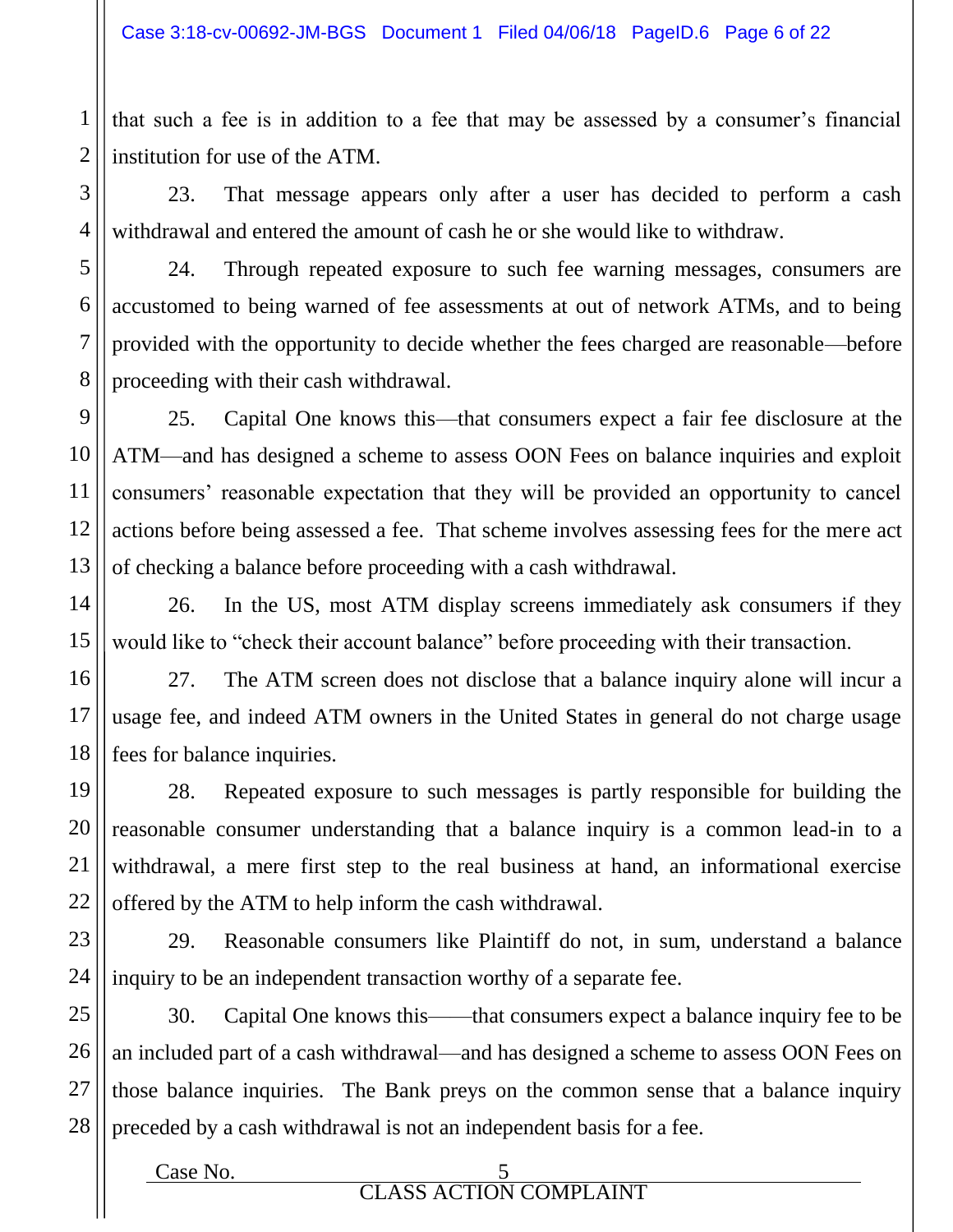1 2 31. Thus, in most circumstances, there is simply no warning at the ATM that a balance inquiry alone could incur a fee.

32. As a result, consumers have zero expectation that their home bank will charge a separate fee for a balance inquiry, especially one that precedes a cash withdrawal at the same ATM.

6 7 8 9 33. If a bank is going to charge such a conscience-shocking fee, it must fully and fairly disclose such a fee in its account documentation. Capital One did the opposite providing express and implied indications that balance inquires would not incur OON Fees.

10

26

27

28

3

4

5

## **B. Capital One's Account Contract**

11 12 34. Plaintiff has a Capital One checking account, which is governed by Capital One's standardized account agreement.

13 14 15 16 35. Capital One issues debit cards to its checking account customers, including Plaintiff, which allows its customers to have electronic access to their checking accounts for purchases, payments, and ATM withdrawals at both Capital One and non-Capital One ATMs.

17 18 19 20 36. Against the backdrop of the reasonable consumer expectations and federal law above, Capital One's disclosures deceive consumers and reinforce the reasonable understanding that no fee will be assessed for a balance inquiry—especially if ATM users are not warned beforehand.

21 22 23 37. Capital One's disclosures also reinforce the common sense presumption that there can be no balance inquiry fee when such an inquiry is in conjunction with a cash withdrawal at the same ATM.

24 25 38. Pursuant to Capital One's EFTA Agreement in effect at the time of the relevant transactions:

> **Charges for ATM/Debit Card Transactions:** When you use your ATM/Debit Card at a non-Capital One Bank branded ATM, the ATM owner/operator may charge you a fee for your use of their ATM, and you may be charged a fee for a balance inquiry even if you do not complete a

| Case No. |                               |
|----------|-------------------------------|
|          | <b>CLASS ACTION COMPLAINT</b> |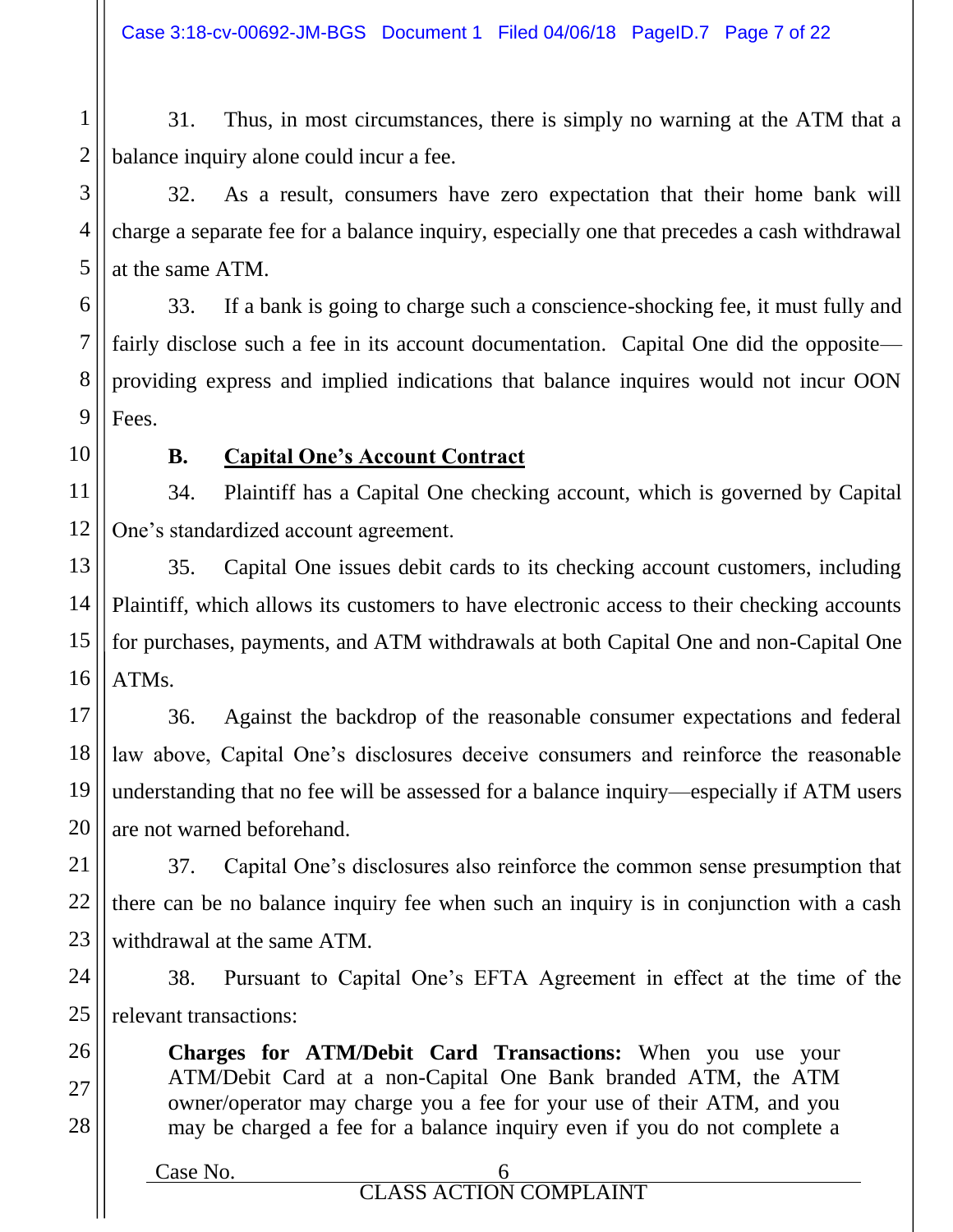transaction. The fee charged should be disclosed to you on the ATM, and you should be given an opportunity to cancel the transaction before the fee is imposed. You may also be charged a fee by us, as disclosed in our then current Schedule of Fees and Charges, for each cash withdrawal, funds transfer or balance inquiry that you may make using a non-Capital One Bank branded ATM.

See EFTA Agreement, p. 3 (Exhibit A hereto).

39. The Fee Schedule referenced by Capital One in the EFTA Agreement, which Capital One states will clarify precisely what fees will be charged "by us," has just one relevant line, stating that \$2 will be charged per "transaction."

40. First, the contract plainly promises that ATM owners will not assess fees for balance inquiries unless they inform consumers of the amount of the fee beforehand. In general, and in Plaintiff's case here, the ATM owner does not warn the user that there is a separate charge for a balance inquiry, and in fact the ATM owner does not charge a separate fee to the user for a balance inquiry. Therefore, the user can have no reasonable expectation that his home bank will assess a fee for an action that the ATM owner does not charge or warn about.

41. Second, even by Capital One's own terms, a balance inquiry is not a transaction: "you may be charged a balance inquiry even if you do not complete a *transaction*." By simple logic, this means a balance inquiry cannot itself be a "transaction." And since Capital One has promised only "transactions" will incur a OON Fee, it violates its contract when it charges OON Fees on balance inquiries.

42. Moreover, accountholders using a non-Capital One ATM are never warned that they will receive **two separate fees** from Capital One—plus another one from the ATM owner—when they check their balance before proceeding with a cash withdrawal at the same ATM. But that is exactly what happens.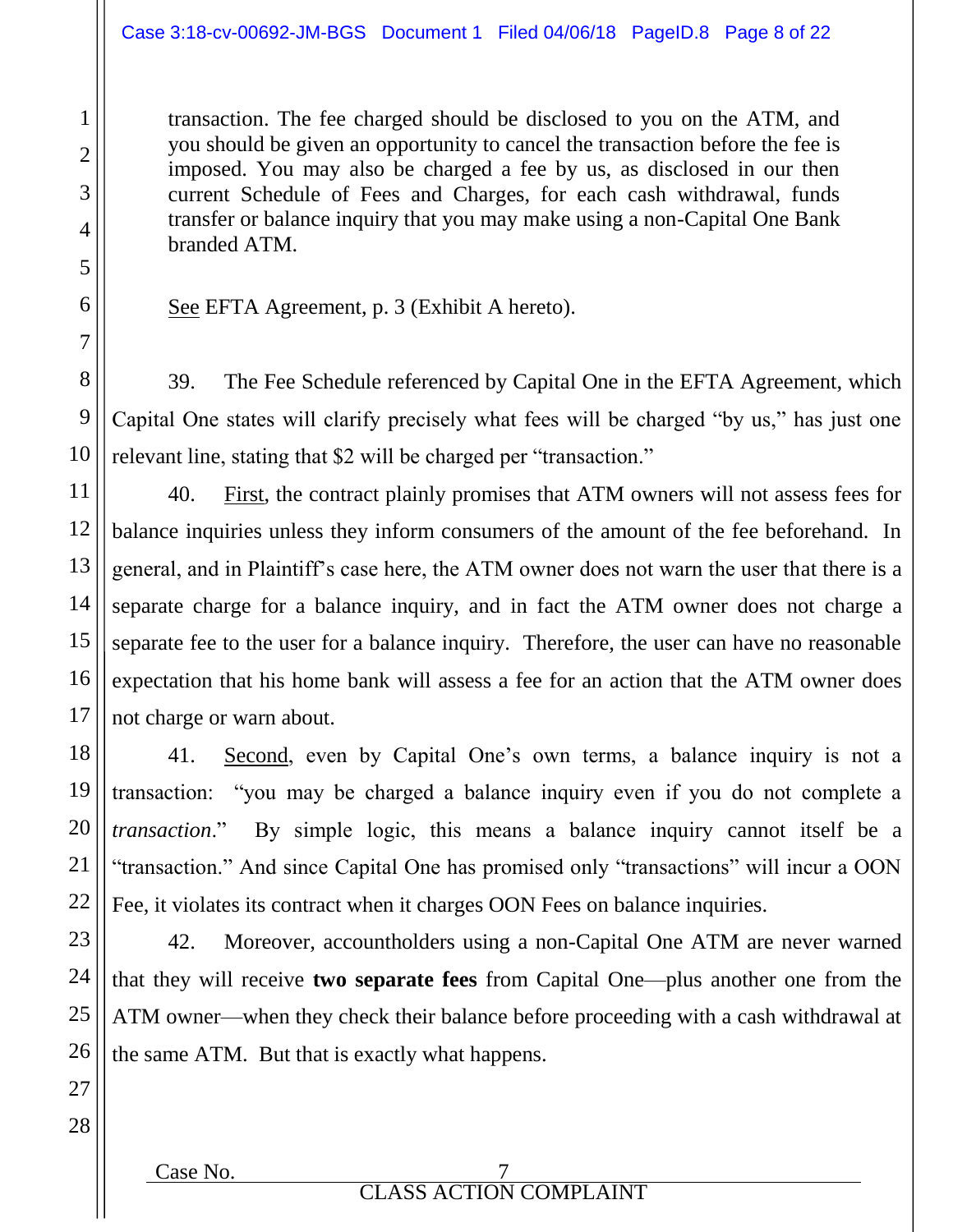43. As discussed *supra*, ATMs immediately prompt consumers to check their balance, and never warn that such a balance inquiry will be the basis for a fee, either from the ATM owner or from the consumer's own bank. Capital One's disclosures do nothing to disabuse consumers of the reasonable understanding that a balance inquiry will not incur a separate fee when it precedes a cash withdrawal at the same ATM, and never state outright that such a fee will be assessed. Again, the Fee Schedule says nothing more than "\$2.50 per transaction."

44. Moreover, reasonable consumers like Plaintiff do not understand—and are never warned—that a mere balance inquiry (in which no funds are transferred in any way) counts on its own as a separate "transaction" that could be the basis for an independent OON Fee.

45. Merriman-Webster defines "transaction" to mean "something transacted; *especially* : an exchange or transfer of goods, services, or funds." There is no exchange or transfer involved in a balance inquiry; a balance inquiry is merely a precursor to the actual "transaction"—the cash withdrawal.

46. Further, Capital One's disclosure that the ATM owner may charge a fee for a balance inquiry "even if you do not complete a transaction" is problematic for several reasons.

47. First, as is the case here, owners generally do not charge such fees (and therefore do not disclose such fees). There can thus be no reasonable expectation that Capital One will do so.

48. Second, even if ATM owners did charge such fees, the "even if you do not complete a transaction" phrase indicates that a consumer will **not** be charged a separate OON Fee for a balance inquiry if he **does** complete a cash withdrawal (and therefore does pay an OON Fee for that cash withdrawal)—especially where, as here, the ATM owner does not charge separate fees for balance inquiries and never provides an on-screen warning that either it or the consumer's bank will do so.

1

2

3

4

5

6

7

8

9

10

11

12

13

14

15

16

17

18

19

20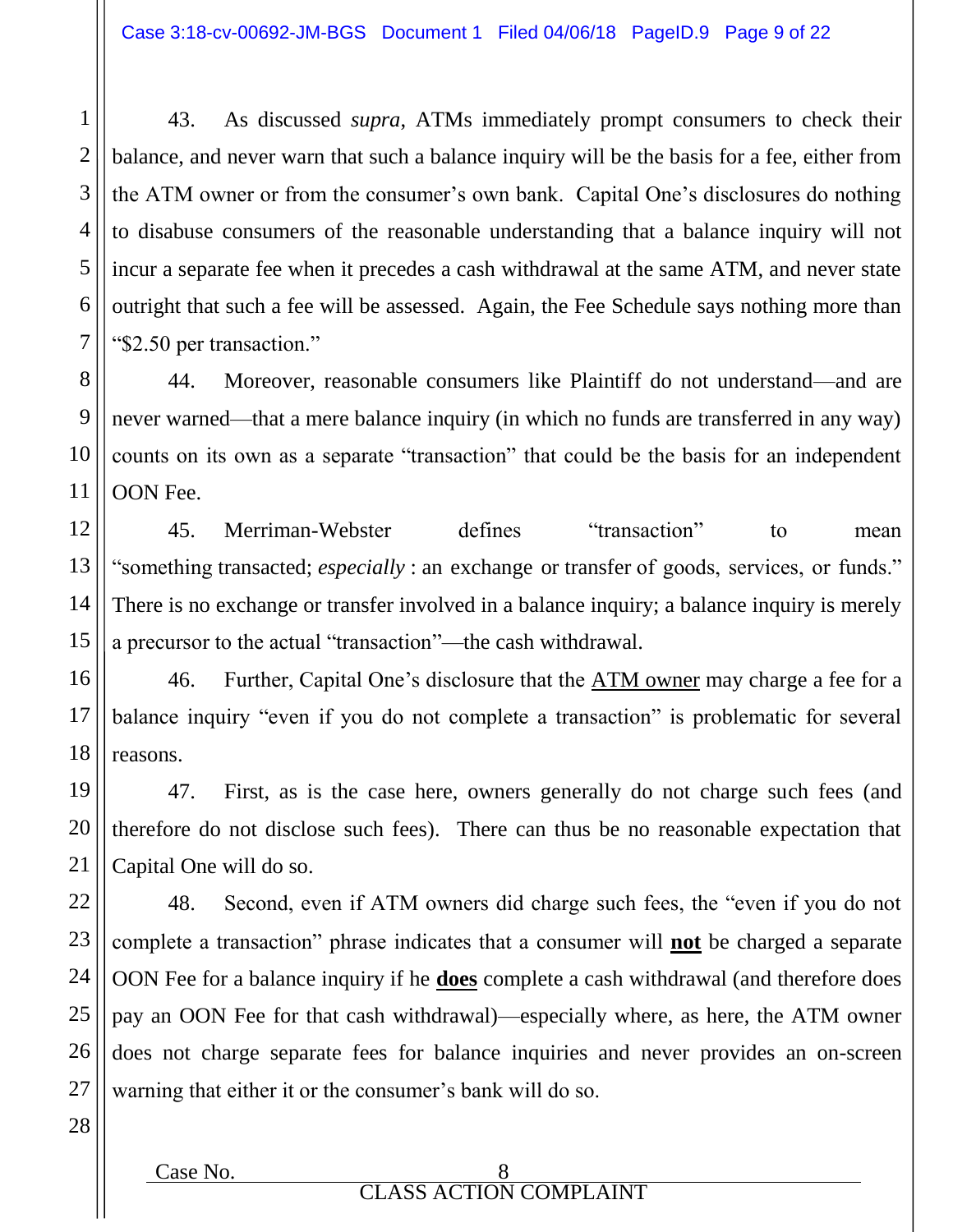1 2 3 4 5 49. The reasonable consumer understanding that a balance inquiry is not itself an independent transaction or basis for a fee is the very reason the "even if you do not complete a transaction" is necessary. *Indeed, the warning would be nonsensical if it was generally understood that the balance inquiry was an independent transaction worthy of a fee.*

50. In other words, if the balance inquiry and the transaction (withdrawal) were not linked and intrinsic to each other in the minds of reasonable consumers—there would be no need to disclose the special case of when they are de-linked.

51. At the very least, by the repeated use of "may," Capital One provides itself discretion as to when it will assess OON Fees, and it uses that discretion in bad faith when it assesses an OON Fee on both a balance inquiry and a cash withdrawal at the same ATM.

6

7

8

9

10

11

12

13

14

15

16

17

18

19

20

21

22

23

24

25

26

## **C. Plaintiff's Out of Network ATM Withdrawals**

52. On April 28, 2015, Plaintiff withdrew \$20 in cash from an out of network ATM in New York, New York. Prior to withdrawing the cash, Plaintiff was prompted to check his balance, and he did so. He received no warning that doing so would incur a fee from the ATM owner or from his own bank. The ATM owner charged Plaintiff \$3 for the cash withdrawal, but did not charge a fee for the balance inquiry. Later, Capital One charged Plaintiff two OON Fees – one for the balance inquiry and one for the cash withdrawal – of \$2 each. Plaintiff would not have proceeded with the balance inquiry or the cash withdrawal if he had been notified by the ATM owner or by Capital One that he would be charged three separate fees, totaling \$7, for his \$20 cash withdrawal.

53. Plaintiff was shocked to discover that he was charged these two OON Fees by Capital One, in addition to the ATM owner's fee for the cash withdrawal, especially because he was not warned that the balance inquiry would incur any fee at all.

#### **CLASS ALLEGATIONS**

27 28 54. Plaintiff brings this action on behalf of himself and all others similarly situated pursuant to Rule 23 of the Federal Rules of Civil Procedure. This action satisfies

Case No. 9 CLASS ACTION COMPLAINT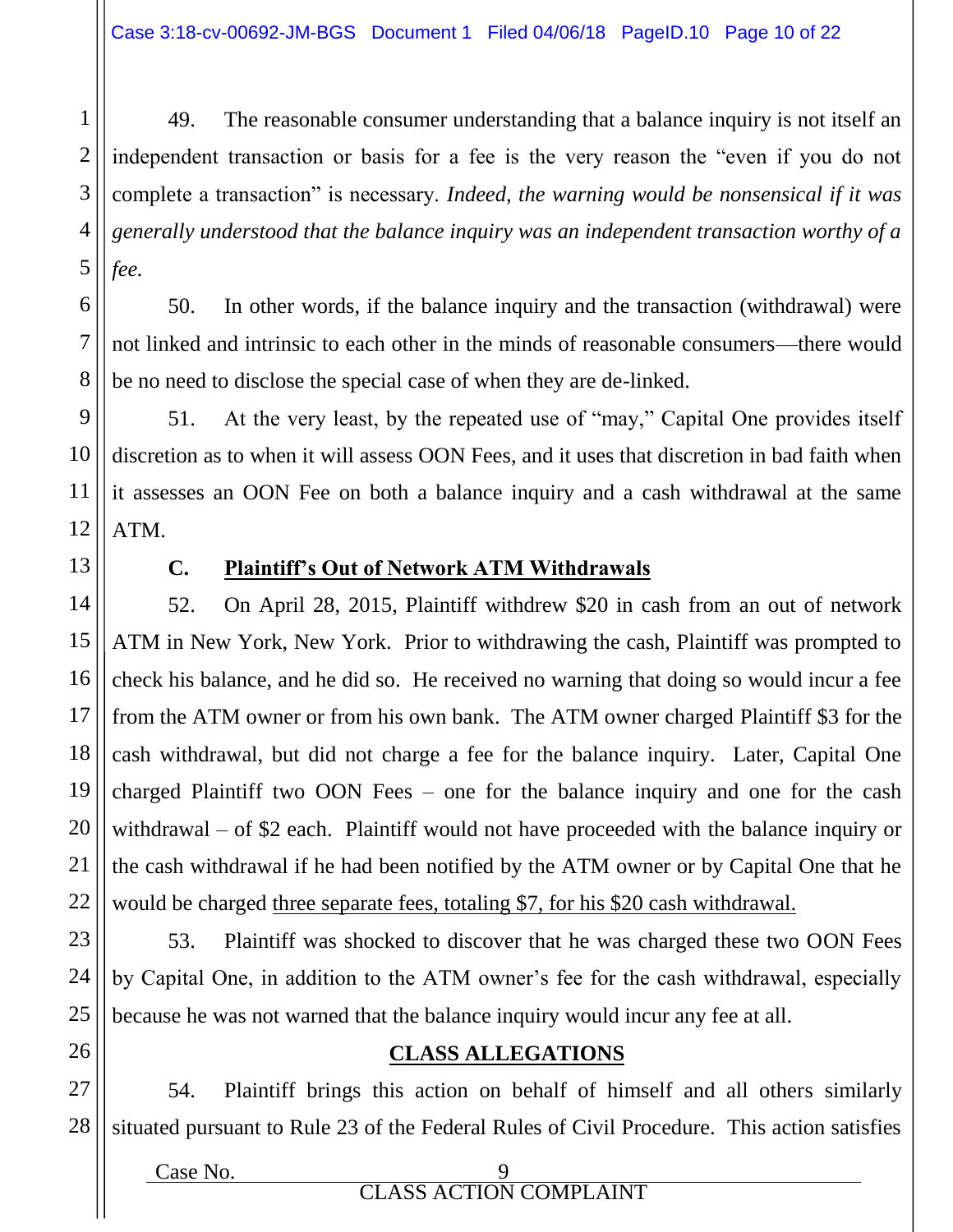the numerosity, commonality, typicality, adequacy, predominance, and superiority requirements of Rule 23.

55. The proposed classes are defined as:

1

2

3

4

5

6

7

8

9

10

11

12

13

14

15

16

17

18

19

20

21

22

23

24

- All Capital One checking account holders in the United States who within the applicable statute of limitations were assessed an ATM fee for a balance inquiry at in-network ATM (the "In-Network Class").
- All Capital One checking account holders in California who within the applicable statute of limitations were assessed an ATM fee for a balance inquiry at in-network ATM (the "California In-Network Sub-Class").
- All Capital One checking account holders in New York who within the applicable statute of limitations were assessed an ATM fee for a balance inquiry at in-network ATM (the "New York In-Network Sub-Class").
- All Capital One checking account holders in the United States who within the applicable statute of limitations were assessed two OON Fees when they performed a balance inquiry prior to withdrawing cash at an out-of-network ATM (the "National Balance Inquiry Fee Class").
- All Capital One checking account holders in California who within the applicable statute of limitations were assessed two OON Fees when they performed a balance inquiry prior to withdrawing cash at an out-of-network ATM (the "California OON Fee Sub-Class").

 All Capital One checking account holders in New York who within the applicable statute of limitations were assessed two OON Fees when they performed a balance inquiry prior to withdrawing cash at an out-of-network ATM (the "New York OON Fee Sub-Class").

25 26 The National Classes and the California and New York Subclasses are collectively referred to as the "Classes."

27 28 56. Plaintiff reserves the right to modify or amend the definition of the proposed Classes before the Court determines whether certification is appropriate.

Case No. CLASS ACTION COMPLAINT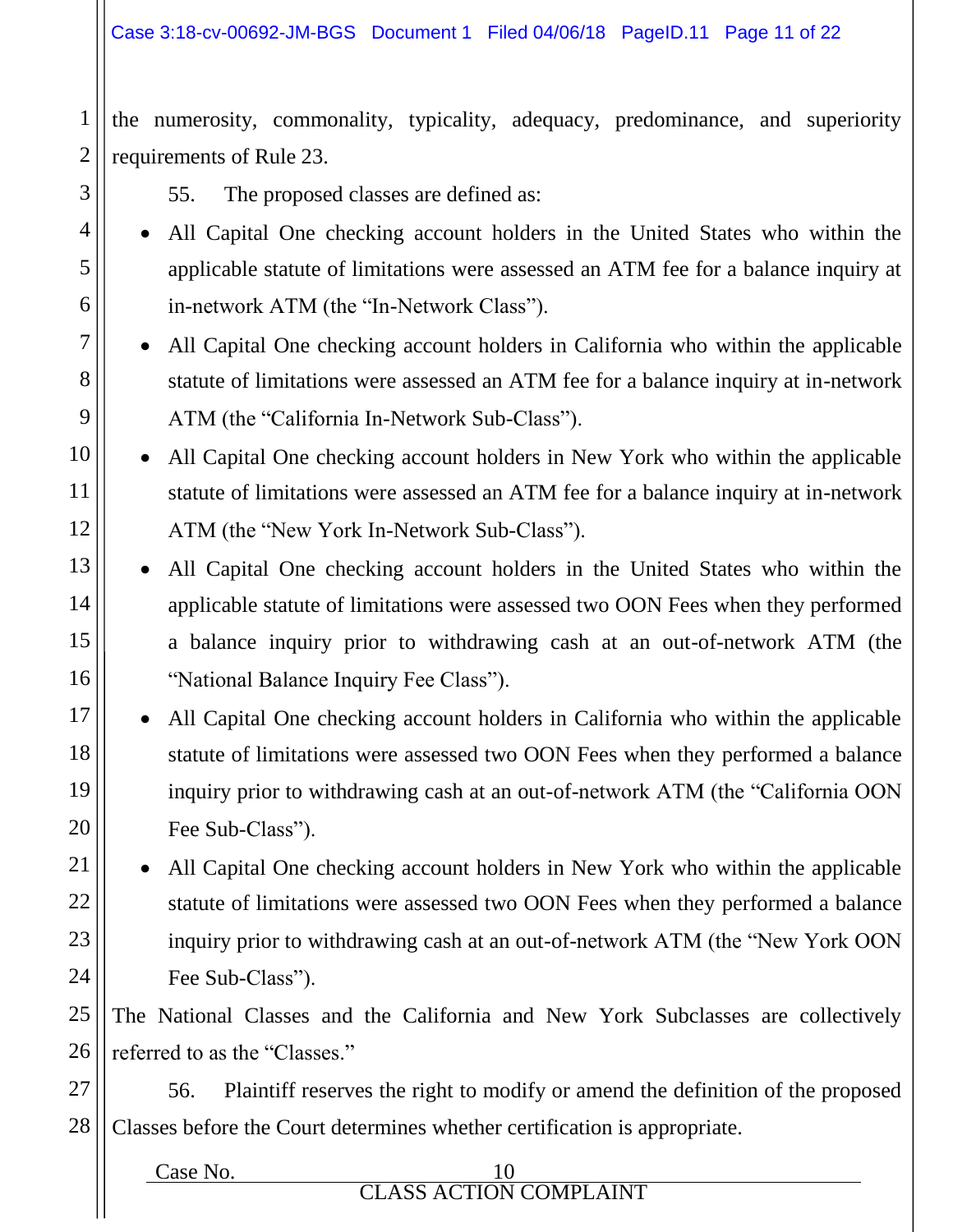1

2

3

4

5

6

7

8

9

10

11

12

13

14

15

16

17

18

19

20

21

22

25

26

27

28

57. Excluded from the Classes are Capital One, its parents, subsidiaries, affiliates, officers, and directors; any entity in which Capital One has a controlling interest; all customers who make a timely election to be excluded; governmental entities; and all judges assigned to hear any aspect of this litigation, as well as their immediate family members.

58. The members of the Classes are so numerous that joinder is impractical. The Classes consist of thousands of members, the identity of whom is within the knowledge of and can be ascertained only by resort to Capital One's records.

59. The claims of the representative Plaintiff are typical of the claims of the Classes in that the representative Plaintiff, like all Class members, was charged for a balance inquiry at an in-network ATM; was charged two OON Fees when he checked his balance prior to withdrawing cash at an out of network ATM; was charged OON Fees for transactions at an out-of-network ATM without the Fee charged by Capital One being displayed on the ATM screen and being given an opportunity to cancel the transaction before the fee was imposed. The representative Plaintiff, like all Class members, has been damaged by Capital One's misconduct in that he was assessed unfair and unconscionable fees. Furthermore, the factual basis of Capital One's misconduct is common to all Class members, and represents a common thread of unfair and unconscionable conduct resulting in injury to all members of the Classes.

60. There are numerous questions of law and fact common to the Classes and those common questions predominate over any questions affecting only individual Class members.

23 24 61. Among the questions of law and fact common to the Classes are whether Capital One:

- a. Deceived consumers;
- b. Breached its contract;

c. Breached its covenant of good faith and fair dealing with Plaintiff and other members of the Classes through its overdraft policies and practices;

 $Case No.$  11 CLASS ACTION COMPLAINT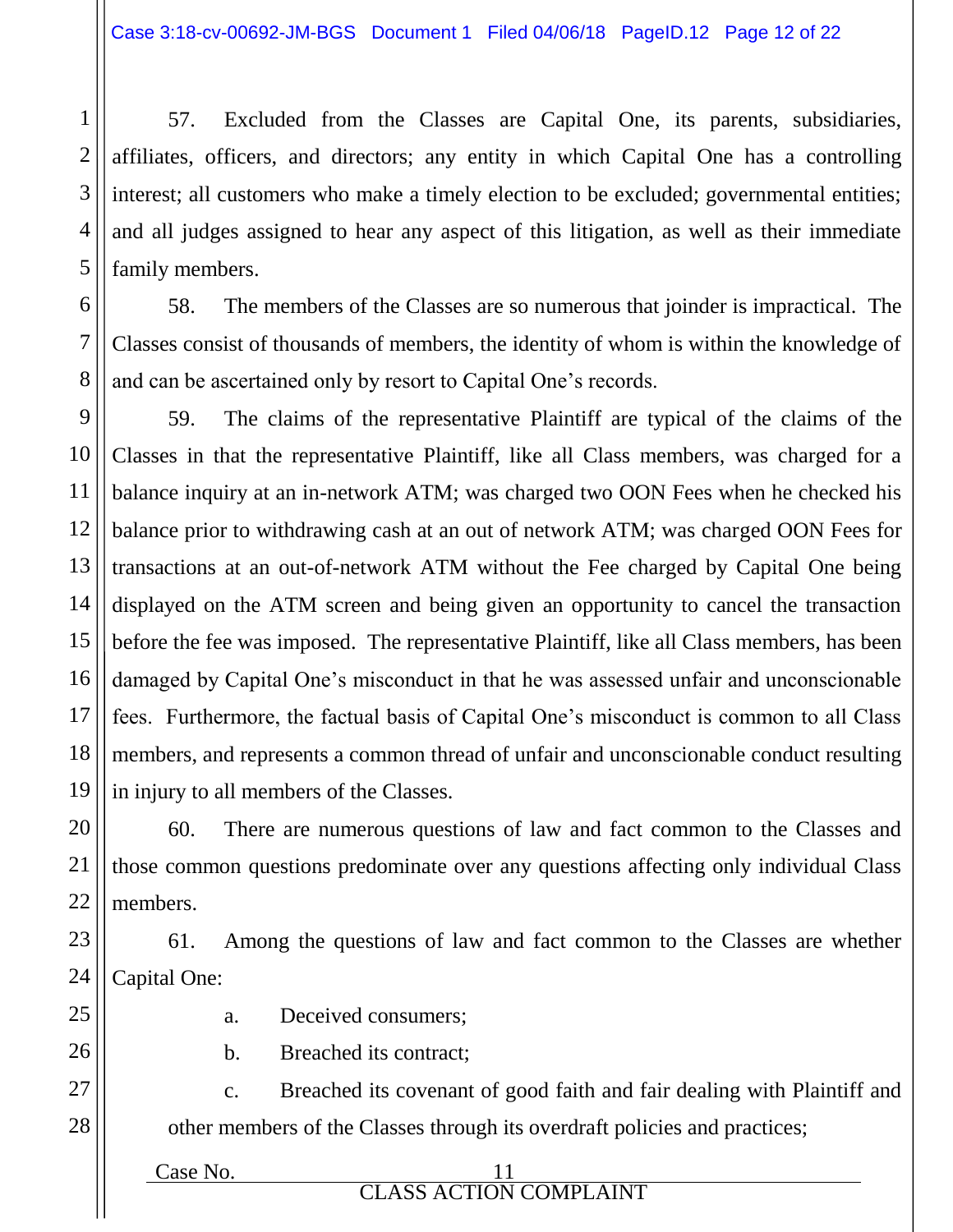d. Converted money belonging to Plaintiff and other members of the Classes through its OON Fee policies and practices;

1

2

3

4

5

6

7

8

9

10

11

12

13

14

15

16

17

18

19

20

21

22

23

e. Was unjustly enriched through its OON Fee policies and practices; and

f. Violated the consumer protection acts of certain states through its OON Fee policies and practices.

62. Other questions of law and fact common to the Classes include:

a. The proper method or methods by which to measure damages, and

b. The declaratory relief to which the Classes are entitled.

63. Plaintiff's claims are typical of the claims of other Class members, in that they arise out of the same wrongful overdraft policies and practices of Capital One's Account Agreement and other related documents. Plaintiff has suffered the harm alleged and has no interests antagonistic to the interests of any other Class member.

64. Plaintiff is committed to the vigorous prosecution of this action and has retained competent counsel experienced in the prosecution of class actions and, in particular, class actions on behalf of consumers and against financial institutions. Accordingly, Plaintiff is an adequate representative and will fairly and adequately protect the interests of the Classes.

65. A class action is superior to other available methods for the fair and efficient adjudication of this controversy. Since the amount of each individual Class member's claim is small relative to the complexity of the litigation, and due to the financial resources of Capital One, no Class member could afford to seek legal redress individually for the claims alleged herein. Therefore, absent a class action, the Class members will continue to suffer losses and Capital One's misconduct will proceed without remedy.

24 25 26 27 28 66. Even if Class members themselves could afford such individual litigation, the court system could not. Given the complex legal and factual issues involved, individualized litigation would significantly increase the delay and expense to all parties and to the Court. Individualized litigation would also create the potential for inconsistent or contradictory rulings. By contrast, a class action presents far fewer management

Case No. 12 CLASS ACTION COMPLAINT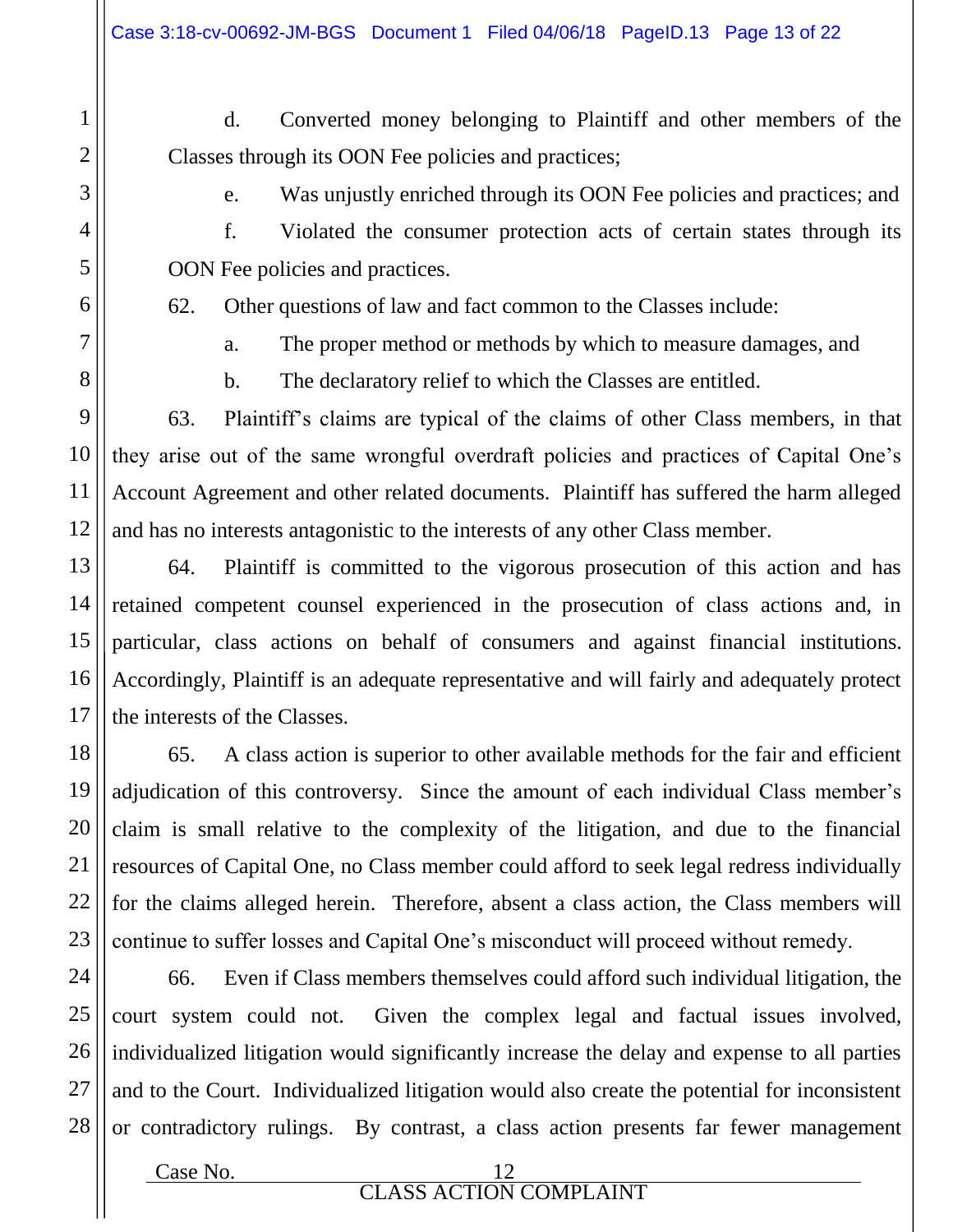1 2 3 difficulties, allows claims to be heard which might otherwise go unheard because of the relative expense of bringing individual lawsuits, and provides the benefits of adjudication, economies of scale and comprehensive supervision by a single court.

## **FIRST CLAIM FOR RELIEF**

#### **Breach of Contract**

### **(On Behalf of the National Classes)**

67. Plaintiff repeats paragraphs 1 through 66 above.

68. Plaintiff and Capital One have contracted for bank account deposit, checking, ATM, and debit card services, as embodied in Capital One's EFTA Agreement, Schedule of Fees and Charges, and related documentation.

69. No contract provision authorizes Capital One to charge a fee for a balance inquiry at an in-network ATM, especially when, in violation of its contractual promise to do so, Capital One failed to display this balance inquiry fee on the ATM screen and did not give Plaintiff an opportunity to cancel the transaction before imposing this fee.

70. Therefore, Capital One breached the terms of its EFTA Agreement by charging such fees on a transaction at an in- network ATM.

71. No contractual provision authorizes Capital One to assess an OON Fee for a transaction at an out-of-network ATM, without the Fee charged by Capital One being displayed on the ATM screen and being given an opportunity to cancel the transaction before the fee is imposed.

72. Therefore, Capital One breached the terms of its EFTA Agreement by charging OON Fees for such transactions at an out-of-network ATM.

73. Plaintiff and members of the National Classes have performed all, or substantially all, of the obligations imposed on them under the EFTA Agreement.

CLASS ACTION COMPLAINT

4

5

6

7

8

9

10

Case No. 13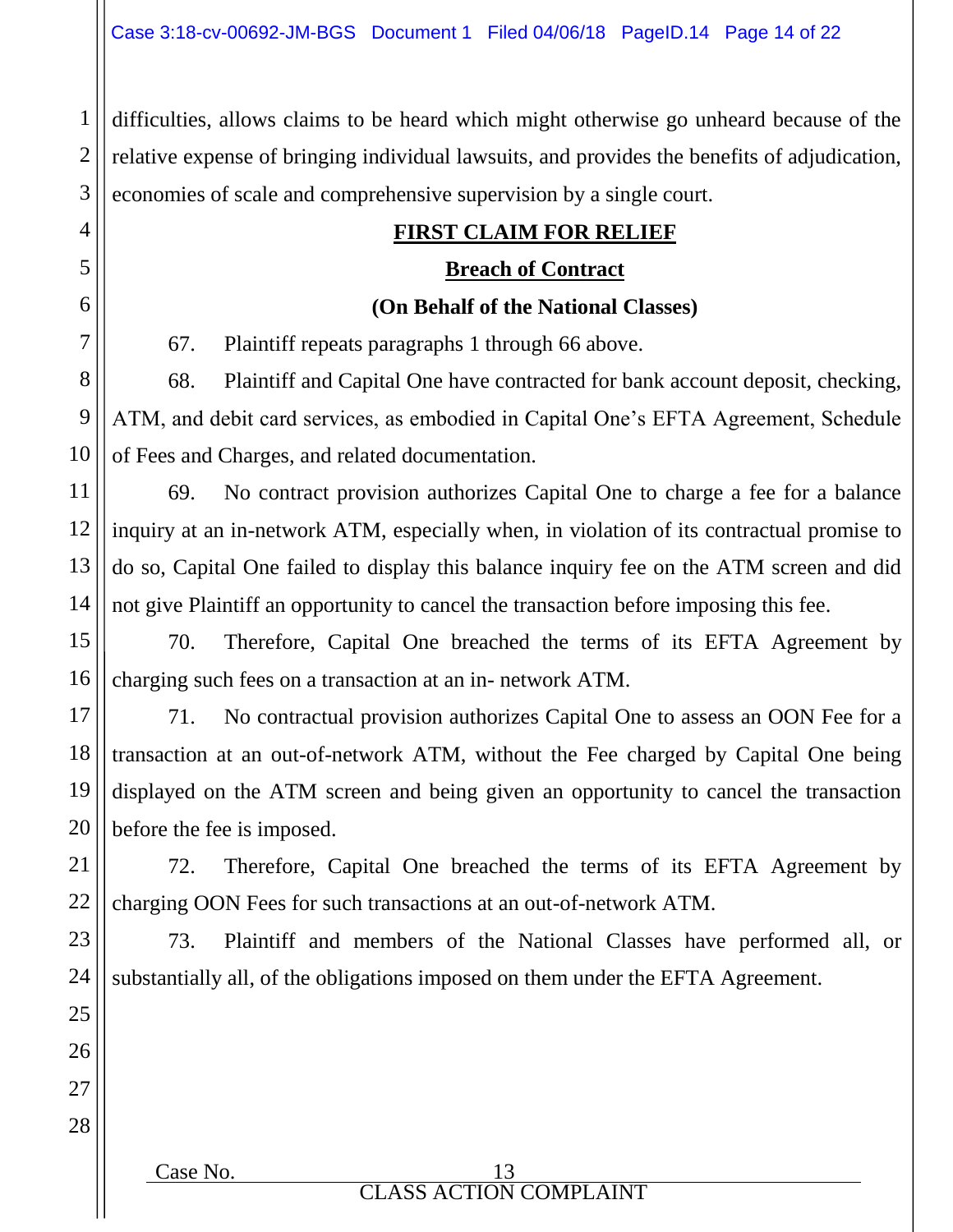74. Plaintiff and members of the National Classes have sustained damages as a result of Capital One's breach of the EFTA Agreement.

## **SECOND CLAIM FOR RELIEF Breach of the Covenant of Good Faith and Fair Dealing**

**(On Behalf of the National Classes)**

75. Plaintiff repeats paragraphs 1 through 74 above.

76. Plaintiff and Capital One have contracted for bank account deposit, checking, ATM, and debit card services, as embodied in Capital One's EFTA Agreement and related documentation.

77. Under the laws of the states where Capital One does business, good faith is an element of every contract. Whether by common law or statute, all such contracts impose upon each party a duty of good faith and fair dealing. Good faith and fair dealing, in connection with executing contracts and discharging performance and other duties according to their terms, means preserving the spirit – not merely the letter – of the bargain. Put differently, the parties to a contract are mutually obligated to comply with the substance of their contract in addition to its form. Evading the spirit of the bargain and abusing the power to specify terms constitute examples of bad faith in the performance of contracts.

78. Subterfuge and evasion violate the obligation of good faith in performance even when an actor believes their conduct to be justified. Bad faith may be overt or may consist of inaction, and fair dealing may require more than honesty. Examples of bad faith are evasion of the spirit of the bargain, willful rendering of imperfect performance, abuse of a power to specify terms, and interference with or failure to cooperate in the other party's performance.

79. Capital One has breached the covenant of good faith and fair dealing in the EFTA Agreement through its ATM Fee policies and practices as alleged herein.

80. Plaintiff and members of the National Classes have performed all, or substantially all, of the obligations imposed on them under the EFTA Agreement.

Case No. 14 CLASS ACTION COMPLAINT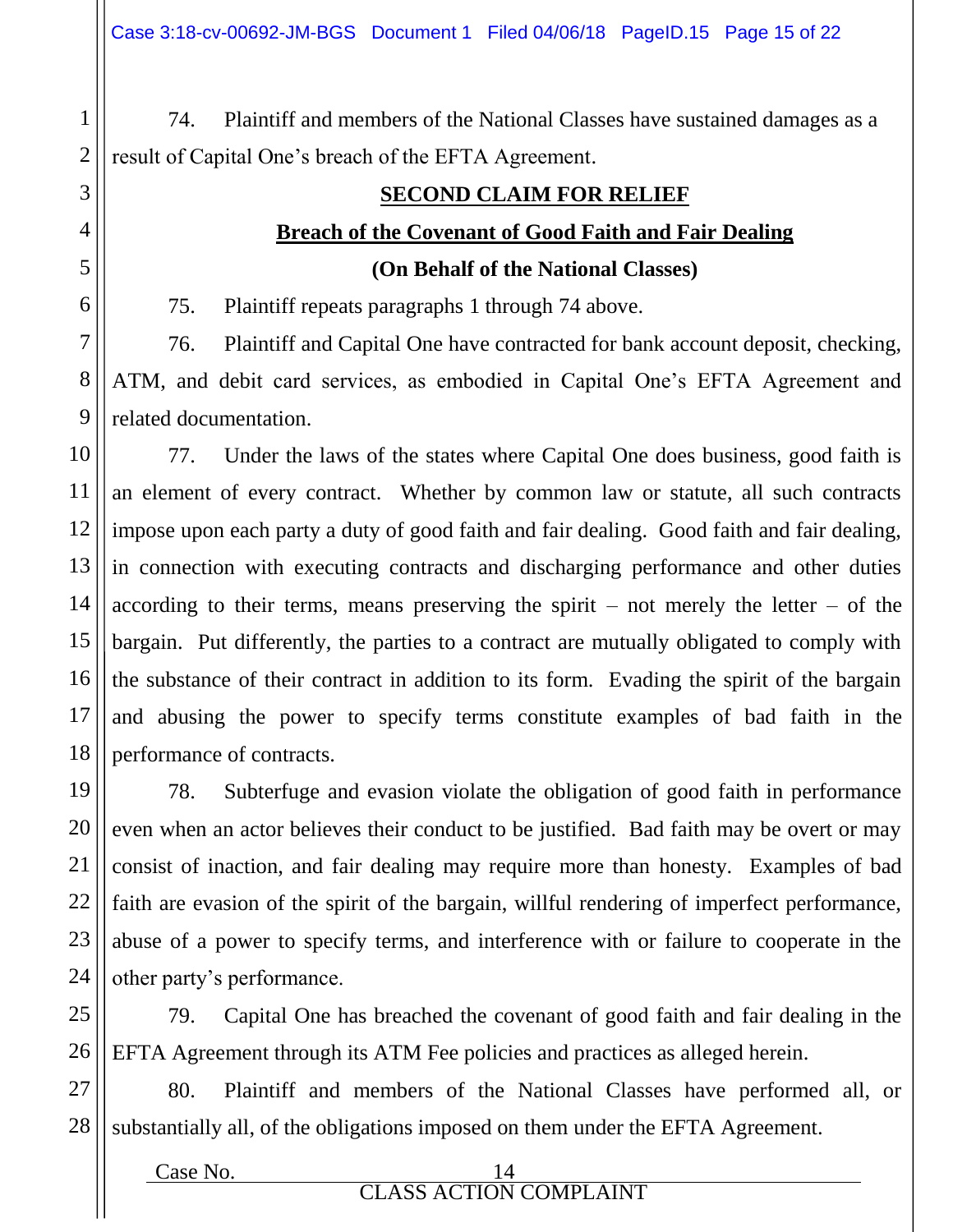81. Plaintiff and members of the National Classes have sustained damages as a result of Capital One's breach of the covenant of good faith and fair dealing.

## **THIRD CLAIM FOR RELIEF**

#### **Conversion**

#### **(On Behalf of the National Classes)**

82. Plaintiff repeats paragraphs 1 through 81 above.

83. Capital One had and continues to have a duty to maintain and preserve its customers' checking accounts and to prevent their diminishment through its own wrongful acts.

10 11 12 84. Capital One has wrongfully collected overdraft fees from Plaintiff and the members of the National Classes, and has taken specific and readily identifiable funds from their accounts in payment of these fees in order to satisfy them.

13 14 15 85. Capital One has, without proper authorization, assumed and exercised the right of ownership over these funds, in hostility to the rights of Plaintiff and the members of the National Classes, without legal justification.

16 17 86. Capital One continues to retain these funds unlawfully without the consent of Plaintiff or members of the National Classes.

18 19 87. Capital One intends to permanently deprive Plaintiff and the members of the National Classes of these funds.

88. These funds are properly owned by Plaintiff and the members of the National Classes, not Capital One, which now claims that it is entitled to their ownership, contrary to the rights of Plaintiff and the members of the National Classes.

23 24 89. Plaintiff and the members of the National Classes are entitled to the immediate possession of these funds.

25 26 90. Capital One has wrongfully converted these specific and readily identifiable funds.

91. Capital One's wrongful conduct is continuing.

92. As a direct and proximate result of this wrongful conversion, Plaintiff and the

Case No. 15

1

2

3

4

5

6

7

8

9

20

21

22

27

28

CLASS ACTION COMPLAINT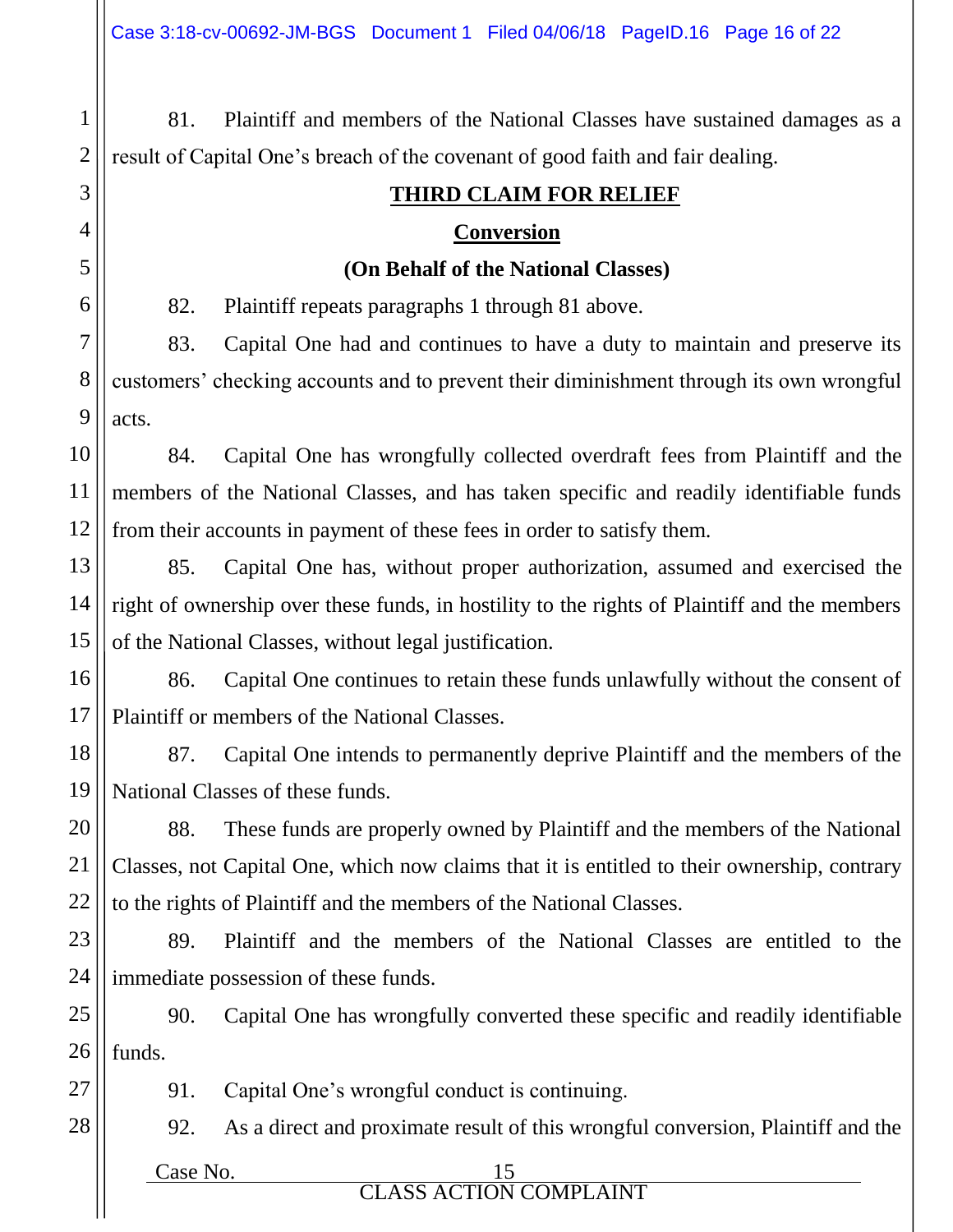1 members of the National Classes have suffered and continue to suffer damages.

93. By reason of the foregoing, Plaintiff and the members of the National Classes are entitled to recover from Capital One all damages and costs permitted by law, including all amounts that Capital One has wrongfully converted.

## **FOURTH CLAIM FOR RELIEF**

## **Unjust Enrichment (On Behalf of the National Classes)**

94. Plaintiff repeats paragraphs 1 through 93 above.

9 10 95. Plaintiff, on behalf of himself and the National Classes, assert a common law claim for unjust enrichment.

12 13 96. By means of Capital One's wrongful conduct alleged herein, Capital One knowingly provided banking services to Plaintiff and members of the National Classes that was unfair, unconscionable, and oppressive.

15 16 97. Capital One knowingly received and retained wrongful benefits and funds from Plaintiff and members of the National Classes. In so doing, Capital One acted with conscious disregard for the rights of Plaintiff and members of the National Classes.

17 18 19 98. As a result of Capital One's wrongful conduct as alleged herein, Capital One has been unjustly enriched at the expense of, and to the detriment of, Plaintiff and members of the National Classes.

99. Capital One's unjust enrichment is traceable to, and resulted directly and proximately from, the conduct alleged herein.

22 23 24 25 26 100. Under the common law doctrine of unjust enrichment, it is inequitable for Capital One to be permitted to retain the benefits it received, and is still receiving, without justification, from the imposition of overdraft fees on Plaintiff and members of the National Classes in an unfair, unconscionable, and oppressive manner. Capital One's retention of such funds under circumstances making it inequitable to do so constitutes unjust enrichment.

101. The financial benefits derived by Capital One rightfully belong to Plaintiff

2

3

4

5

6

7

8

11

14

20

21

27

28

Case No. 16 CLASS ACTION COMPLAINT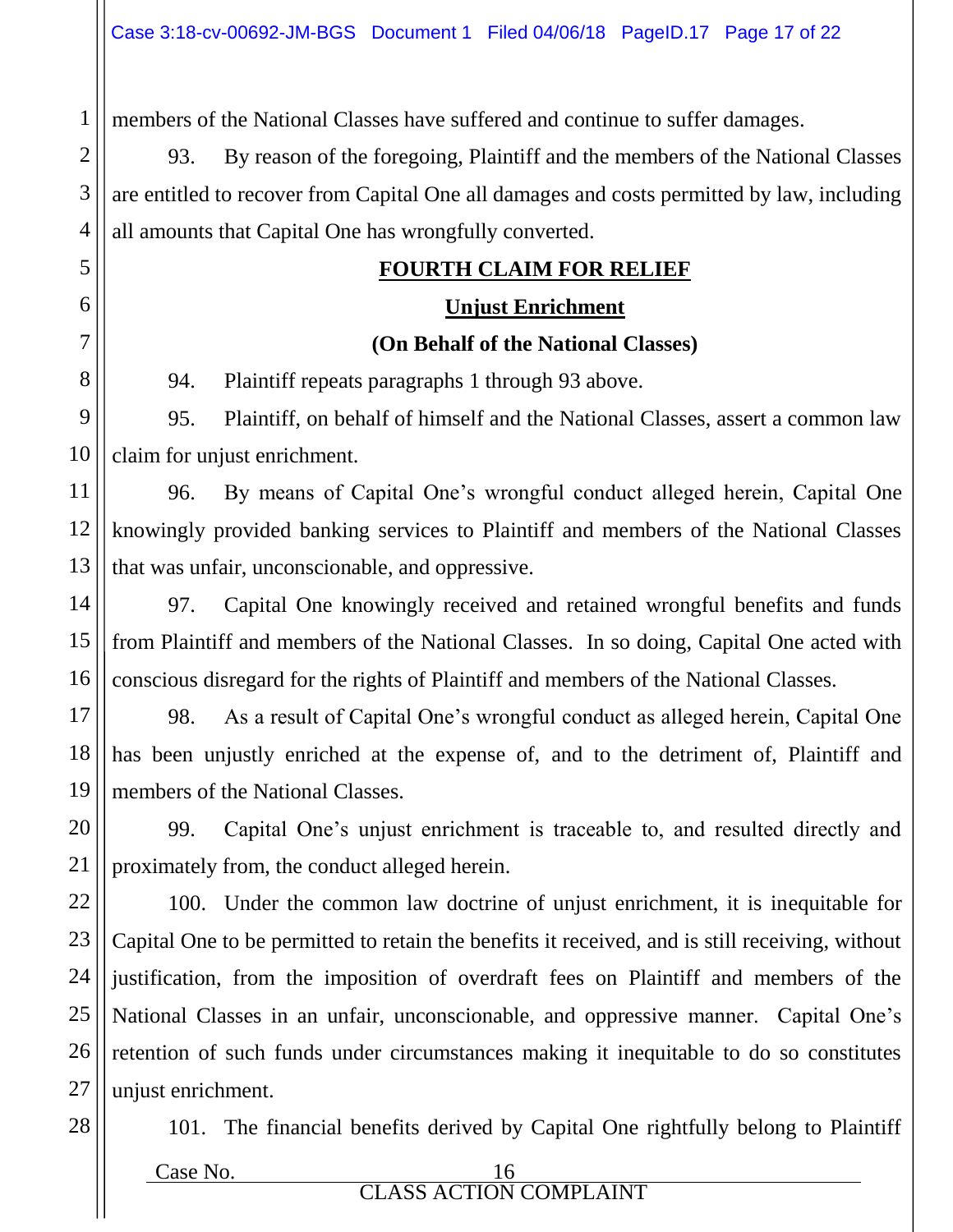2 3 4 5 and members of the National Classes. Capital One should be compelled to disgorge in a common fund for the benefit of Plaintiff and members of the National Classes all wrongful or inequitable proceeds received by them. A constructive trust should be imposed upon all wrongful or inequitable sums received by Capital One traceable to Plaintiff and the members of the National Classes.

6 7 102. Plaintiff and members of the National Classes have no adequate remedy at law.

#### **FOURTH CLAIM FOR RELIEF**

# **Violation of California Unfair Competition Law, Unfair Prong Business and Professions Code § 17200**

**(On Behalf of the California Subclasses)**

103. Plaintiff repeats paragraphs 1 through 102 above.

1

8

9

10

11

12

13

14

15

16

17

18

19

20

21

22

104. Defendant's conduct described herein violates the Unfair Competition Law (the "UCL"), codified at California Business and Professions Code section 17200, et seq.

105. The UCL prohibits, and provides civil remedies for, unfair competition. Its purpose is to protect both consumers and competitors by promoting fair competition in commercial markets for goods and services. In service of that purpose, the Legislature framed the UCL's substantive provisions in broad, sweeping language.

106. By defining unfair competition to include any "any unlawful, unfair or fraudulent business act or practice," the UCL permits violations of other laws to be treated as unfair competition that is independently actionable, and sweeps within its scope acts and practices not specifically proscribed by any other law.

23 24 25 107. Defendant's conduct violates the UCL's "unfair" prong insofar as Defendant charged OON Fees for a cash withdrawal preceded by a balance inquiry at the same out of network ATM.

26 27 28 108. Defendant's conduct was not motivated by any business or economic need or rationale. The harm and adverse impact of Defendant's conduct on members of the general public was neither outweighed nor justified by any legitimate reasons,

> Case No. 17 CLASS ACTION COMPLAINT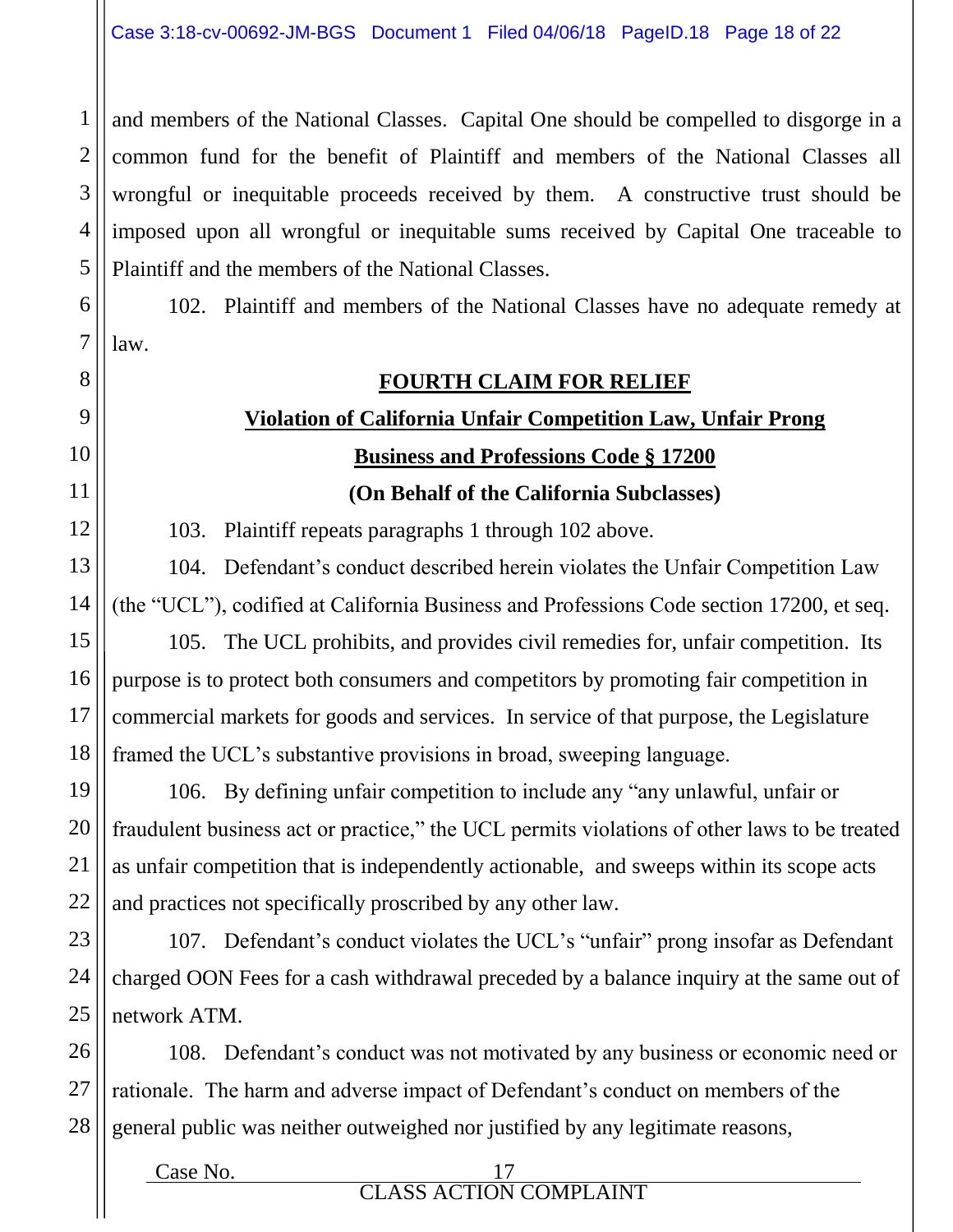justifications, or motives.

109. The harm to Plaintiff and Class Members arising from Defendant's unfair practices relating to the imposition of OON Fees outweighs the utility, if any, of those practices.

110. Defendant's unfair business practices relating to OON Fees as alleged herein are immoral, unethical, oppressive, unscrupulous, unconscionable and/or substantially injurious to Plaintiff and members of the Class.

111. Defendant's conduct was substantially injurious to consumers in that they have been forced to pay OON Fees, which are not disclosed in their contract with CAPITAL ONE.

112. As a result of Defendant's violations of the UCL's "unfair" prong, Plaintiff and members of the Class have paid, and/or will continue to pay OON Fees and thereby have suffered and will continue to suffer actual damages.

## **FIFTH CLAIM FOR RELIEF**

# **Violation of California Unfair Competition Law, Fraudulent Prong**

## **Business and Professions Code § 17200**

## **(On Behalf of the California Subclasses)**

113. Plaintiff repeats paragraphs 1 through 112 above.

114. Defendant's conduct described herein violates the Unfair Competition Law (the "UCL"), codified at California Business and Professions Code section 17200, et seq.

115. The UCL prohibits, and provides civil remedies for, unfair competition. Its purpose is to protect both consumers and competitors by promoting fair competition in commercial markets for goods and services. In service of that purpose, the Legislature framed the UCL's substantive provisions in broad, sweeping language.

116. By defining unfair competition to include any "any unlawful, unfair or fraudulent business act or practice," the UCL permits violations of other laws to be treated as unfair competition that is independently actionable, and sweeps within its scope acts and practices not specifically proscribed by any other law.

#### Case No. 18 CLASS ACTION COMPLAINT

1

2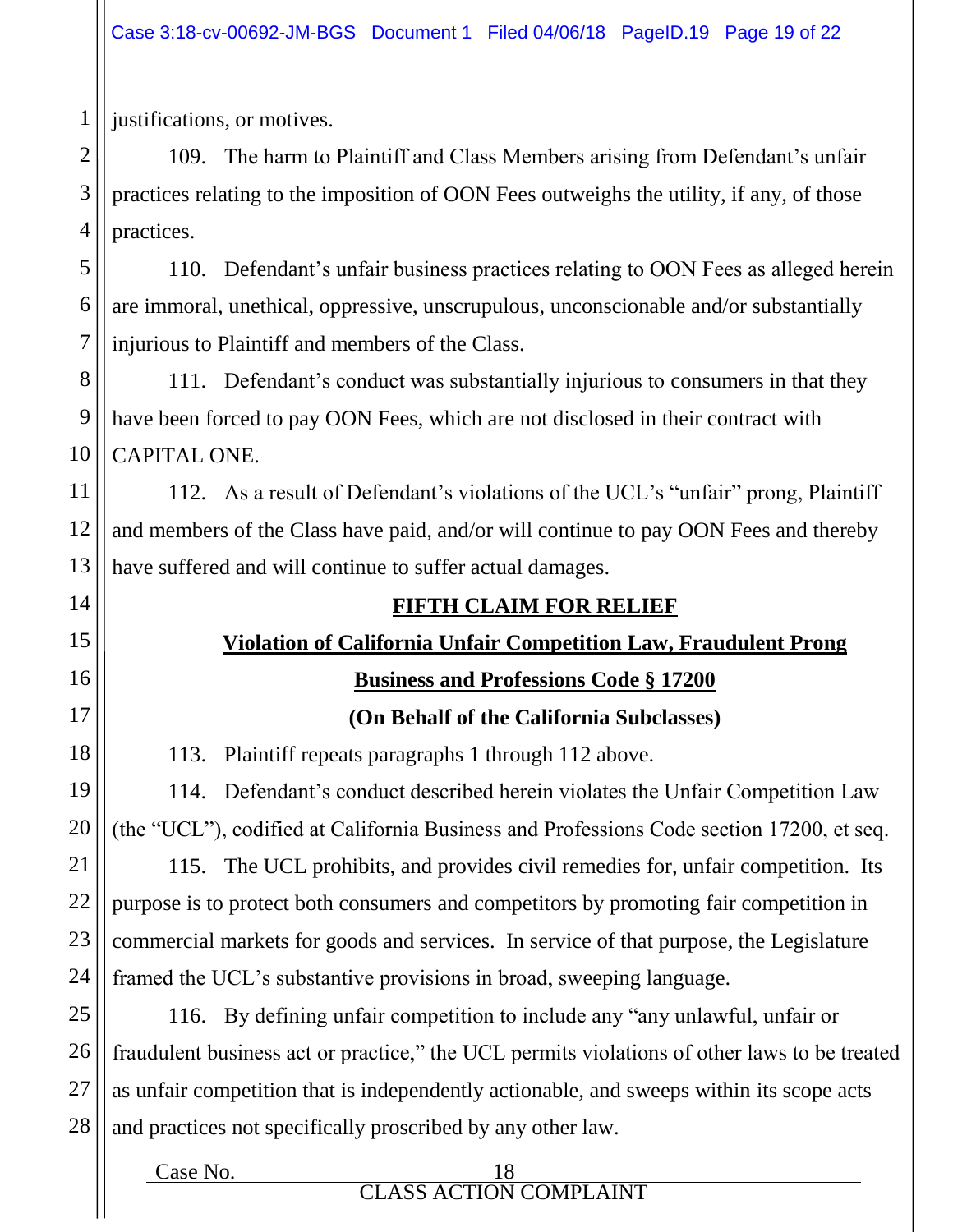117. Defendant committed fraudulent business acts and practices in violation of Cal. Bus. & Prof. Code § 17200, et seq., when it affirmatively and knowingly misrepresented its OON Fee practices. Such representations misled the Plaintiff and are likely to mislead the public.

118. In addition, Defendant committed fraudulent business acts and practices in violation of Cal. Bus. & Prof. Code § 17200, et seq., when it affirmatively and knowingly omitted the total price of out of network ATM transactions and failed to inform consumers they would be charged two fees for a cash withdrawal preceded by a balance inquiry at the same out of network ATM. Such omissions misled the Plaintiff and are likely to mislead the public.

119. As a result of Defendant's violations of the UCL's "fraudulent" prong, Plaintiff and members of the Class have paid, and/or will continue to pay, unreasonably excessive amounts of money for banking services and thereby have suffered and will continue to suffer actual damages.

#### **FIFTH CLAIM FOR RELIEF**

#### **NY GBL § 350**

#### **(On Behalf of the Classes)**

120. Plaintiff repeats paragraphs 1 through 119 above.

121. The New York Consumer Protection Act (N.Y. Gen. Bus. Law §§ 349, 350 (Consol.)) was enacted by the New York legislature to protect consumers from unfair, unconscionable and deceptive business practices.

122. Certain of Defendant's policies and/or practices described in this Complaint constitute unfair, unconscionable or deceptive trade or business practices. Defendant engages in such conduct as a general business practice, uniformly and as a matter of policy assessing and collecting overdraft fees where it is not legally permitted to do so.

123. In addition, Defendant has done so through substantially aggravating circumstances in which it intentionally and knowingly engaged in this unlawful practice that was targeted and directed at the poorest and most financially vulnerable customers.

1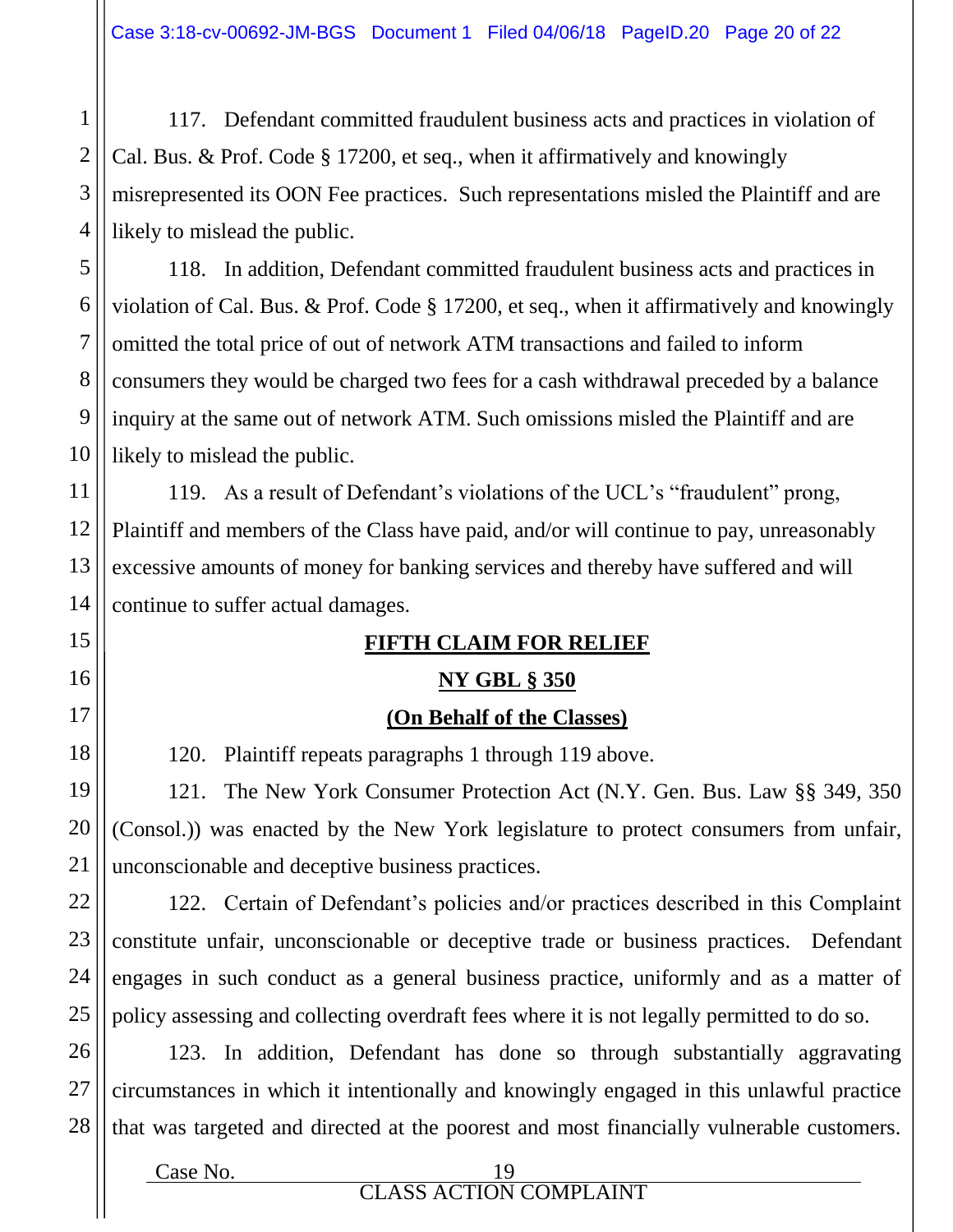2 As a result of the unlawful collection of overdraft fees, Plaintiffs and the class have been harmed and Defendant has been improperly and unjustly enriched.

124. These violations have directly, foreseeably, and proximately caused damages to Plaintiffs and the proposed Classes in amounts yet to be determined. They have also unjustly enriched Defendant by an amount yet to be determined.

125. As a result of Defendant's violations of the New York Consumer Protection Act prohibiting unfair and deceptive acts and practices, Plaintiff and members of the proposed Classes have suffered actual damages for which Defendant is liable in an amount up to and equal to threefold damages. Plaintiff and the Classes are likewise entitled to recover by disgorgement an amount sufficient to restore to Plaintiff and the Classes all monies improperly taken from them. In addition, Plaintiffs and the Classes are entitled to injunctive relief to prevent Defendant from continuing to harm them through its wrongful actions and conduct.

### **PRAYER FOR RELIEF**

WHEREFORE, Plaintiff prays on behalf of himself and all others similarly situated, for judgment against Defendant as follows:

126. Certifying the Classes as requested herein, appointing Plaintiff as Class Representative, and appointing his counsel as Class Counsel;

127. Declaring Capital One's overdraft fee policies and practices to be wrongful, unfair, and unconscionable;

128. Restitution of all overdraft fees paid to Capital One by Plaintiff and the Classes, as a result of the wrongs alleged herein in an amount to be determined at trial;

23 129. Disgorgement of the ill-gotten gains derived by Capital One from its misconduct;

130. Actual damages in an amount according to proof;

131. Punitive and exemplary damages;

132. Pre-judgment interest at the maximum rate permitted by applicable law;

133. Costs and disbursements assessed by Plaintiff in connection with this action,

Case No. 20

1

3

4

5

6

7

8

9

10

11

12

13

14

15

16

17

18

19

20

21

22

24

25

26

27

28

CLASS ACTION COMPLAINT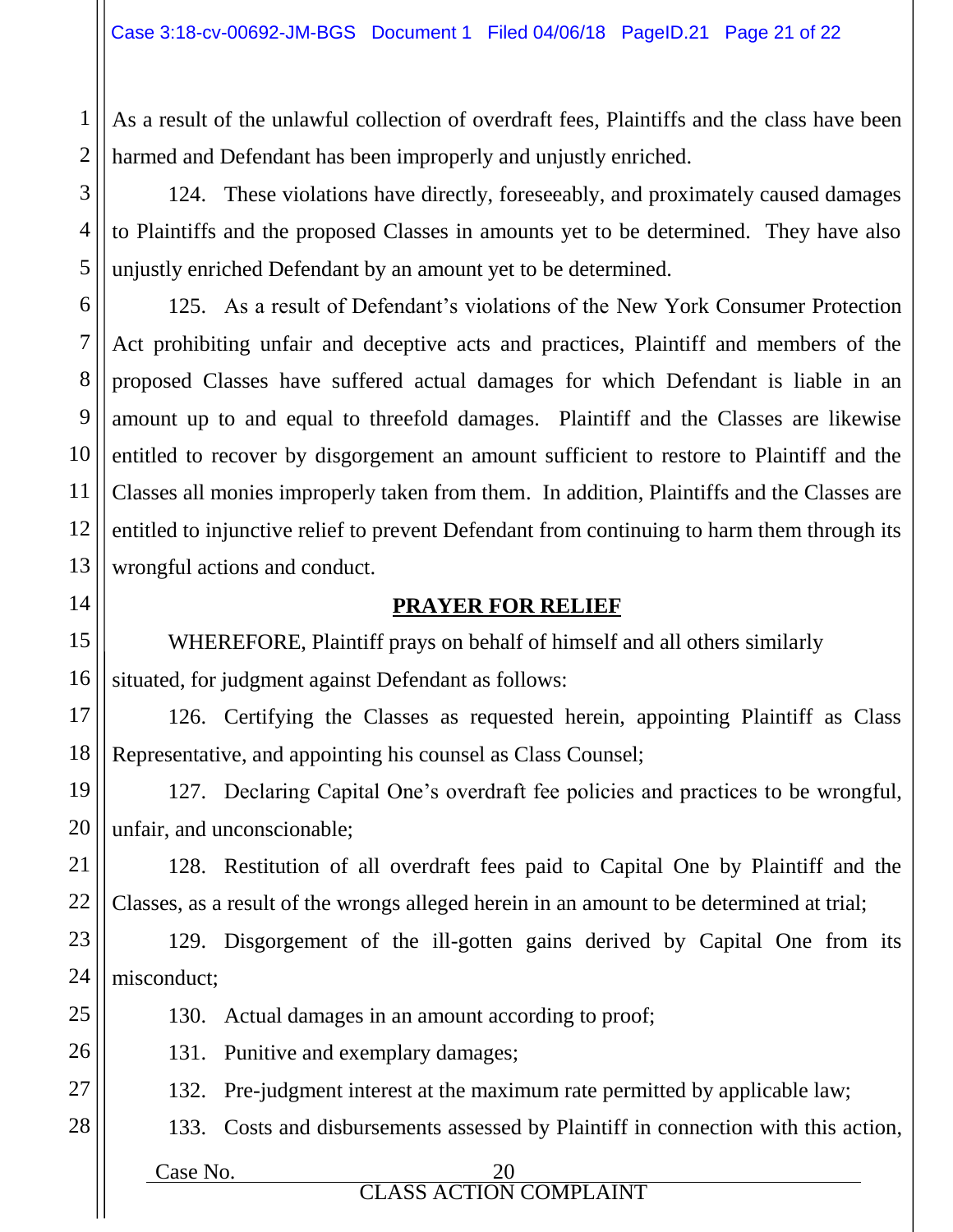|                | Case 3:18-cv-00692-JM-BGS Document 1 Filed 04/06/18 PageID.22 Page 22 of 22                          |
|----------------|------------------------------------------------------------------------------------------------------|
| $\mathbf 1$    | including reasonable attorneys' fees pursuant to applicable law; and                                 |
| $\overline{2}$ | 134. Such other relief as this Court deems just and proper.                                          |
| 3              | <b>DEMAND FOR JURY TRIAL</b>                                                                         |
| 4              | Plaintiff hereby demands a jury trial for all of the claims so triable.                              |
| 5              | <b>CARLSON LYNCH SWEET</b><br>Dated: April 6, 2018                                                   |
| 6              | KILPELA & CARPENTER, LLP                                                                             |
| 7              | /s/Todd D. Carpenter                                                                                 |
| 8              | Todd D. Carpenter (CA 234464)<br>Brittany C. Casola (CA 306561)                                      |
| 9              | 1350 Columbia Street, Ste. 603                                                                       |
| 10             | San Diego, California 92101<br>Telephone: 619.762.1900<br>Facsimile: 619.756.6991                    |
| 11<br>12       | tcarpenter@carlsonlynch.com<br>bcasola@carlsonlynch.com                                              |
| 13             | Edwin J. Kilpela                                                                                     |
| 14             | 1133 Penn Avenue, 5th Floor<br>Pittsburgh, Pennsylvania 15222                                        |
| 15             | Telephone: (412) 322-9243<br>Facsimile: (412) 231-0246<br>ekilpela@carlsonlynch.com                  |
| 16             | <b>KALIEL PLLC</b>                                                                                   |
| 17             | Jeffrey D. Kaliel, Esq. (CA 238293)<br>jkaliel@kalielpllc.com                                        |
| 18             | Sophia Gold (To be admitted pro hac vice)<br>sgold@kalielpllc.com                                    |
| 19             | 1875 Connecticut Avenue NW, 10th Floor<br>Washington, DC 20009                                       |
| 20             | Telephone: 202-350-4783                                                                              |
| 21             | <b>MCCUNE WRIGHT LLP</b><br>Richard D. McCune, Esq. (CA 132124)                                      |
| 22             | Jae (Eddie) K. Kim, Esq. (CA 236805)<br>2068 Orange Tree Lane, Suite 216                             |
| 23             | Redlands, California 92374                                                                           |
| 24             | <b>THE KICK LAW FIRM</b><br>Taras P. Kick, Esq. (CA 143379)<br>APC 201 Wilshire Boulevard, Suite 350 |
| 25             | Santa Monica, California 90401                                                                       |
| 26             | Attorneys for Plaintiff                                                                              |
| 27             |                                                                                                      |
| 28             |                                                                                                      |
|                | Case No.<br>21                                                                                       |
|                | <b>CLASS ACTION COMPLAINT</b>                                                                        |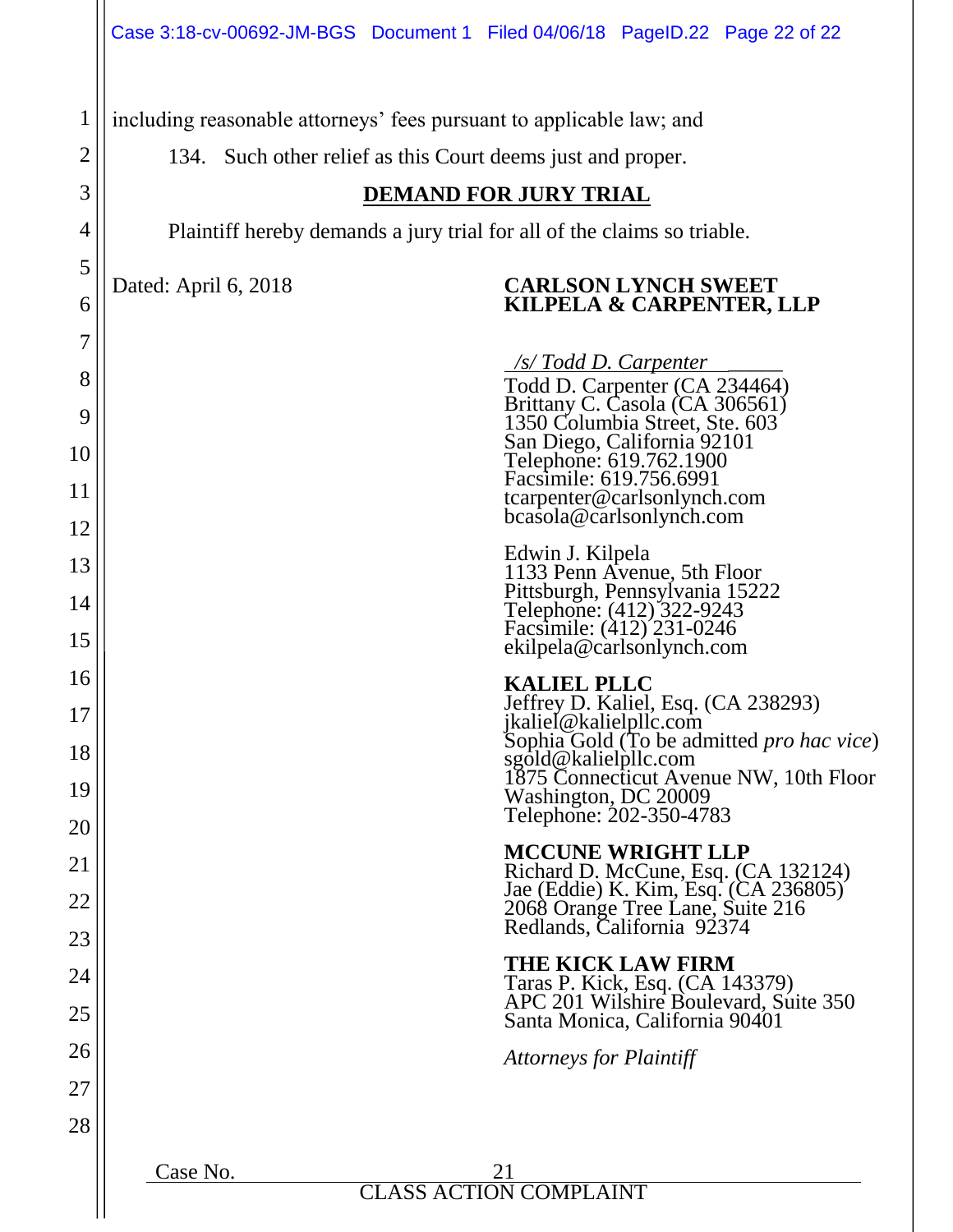### Case 3:18-cv-00692-JM-BGS Document 1-1 Filed 04/06/18 PageID.23 Page 1 of 2

JS 44 (Rev. 06/17)

#### **CIVIL COVER SHEET**

The JS 44 civil cover sheet and the information contained herein neither replace nor supplement the filing and service of pleadings or other papers as required by law, except as provided by local rules of court. This form,

| I. (a) PLAINTIFFS<br>Jacob Figueroa, on Behalf of Himself and All Others Similarly Situated,                                                                                                                                                                                                                                                                                                                                                                                                                                                                                                                                                                                     |                                                                                                                                                                                                                                                                                                                                                                                                                                                                                                                                                                                                                                        |                                                                                                                                                                                                                                                                                                                                                                                                                                                                                                                                                                                                                                                                                                              |                                    |                                                                                                                                                                                                                                                                                                                                                                                                                                                   |                        | DEFENDANTS<br>Capital One N.A. and Does 1-100, inclusive                                                                                                                                                            |                                                                                                                                                                                                                                                                                                       |                                                                                                                                                                                                                                                                                                                                                                                                                                                                                                                                                                   |                                                                                                                              |                 |
|----------------------------------------------------------------------------------------------------------------------------------------------------------------------------------------------------------------------------------------------------------------------------------------------------------------------------------------------------------------------------------------------------------------------------------------------------------------------------------------------------------------------------------------------------------------------------------------------------------------------------------------------------------------------------------|----------------------------------------------------------------------------------------------------------------------------------------------------------------------------------------------------------------------------------------------------------------------------------------------------------------------------------------------------------------------------------------------------------------------------------------------------------------------------------------------------------------------------------------------------------------------------------------------------------------------------------------|--------------------------------------------------------------------------------------------------------------------------------------------------------------------------------------------------------------------------------------------------------------------------------------------------------------------------------------------------------------------------------------------------------------------------------------------------------------------------------------------------------------------------------------------------------------------------------------------------------------------------------------------------------------------------------------------------------------|------------------------------------|---------------------------------------------------------------------------------------------------------------------------------------------------------------------------------------------------------------------------------------------------------------------------------------------------------------------------------------------------------------------------------------------------------------------------------------------------|------------------------|---------------------------------------------------------------------------------------------------------------------------------------------------------------------------------------------------------------------|-------------------------------------------------------------------------------------------------------------------------------------------------------------------------------------------------------------------------------------------------------------------------------------------------------|-------------------------------------------------------------------------------------------------------------------------------------------------------------------------------------------------------------------------------------------------------------------------------------------------------------------------------------------------------------------------------------------------------------------------------------------------------------------------------------------------------------------------------------------------------------------|------------------------------------------------------------------------------------------------------------------------------|-----------------|
| (b) County of Residence of First Listed Plaintiff<br>(EXCEPT IN U.S. PLAINTIFF CASES)                                                                                                                                                                                                                                                                                                                                                                                                                                                                                                                                                                                            |                                                                                                                                                                                                                                                                                                                                                                                                                                                                                                                                                                                                                                        |                                                                                                                                                                                                                                                                                                                                                                                                                                                                                                                                                                                                                                                                                                              |                                    | County of Residence of First Listed Defendant<br>(IN U.S. PLAINTIFF CASES ONLY)                                                                                                                                                                                                                                                                                                                                                                   |                        |                                                                                                                                                                                                                     |                                                                                                                                                                                                                                                                                                       |                                                                                                                                                                                                                                                                                                                                                                                                                                                                                                                                                                   |                                                                                                                              |                 |
|                                                                                                                                                                                                                                                                                                                                                                                                                                                                                                                                                                                                                                                                                  |                                                                                                                                                                                                                                                                                                                                                                                                                                                                                                                                                                                                                                        |                                                                                                                                                                                                                                                                                                                                                                                                                                                                                                                                                                                                                                                                                                              |                                    | NOTE:                                                                                                                                                                                                                                                                                                                                                                                                                                             |                        | THE TRACT OF LAND INVOLVED.                                                                                                                                                                                         | IN LAND CONDEMNATION CASES, USE THE LOCATION OF                                                                                                                                                                                                                                                       |                                                                                                                                                                                                                                                                                                                                                                                                                                                                                                                                                                   |                                                                                                                              |                 |
| (c) Attorneys (Firm Name, Address, and Telephone Number)<br>Todd D. Carpenter (CA 234464) / 619.762.1900<br>Carlson Lynch Sweet Kilpela & Carpenter<br>1350 Columbia Street, Suite 603, San Diego, CA 92101                                                                                                                                                                                                                                                                                                                                                                                                                                                                      |                                                                                                                                                                                                                                                                                                                                                                                                                                                                                                                                                                                                                                        |                                                                                                                                                                                                                                                                                                                                                                                                                                                                                                                                                                                                                                                                                                              |                                    | Attorneys (If Known)                                                                                                                                                                                                                                                                                                                                                                                                                              |                        |                                                                                                                                                                                                                     | '18 CV 0692 JM                                                                                                                                                                                                                                                                                        |                                                                                                                                                                                                                                                                                                                                                                                                                                                                                                                                                                   | <b>BGS</b>                                                                                                                   |                 |
| <b>II. BASIS OF JURISDICTION</b> (Place an "X" in One Box Only)                                                                                                                                                                                                                                                                                                                                                                                                                                                                                                                                                                                                                  |                                                                                                                                                                                                                                                                                                                                                                                                                                                                                                                                                                                                                                        |                                                                                                                                                                                                                                                                                                                                                                                                                                                                                                                                                                                                                                                                                                              |                                    | III. CITIZENSHIP OF PRINCIPAL PARTIES (Place an "X" in One Box for Plaintiff                                                                                                                                                                                                                                                                                                                                                                      |                        |                                                                                                                                                                                                                     |                                                                                                                                                                                                                                                                                                       |                                                                                                                                                                                                                                                                                                                                                                                                                                                                                                                                                                   |                                                                                                                              |                 |
| 1 U.S. Government<br>Plaintiff                                                                                                                                                                                                                                                                                                                                                                                                                                                                                                                                                                                                                                                   | 25 3 Federal Question<br>(U.S. Government Not a Party)                                                                                                                                                                                                                                                                                                                                                                                                                                                                                                                                                                                 |                                                                                                                                                                                                                                                                                                                                                                                                                                                                                                                                                                                                                                                                                                              |                                    | (For Diversity Cases Only)<br>Citizen of This State                                                                                                                                                                                                                                                                                                                                                                                               | <b>PTF</b><br>$\Box$ 1 | <b>DEF</b><br>$\Box$                                                                                                                                                                                                | Incorporated or Principal Place<br>of Business In This State                                                                                                                                                                                                                                          |                                                                                                                                                                                                                                                                                                                                                                                                                                                                                                                                                                   | and One Box for Defendant)<br>PTF<br>$\Box$ 4                                                                                | DEF<br>$\Box$ 4 |
| U.S. Government<br>$\Box$ 2<br>Defendant                                                                                                                                                                                                                                                                                                                                                                                                                                                                                                                                                                                                                                         | $\Box$ 4<br>Diversity                                                                                                                                                                                                                                                                                                                                                                                                                                                                                                                                                                                                                  | (Indicate Citizenship of Parties in Item III)                                                                                                                                                                                                                                                                                                                                                                                                                                                                                                                                                                                                                                                                |                                    | Citizen of Another State                                                                                                                                                                                                                                                                                                                                                                                                                          | $\Box$ 2               | $\Box$ 2                                                                                                                                                                                                            | Incorporated and Principal Place<br>of Business In Another State                                                                                                                                                                                                                                      |                                                                                                                                                                                                                                                                                                                                                                                                                                                                                                                                                                   | $\sigma$ 5                                                                                                                   | $\Box$ 5        |
|                                                                                                                                                                                                                                                                                                                                                                                                                                                                                                                                                                                                                                                                                  |                                                                                                                                                                                                                                                                                                                                                                                                                                                                                                                                                                                                                                        |                                                                                                                                                                                                                                                                                                                                                                                                                                                                                                                                                                                                                                                                                                              |                                    | Citizen or Subject of a<br>Foreign Country                                                                                                                                                                                                                                                                                                                                                                                                        | $\Box$ 3               |                                                                                                                                                                                                                     | 7 3 Foreign Nation                                                                                                                                                                                                                                                                                    |                                                                                                                                                                                                                                                                                                                                                                                                                                                                                                                                                                   | <b>□</b> 6                                                                                                                   | $\square$ 6     |
| IV. NATURE OF SUIT (Place an "X" in One Box Only)                                                                                                                                                                                                                                                                                                                                                                                                                                                                                                                                                                                                                                |                                                                                                                                                                                                                                                                                                                                                                                                                                                                                                                                                                                                                                        |                                                                                                                                                                                                                                                                                                                                                                                                                                                                                                                                                                                                                                                                                                              |                                    |                                                                                                                                                                                                                                                                                                                                                                                                                                                   |                        |                                                                                                                                                                                                                     | Click here for: Nature of Suit Code Descriptions.                                                                                                                                                                                                                                                     |                                                                                                                                                                                                                                                                                                                                                                                                                                                                                                                                                                   |                                                                                                                              |                 |
| <b>CONTRACT</b><br>$\Box$ 110 Insurance<br>$\Box$ 120 Marine<br>□ 130 Miller Act<br>$\Box$ 140 Negotiable Instrument<br>$\Box$ 150 Recovery of Overpayment<br>& Enforcement of Judgment<br>151 Medicare Act<br>□ 152 Recovery of Defaulted<br><b>Student Loans</b><br>(Excludes Veterans)<br>$\Box$ 153 Recovery of Overpayment<br>of Veteran's Benefits<br>160 Stockholders' Suits<br><b>X</b> 190 Other Contract<br>195 Contract Product Liability<br>$\Box$ 196 Franchise<br><b>REAL PROPERTY</b><br>210 Land Condemnation<br>$\square$ 220 Foreclosure<br>7 230 Rent Lease & Ejectment<br>7 240 Torts to Land<br>7 245 Tort Product Liability<br>290 All Other Real Property | PERSONAL INJURY<br>$\square$ 310 Airplane<br>□ 315 Airplane Product<br>Liability<br>□ 320 Assault, Libel &<br>Slander<br><b>330 Federal Employers'</b><br>Liability<br>$\square$ 340 Marine<br>345 Marine Product<br>Liability<br>1 350 Motor Vehicle<br>355 Motor Vehicle<br>Product Liability<br>360 Other Personal<br>Injury<br>362 Personal Injury -<br>Medical Malpractice<br><b>CIVIL RIGHTS</b><br>$\Box$ 440 Other Civil Rights<br>$\Box$ 441 Voting<br>$\Box$ 442 Employment<br>$\Box$ 443 Housing/<br>Accommodations<br>445 Amer. w/Disabilities -<br>Employment<br>□ 446 Amer. w/Disabilities -<br>Other<br>7 448 Education | <b>TORTS</b><br>PERSONAL INJURY<br>$\Box$ 365 Personal Injury -<br><b>Product Liability</b><br>367 Health Care/<br>Pharmaceutical<br>Personal Injury<br>Product Liability<br>368 Asbestos Personal<br>Injury Product<br>Liability<br>PERSONAL PROPERTY<br>370 Other Fraud<br>$\Box$ 371 Truth in Lending<br>380 Other Personal<br><b>Property Damage</b><br><b>J</b> 385 Property Damage<br>Product Liability<br><b>PRISONER PETITIONS</b><br><b>Habeas Corpus:</b><br>□ 463 Alien Detainee<br>□ 510 Motions to Vacate<br>Sentence<br>□ 530 General<br>□ 535 Death Penalty<br>Other:<br><b>J</b> 540 Mandamus & Other<br>□ 550 Civil Rights<br>555 Prison Condition<br>560 Civil Detainee -<br>Conditions of |                                    | <b>FORFEITURE/PENALTY</b><br>5 625 Drug Related Seizure<br>of Property 21 USC 881<br>$\Box$ 690 Other<br><b>LABOR</b><br>710 Fair Labor Standards<br>Act<br>720 Labor/Management<br>Relations<br>740 Railway Labor Act<br>751 Family and Medical<br>Leave Act<br>790 Other Labor Litigation<br>791 Employee Retirement<br>Income Security Act<br><b>IMMIGRATION</b><br>1462 Naturalization Application<br>$\Box$ 465 Other Immigration<br>Actions |                        | 7 423 Withdrawal<br>320 Copyrights<br>330 Patent<br>D 840 Trademark<br>$\square$ 861 HIA (1395ff)<br><b>D</b> 862 Black Lung (923)<br>$\Box$ 864 SSID Title XVI<br>$\Box$ 865 RSI (405(g))<br>7 871 IRS-Third Party | <b>BANKRUPTCY</b><br><b>122 Appeal 28 USC 158</b><br>28 USC 157<br><b>PROPERTY RIGHTS</b><br>7 835 Patent - Abbreviated<br>New Drug Application<br><b>SOCIAL SECURITY</b><br>$\Box$ 863 DIWC/DIWW (405(g))<br><b>FEDERAL TAX SUITS</b><br>7 870 Taxes (U.S. Plaintiff<br>or Defendant)<br>26 USC 7609 | <b>J</b> 375 False Claims Act<br>7 376 Qui Tam (31 USC<br>3729(a)<br>7 400 State Reapportionment<br>$\Box$ 410 Antitrust<br><sup>1</sup> 430 Banks and Banking<br>7 450 Commerce<br>7 460 Deportation<br>7 470 Racketeer Influenced and<br>1 480 Consumer Credit<br>□ 490 Cable/Sat TV<br>□ 850 Securities/Commodities/<br>Exchange<br>□ 890 Other Statutory Actions<br>7 891 Agricultural Acts<br><b>J</b> 893 Environmental Matters<br>7 895 Freedom of Information<br>Act<br>□ 896 Arbitration<br>□ 899 Administrative Procedure<br>□ 950 Constitutionality of | <b>OTHER STATUTES</b><br>Corrupt Organizations<br>Act/Review or Appeal of<br><b>Agency Decision</b><br><b>State Statutes</b> |                 |
| V. ORIGIN (Place an "X" in One Box Only)                                                                                                                                                                                                                                                                                                                                                                                                                                                                                                                                                                                                                                         |                                                                                                                                                                                                                                                                                                                                                                                                                                                                                                                                                                                                                                        | Confinement                                                                                                                                                                                                                                                                                                                                                                                                                                                                                                                                                                                                                                                                                                  |                                    |                                                                                                                                                                                                                                                                                                                                                                                                                                                   |                        |                                                                                                                                                                                                                     |                                                                                                                                                                                                                                                                                                       |                                                                                                                                                                                                                                                                                                                                                                                                                                                                                                                                                                   |                                                                                                                              |                 |
| $\mathbf{X}$ 1 Original<br>Proceeding                                                                                                                                                                                                                                                                                                                                                                                                                                                                                                                                                                                                                                            | 12 Removed from<br>$\Box$ 3<br><b>State Court</b>                                                                                                                                                                                                                                                                                                                                                                                                                                                                                                                                                                                      | Remanded from<br>Appellate Court                                                                                                                                                                                                                                                                                                                                                                                                                                                                                                                                                                                                                                                                             | $\Box$ 4 Reinstated or<br>Reopened |                                                                                                                                                                                                                                                                                                                                                                                                                                                   | (specify)              | $\Box$ 5 Transferred from<br><b>Another District</b>                                                                                                                                                                | $\Box$ 6 Multidistrict<br>Litigation -<br>Transfer                                                                                                                                                                                                                                                    |                                                                                                                                                                                                                                                                                                                                                                                                                                                                                                                                                                   | □ 8 Multidistrict<br>Litigation -<br>Direct File                                                                             |                 |
| <b>VI. CAUSE OF ACTION</b>                                                                                                                                                                                                                                                                                                                                                                                                                                                                                                                                                                                                                                                       | 28 U.S.C. § 1332(d)(2) and (6)<br>Brief description of cause:                                                                                                                                                                                                                                                                                                                                                                                                                                                                                                                                                                          | Cite the U.S. Civil Statute under which you are filing (Do not cite jurisdictional statutes unless diversity):<br>Breach of contract, breach of covenant of good faith and fair dealing, conversion, unjust enrichment, UCL, GBL                                                                                                                                                                                                                                                                                                                                                                                                                                                                             |                                    |                                                                                                                                                                                                                                                                                                                                                                                                                                                   |                        |                                                                                                                                                                                                                     |                                                                                                                                                                                                                                                                                                       |                                                                                                                                                                                                                                                                                                                                                                                                                                                                                                                                                                   |                                                                                                                              |                 |
| VII. REQUESTED IN<br><b>COMPLAINT:</b>                                                                                                                                                                                                                                                                                                                                                                                                                                                                                                                                                                                                                                           | UNDER RULE 23, F.R.Cv.P.                                                                                                                                                                                                                                                                                                                                                                                                                                                                                                                                                                                                               | <b>X</b> CHECK IF THIS IS A CLASS ACTION                                                                                                                                                                                                                                                                                                                                                                                                                                                                                                                                                                                                                                                                     |                                    | <b>DEMAND \$</b><br>5,000,001.00                                                                                                                                                                                                                                                                                                                                                                                                                  |                        |                                                                                                                                                                                                                     | CHECK YES only if demanded in complaint:<br><b>JURY DEMAND:</b>                                                                                                                                                                                                                                       | $\boxtimes$ Yes                                                                                                                                                                                                                                                                                                                                                                                                                                                                                                                                                   | οNο                                                                                                                          |                 |
| VIII. RELATED CASE(S)<br>IF ANY                                                                                                                                                                                                                                                                                                                                                                                                                                                                                                                                                                                                                                                  | (See instructions):                                                                                                                                                                                                                                                                                                                                                                                                                                                                                                                                                                                                                    | <b>JUDGE</b>                                                                                                                                                                                                                                                                                                                                                                                                                                                                                                                                                                                                                                                                                                 |                                    |                                                                                                                                                                                                                                                                                                                                                                                                                                                   |                        |                                                                                                                                                                                                                     | DOCKET NUMBER                                                                                                                                                                                                                                                                                         |                                                                                                                                                                                                                                                                                                                                                                                                                                                                                                                                                                   |                                                                                                                              |                 |
| DATE<br>04/06/2018<br>FOR OFFICE USE ONLY                                                                                                                                                                                                                                                                                                                                                                                                                                                                                                                                                                                                                                        |                                                                                                                                                                                                                                                                                                                                                                                                                                                                                                                                                                                                                                        | SIGNATURE OF ATTORNEY OF RECORD<br>/s/ Todd D. Carpenter                                                                                                                                                                                                                                                                                                                                                                                                                                                                                                                                                                                                                                                     |                                    |                                                                                                                                                                                                                                                                                                                                                                                                                                                   |                        |                                                                                                                                                                                                                     |                                                                                                                                                                                                                                                                                                       |                                                                                                                                                                                                                                                                                                                                                                                                                                                                                                                                                                   |                                                                                                                              |                 |
| <b>RECEIPT#</b>                                                                                                                                                                                                                                                                                                                                                                                                                                                                                                                                                                                                                                                                  | <b>AMOUNT</b>                                                                                                                                                                                                                                                                                                                                                                                                                                                                                                                                                                                                                          | <b>APPLYING IFP</b>                                                                                                                                                                                                                                                                                                                                                                                                                                                                                                                                                                                                                                                                                          |                                    | <b>JUDGE</b>                                                                                                                                                                                                                                                                                                                                                                                                                                      |                        |                                                                                                                                                                                                                     | MAG. JUDGE                                                                                                                                                                                                                                                                                            |                                                                                                                                                                                                                                                                                                                                                                                                                                                                                                                                                                   |                                                                                                                              |                 |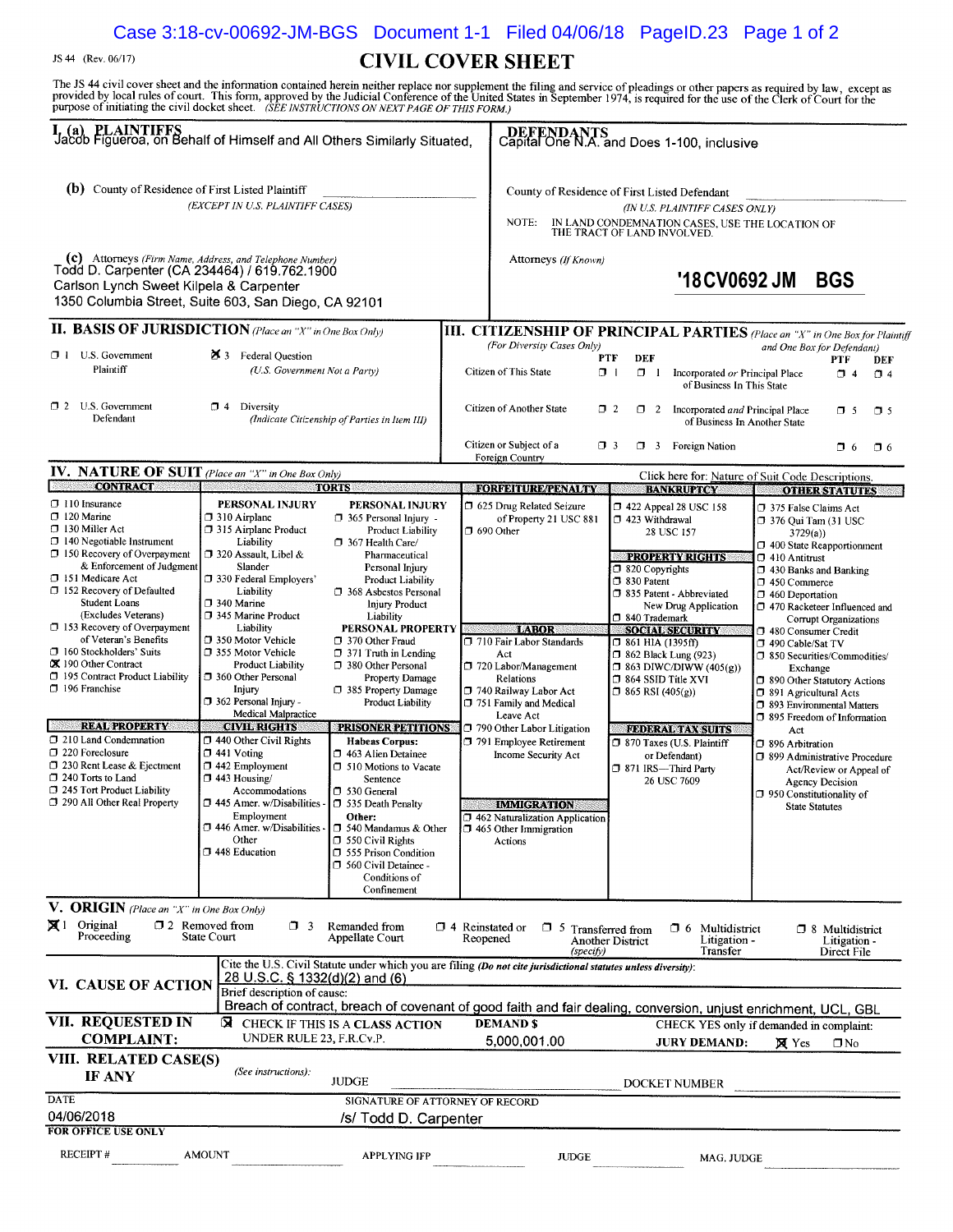JS 44 Reverse (Rev. 06/17)

#### INSTRUCTIONS FOR ATTORNEYS COMPLETING CIVIL COVER SHEET FORM JS 44

#### Authority For Civil Cover Sheet

The JS 44 civil cover sheet and the information contained herein neither replaces nor supplements the filings and service of pleading or other papers as required by law, except as provided by local rules of court. This form, approved by the Judicial Conference of the United States in September 1974, is required for the use of the Clerk of Court for the purpose of initiating the civil docket sheet. Consequently, a civil cover sheet is submitted to the Clerk of Court for each civil complaint filed. The attorney filing a case should complete the form as follows:

- Plaintiffs-Defendants. Enter names (last, first, middle initial) of plaintiff and defendant. If the plaintiff or defendant is a government agency, use  $I(a)$ only the full name or standard abbreviations. If the plaintiff or defendant is an official within a government agency, identify first the agency and then the official, giving both name and title.
- County of Residence. For each civil case filed, except U.S. plaintiff cases, enter the name of the county where the first listed plaintiff resides at the (b) time of filing. In U.S. plaintiff cases, enter the name of the county in which the first listed defendant resides at the time of filing. (NOTE: In land condemnation cases, the county of residence of the "defendant" is the location of the tract of land involved.)
- Attorneys. Enter the firm name, address, telephone number, and attorney of record. If there are several attorneys, list them on an attachment, noting  $(c)$ in this section "(see attachment)".

H. Jurisdiction. The basis of jurisdiction is set forth under Rule 8(a), F.R.Cv.P., which requires that jurisdictions be shown in pleadings. Place an "X" in one of the boxes. If there is more than one basis of jurisdiction, precedence is given in the order shown below. United States plaintiff. (1) Jurisdiction based on 28 U.S.C. 1345 and 1348. Suits by agencies and officers of the United States are included here. United States defendant. (2) When the plaintiff is suing the United States, its officers or agencies, place an "X" in this box.

Federal question. (3) This refers to suits under 28 U.S.C. 1331, where jurisdiction arises under the Constitution of the United States, an amendment to the Constitution, an act of Congress or a treaty of the United States. In cases where the U.S. is a party, the U.S. plaintiff or defendant code takes precedence, and box 1 or 2 should be marked.

Diversity of citizenship. (4) This refers to suits under 28 U.S.C. 1332, where parties are citizens of different states. When Box 4 is checked, the citizenship of the different parties must be checked. (See Section III below; NOTE: federal question actions take precedence over diversity cases.)

- Residence (citizenship) of Principal Parties. This section of the JS 44 is to be completed if diversity of citizenship was indicated above. Mark this Ш. section for each principal party.
- IV. Nature of Suit. Place an "X" in the appropriate box. If there are multiple nature of suit codes associated with the case, pick the nature of suit code that is most applicable. Click here for: Nature of Suit Code Descriptions.
- V. **Origin.** Place an "X" in one of the seven boxes.

Original Proceedings. (1) Cases which originate in the United States district courts.

Removed from State Court. (2) Proceedings initiated in state courts may be removed to the district courts under Title 28 U.S.C., Section 1441. When the petition for removal is granted, check this box.

Remanded from Appellate Court. (3) Check this box for cases remanded to the district court for further action. Use the date of remand as the filing date.

Reinstated or Reopened. (4) Check this box for cases reinstated or reopened in the district court. Use the reopening date as the filing date. Transferred from Another District. (5) For cases transferred under Title 28 U.S.C. Section 1404(a). Do not use this for within district transfers or multidistrict litigation transfers.

Multidistrict Litigation - Transfer. (6) Check this box when a multidistrict case is transferred into the district under authority of Title 28 U.S.C. Section 1407.

Multidistrict Litigation - Direct File. (8) Check this box when a multidistrict case is filed in the same district as the Master MDL docket. PLEASE NOTE THAT THERE IS NOT AN ORIGIN CODE 7. Origin Code 7 was used for historical records and is no longer relevant due to changes in statue.

- VI. Cause of Action. Report the civil statute directly related to the cause of action and give a brief description of the cause. Do not cite jurisdictional statutes unless diversity. Example: U.S. Civil Statute: 47 USC 553 Brief Description: Unauthorized reception of cable service
- Requested in Complaint. Class Action. Place an "X" in this box if you are filing a class action under Rule 23, F.R.Cv.P. VII. Demand. In this space enter the actual dollar amount being demanded or indicate other demand, such as a preliminary injunction. Jury Demand. Check the appropriate box to indicate whether or not a jury is being demanded.
- VIII. Related Cases. This section of the JS 44 is used to reference related pending cases, if any. If there are related pending cases, insert the docket numbers and the corresponding judge names for such cases.

Date and Attorney Signature. Date and sign the civil cover sheet.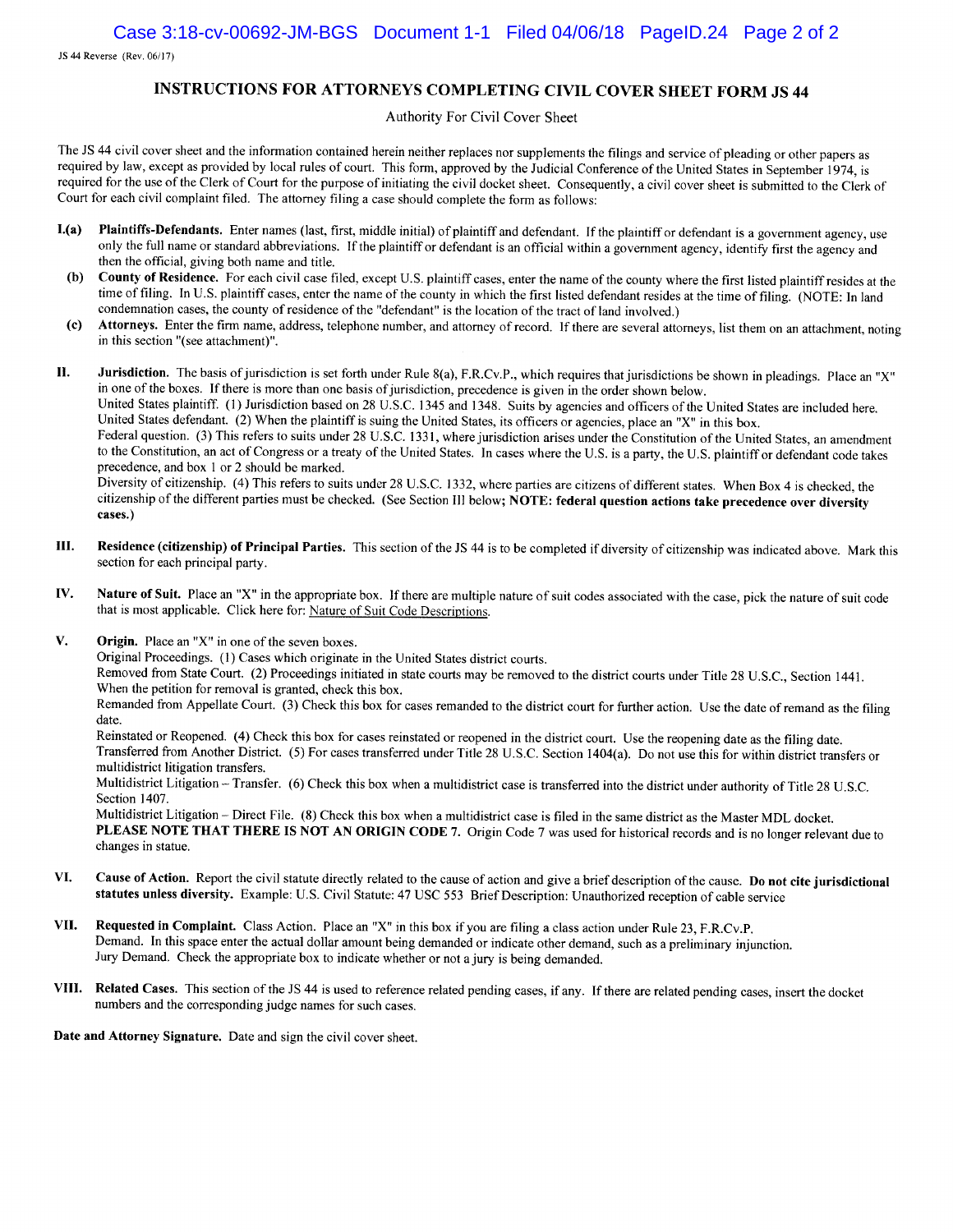Case 3:18-cv-00692-JM-BGS Document 1-3 Filed 04/06/18 PageID.25 Page 1 of 6

# **EXHIBIT A**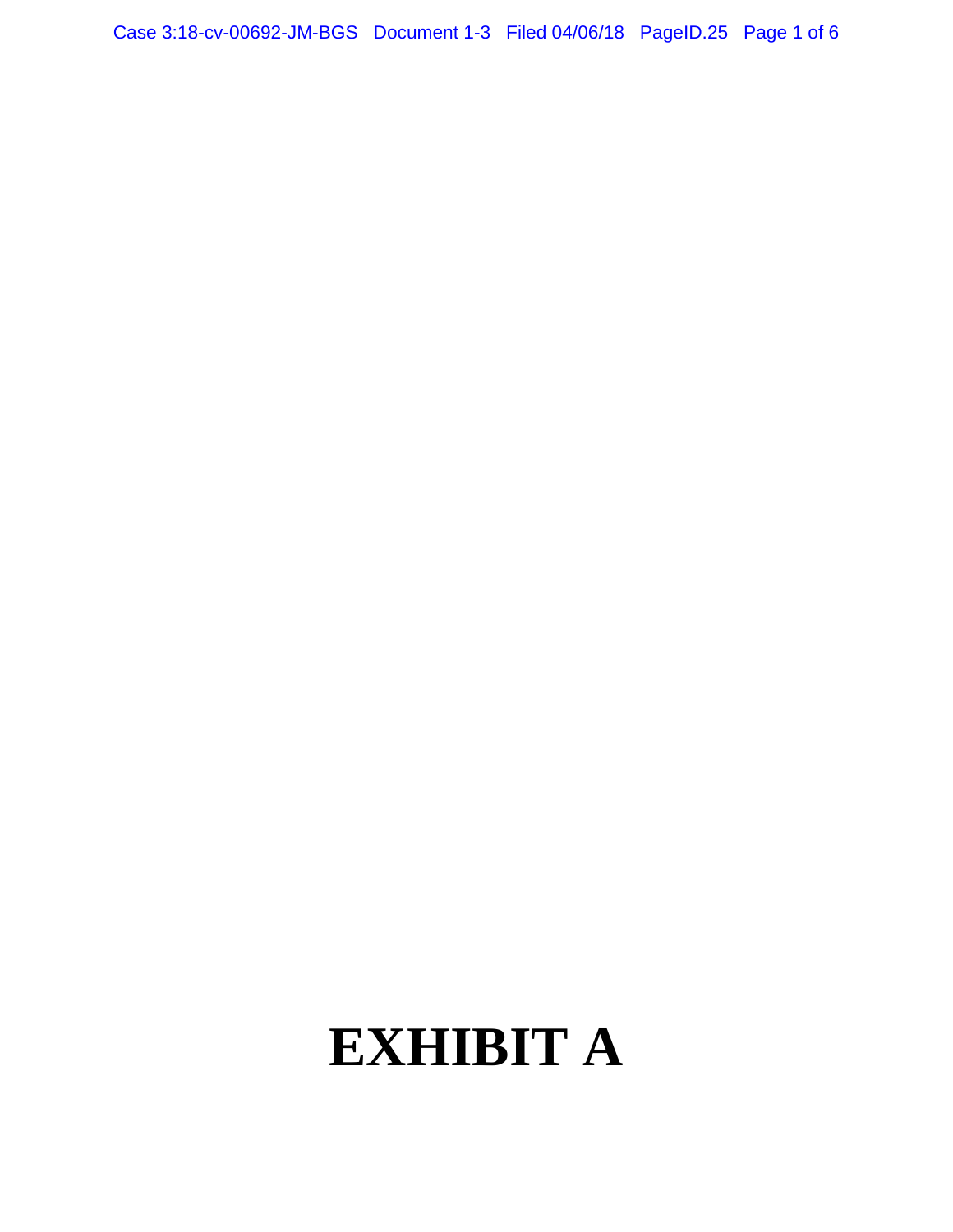#### Case 3:18-cv-00692-JM-BGS Document **E+3 RONIC 440MB FRANSFER AGREEMENT AND DISCLOSURE FOR PERSONAL AND COMMERCIAL ACCOUNTS**

#### Effective August 22, 2014

Welcome to Capital One, N.A. (hereinafter referred to as "Capital One Bank", "us", "our" or "we"). In this Agreement, "you", "your", and "yours" mean the authorized person or persons who conduct electronic fund transfers, including but not limited to persons to whom a Capital One Bank ATM or Debit Card is issued and anyone else you allow to use the ATM or Debit Card. Capital One Bank provides various electronic banking services to you. These services include, but are not limited to:

- Automated Teller Machine ("ATM") transactions.
- Telephone transfers.
- $\bullet$ Point-of-Sale ("POS") transactions, whether or not initiated through an electronic terminal.
- Pre-authorized transfers to or from an account ("ACH").  $\bullet$
- Smart phone or other mobile device transfers.  $\bullet$
- $\bullet$ Online banking (see the Online Banking Terms and Conditions at www.capitalonebank.com).

This Electronic Fund Transfers Agreement and Disclosure ("Agreement") contains disclosures required by Regulation E that apply to consumer accounts, in addition to disclosures that apply to commercial accounts as they relate to electronic banking services and it contains our terms and conditions with respect to these services. A consumer account is an account held by an individual and used primarily for personal, family, or household purposes.

**1. Your Access Device and Your Personal Identification Number:** An access device is a card, personal identification number ("PIN"), or other code used to initiate an electronic fund transfer ("EFT") to or from your account. The Capital One Bank, ATM card, platinum Debit Card, or Business Debit Card (hereinafter referred to collectively as "ATM/Debit Card") that you have requested is an access device.

You have selected or have been provided with a special PIN, a code you must enter into the ATM or that you may be required to enter into the POS terminal whenever you use your ATM/Debit Card. For your own protection, please memorize the PIN, and do not keep any notation of the PIN on the ATM/Debit Card or in the same wallet or purse as the ATM/Debit Card and do not disclose the PIN to anyone who is not authorized to use your ATM/Debit Card.

**Important Information Concerning International Use of Your ATM or Debit Card:** Capital One Bank employs fraud monitoring and protection capabilities to help protect you from ATM/Debit card fraud. These protection systems are designed to block transactions that occur outside of our customers' ordinary transaction patterns and may block transactions originating in countries that are experiencing a high incidence of card fraud. **To avoid the inconvenience of having your ATM/Debit card blocked while you are traveling abroad, please notify us before any international travel or international purchases by calling 1-800-655-2265 from inside the United States or 972-916-4111 collect from outside the United States.**

**2. Accounts That May Be Accessed:** When you requested your ATM/Debit Card, you provided us with a list of your accounts that you wish to access using your ATM/Debit Card. These accounts are referred to in this Agreement as "designated accounts." You may access only the designated accounts. If you requested access to multiple accounts, you chose one checking account and one savings account as your primary checking and savings accounts. If you wish to access additional accounts or change your primary accounts, please contact your banking officer.

You may use your ATM/Debit Card and PIN to access the following types of designated accounts:

- Checking account.
- NOW account.
- Savings account (other than Passbook Savings accounts).
- $\bullet$  Money Market account.\*

\*At certain ATMs, when accessing your Money Market accounts you may need to select the 'checking' option rather than the 'savings' option.

#### **3. Types of Transactions That Can Be Completed:**

You may use your ATM/Debit Card at any Capital One Bank ATM. You may also use your ATM/Debit Card to complete transactions at non-Capital One Bank ATMs that are members of the EFT networks in which we participate.

Purchases may also be made using your ATM/Debit Card at merchant locations which are members of the POS networks in which we participate. You may also use your Platinum Debit Card or Business Debit Card to make purchases at locations which accept Debit MasterCard™Cards. (Note: Your Platinum Debit Card or your Business Debit Card is not a MasterCard credit card, and this Agreement does not replace or affect any MasterCard account agreement that you may have with us or any other financial institution.)

Please note that some of the below services may not be available at all ATMs.

**(A) Cash Withdrawals:** You can use your ATM/Debit Card and PIN at ATMs to obtain cash withdrawals from your designated accounts. At certain ATMs, cash withdrawals may only be made from your primary savings and primary checking account. Withdrawals made at ATMs owned and operated by other entities will be automatically deducted from your designated primary checking or savings account. Each time you use your ATM/Debit Card we may place a hold on a corresponding amount of funds in your account until the transaction is posted against your account.

**(B) Deposits:** You can use your ATM/Debit Card and PIN at Capital One Bank-branded ATMs to make deposits into your designated accounts. Deposits made at an ATM may not be available for immediate withdrawal. Please refer to the Deposit Availability Disclosure contained in our Rules Governing Deposit Accounts Agreement to determine when the deposit will be credited to your account and when funds will be available for withdrawal or for paying transactions on your account.

**(C) Transfers Between Your Capital One Accounts:** You can use your ATM/Debit Card and PIN at a Capital One Bank-branded ATM to transfer available funds between your designated accounts. Transfers made at a non-Capital One Bank ATM can only be made between your designated primary checking and primary savings accounts.

You may also transfer funds between your Capital One Bank accounts via the telephone, online banking, or by establishing an automatic transfer schedule.

**(D) Purchases:** You can use your ATM/Debit Card and PIN to make purchases at merchant locations which are members of POS networks in which we participate. At certain Capital One Bank-branded ATMs, you can also use your ATM/Debit Card and PIN to purchase non-monetary items (such as stamps and gift certificates). Purchases of this type may also be made at certain non-Capital One Bank ATMs.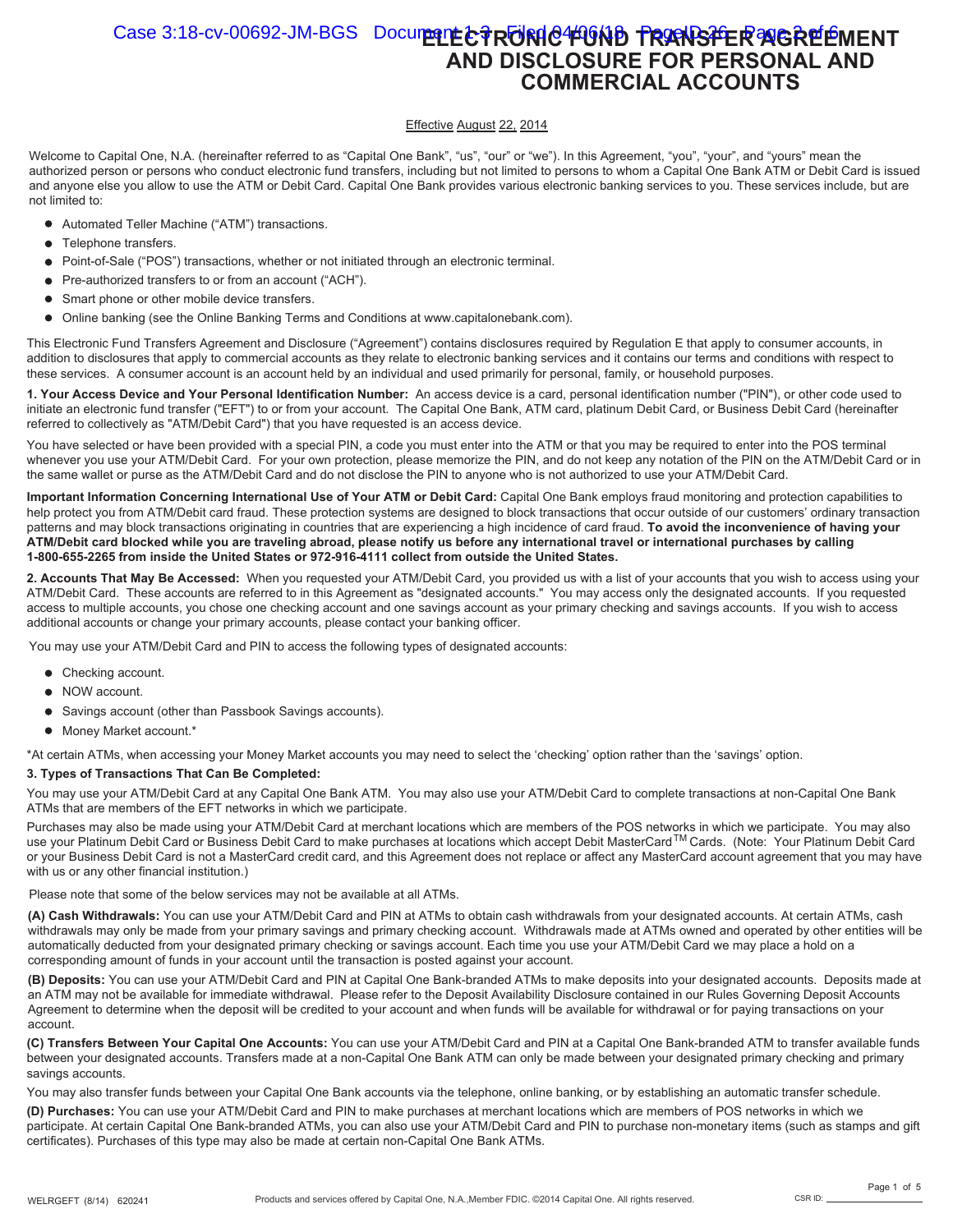#### **ELECTRONIC FUNDS TRANSFER AGREEMENT, Contd.**  Case 3:18-cv-00692-JM-BGS Document 1-3 Filed 04/06/18 PageID.27 Page 3 of 6

You may also use your ATM/Debit Card without your PIN to make purchases at merchant locations accepting Debit MasterCard Cards. The merchant may request a preauthorization for the transaction. If we authorize the transaction, the funds will be debited from your primary checking account immediately or a hold may be placed on your account for up to several days after the purchase transaction has occurred, depending upon the promptness with which the merchant processes your transaction.

Some purchases may result in a longer hold. Sometimes the preauthorization requests may be in amounts different from the total amount of the transaction. For example, a gas station typically requests authorization in the amount of \$1.00. Also, restaurants typically request authorization for 20% more than the price of the meal. If the preauthorization request varies from the amount of the actual transaction, payment of the transaction may not remove the preauthorization hold immediately. Generally, the preauthorization hold may remain on your account for up to three (3) business days after the date of the transaction and may affect the

availability of funds from your designated account for other transactions. We will not be responsible for damages for wrongful dishonor of an item resulting from a preauthorization hold. You agree not to withdraw, write checks or make point of sale purchases against funds that are needed to pay ATM/Debit Card transactions that have not yet posted against your account.

**(E) Inquiries:** You can use your ATM/Debit Card and PIN at ATMs to check the balance in your designated accounts. At non-Capital One Bank ATMs, you may only make balance inquiries on your designated primary checking or savings account. You may also check the balance in your designated accounts via our telephone or online banking service.

**(F) Change PIN:** You may use your ATM/Debit Card and PIN to change your current PIN at Capital One Bank-branded ATMs. You must know your current PIN in order to change your PIN. If you have forgotten your current PIN, you may contact your banking officer to have your PIN re-established.

**(G) Mini-Statements:** You may use your ATM/Debit Card and PIN at Capital One Bank-branded ATMs to obtain a statement of up to the last ten (10) transactions performed through the previous business day.

**(H) Transfers Between Your Capital One Bank Accounts and Accounts at Other Financial Institutions (or Third Parties) and Check Conversion:** You can authorize a third party to initiate transfers between your accounts and the third party's accounts by providing the third party with our routing number and your account number.

You may also authorize a merchant or other payee to make a one-time electronic payment from your checking account using information from your check to: (i) pay for purchases, or (ii) pay bills.

When you provide a check as payment, you authorize us to use information from your check to make a one-time electronic fund transfer from your account. In certain circumstances, such as for technical or processing reasons, we may process your payment as a check transaction. When we use information from your check to make an electronic fund transfer, funds may be withdrawn from your account on the same day you make your payment.

You should only provide your financial institution and account information (whether over the phone, the internet, or via some other method) to trusted third parties whom you have authorized to initiate electronic fund transfers.

**4. Limitations on Transactions:** There are certain limitations on the use of electronic banking services. These include, but are not limited to, the following:

**(A) Designated Accounts:** You may only access your designated accounts with Capital One Bank.

**(B) Daily Limitation:** A daily withdrawal limitation exists on all ATM/Debit Cards. This limitation combines two categories: cash withdrawals and point of sale<br>purchases. There is no limit on the number of transactions th cash withdrawals, purchase withdrawals, or a combination of both) that exceed the established card limit. See the chart below for the limits established for the card product that you have. The limits listed below are default limits. Different limits may be assigned to individual cards on a case-by-case basis.

|                       | Established<br>card limit | Cash limit | <b>POS</b> limit |
|-----------------------|---------------------------|------------|------------------|
| <b>Platinum Debit</b> | \$2,500                   | \$600      | \$2,500          |
| <b>Business Debit</b> | \$5,000                   | \$800      | \$5,000          |
| ATM CARD              | \$2,500                   | \$600      | \$2,500          |

Other ATM owners and operators may impose lower dollar limitations on the amount of cash withdrawals made at their ATMs.

**(C) Online Banking External Funds Transfer Limitation:** You may enroll in online banking to perform electronic transfers. When you enroll, you will be provided with additional terms and conditions that apply to electronic transfers using our online banking services. The below charts provide the default limits established for online banking transfers into and out of your designated accounts. Different limits may be assigned on a case-by- case basis. These limits do not apply to internal transfers between accounts opened in a Capital One Bank branch and accounts opened with Capital One Direct Banking accounts, bill pay transfers or preauthorized third party Payments.

The below limits apply to High Yield Checking and High Interest Checking accounts:

|                                                                   | Per transfer limit | Daily limit | Monthly limit |
|-------------------------------------------------------------------|--------------------|-------------|---------------|
| <b>Inbound Transfer</b>                                           | \$10,000           | \$10,000    | \$25,000      |
| <b>Outbound Transfer</b>                                          | \$10,000           | \$10,000    | \$25,000      |
| <b>Total Transfer Limit</b><br>(Combined Inbound<br>and Outbound) |                    | \$20,000    | \$50,000      |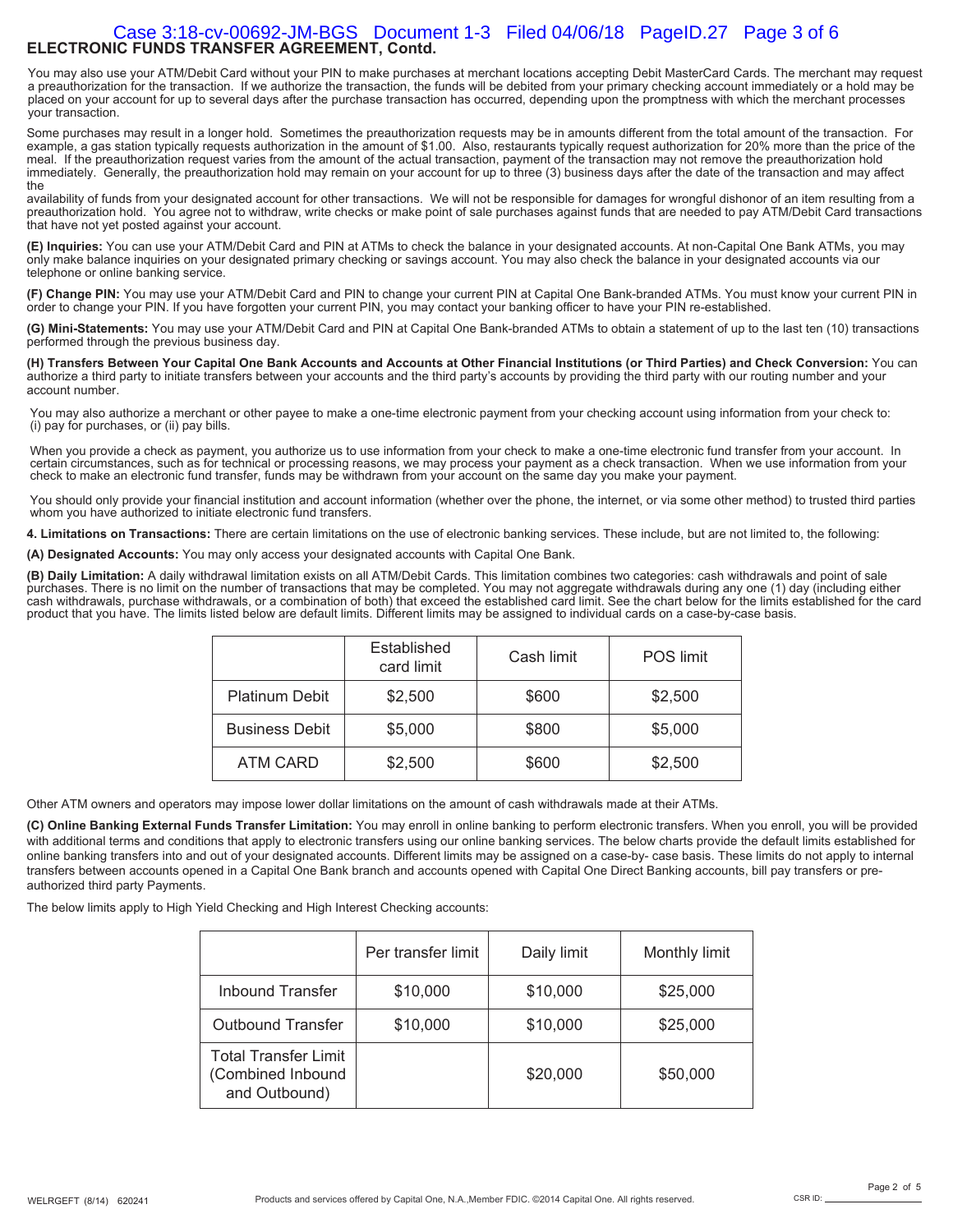#### Cas**e LECTRONIC FUNDS TRANSFER AGREEMENT**, Ebath 04/06/18 PageID.28 Page 4 of 6

The below limits apply to all other products (excluding High Yield Checking and High Interest Checking accounts):

|                                                                   | Per transfer limit | Daily limit | Monthly limit |
|-------------------------------------------------------------------|--------------------|-------------|---------------|
| <b>Inbound Transfer</b>                                           | \$3,000            | \$3,000     | \$6,000       |
| <b>Outbound Transfer</b>                                          | \$3,000            | \$3,000     | \$6,000       |
| <b>Total Transfer Limit</b><br>(Combined Inbound<br>and Outbound) |                    | \$6,000     | \$12,000      |

**(D) Third Party Transaction Limitation:** Savings and money market accounts are permitted no more than six (6) transfers per statement cycle to a third party or to another account of the depositor at Capital One Bank by means of preauthorized, automatic, telephone or, to the extent any online banking program is available for your account, online transfer or withdrawal.

**(E) Other Reasons:** We and other ATM owners and operators may limit or refuse to complete your ATM/Debit Card transactions for security or technical reasons.

We may also suspend your ATM/Debit Card if we consider your designated account to be inactive or dormant.

**5. Overdraft Situations:** An Overdraft occurs when you do not have enough money in your designated account to cover a transaction, but we pay it anyway. Generally, we will not authorize and pay overdrafts for ATM withdrawals and everyday debit card transactions against your designated account unless you have authorized us to do so\*. You understand and agree that even if you have authorized us to do so, you have no right to overdraw your account at any time, for any reason, and our decision to pay Overdraft items is solely within our discretion. You further agree that if we elect to pay Overdraft items, you must deposit additional funds into your designated account immediately in an amount sufficient to cover the Overdraft and to pay us Overdraft fees for each Overdraft item in accordance with our then current Schedule of Fees and Charges. Available credit on an overdraft protection line of credit associated with the designated account may be used to fund ATM/Debit Card transactions when you do not have sufficient collected funds in your designated account(s). If the amount of the Overdraft causes you to exceed the amount of credit available on the overdraft protection line of credit or balance in the overdraft protection deposit account linked to the overdrawn deposit account, you agree to pay the amount by which the deposit account has been overdrawn, plus all associated fees and charges as reflected in our then current Schedule of Fees and Charges and the applicable line of credit agreement.

\* Applies only to consumer accounts.

**6. Transactions That Are Not Completed:** If we do not complete a transfer to or from your account on time or in the correct amount according to our Agreement with you, we will be liable for your losses or damages. However, there are some exceptions. We will not be liable, for instance:

- (A) If, through no fault of ours, you do not have enough money in your account to make the transfer;
- (B) if we have terminated this Agreement for any reason;
- (C) if the funds in your designated accounts are subject to legal process or other encumbrance restricting the transaction;
- (D) if circumstances beyond our control (such as fire or flood) prevent the transaction from being completed despite reasonable precautions that we have taken; if the transfer would exceed the available credit on your overdraft line of credit;
- (E) if an ATM does not have enough cash to complete the transaction;
- (F) if there is a technical malfunction in the ATM that is known to you when you try to perform the transaction;
- (G) if we have reason to believe that you or someone else is using our electronic banking services for fraudulent or illegal purposes;
- (H) Section 4 of this Agreement entitled "Limitations on Transactions" contains a list of transactions we will not complete;
- (I) if your ATM/Debit Card has deteriorated or has been damaged so that it does not function properly;
- (J) if your ATM/Debit Card or PIN has been reported lost or stolen. There may also be other exceptions as provided by applicable law, or
- (K) if the transfer would exceed the available credit on your overdraft line of credit.

You agree that we will not be liable for any damages resulting from a failure or refusal for any reason to authorize a transaction that you have attempted. You further agree that we will not be responsible or liable for a merchant's refusal to accept your ATM/Debit Card.

**7. Charges for ATM/Debit Card Transactions:** When you use your ATM/Debit Card at a non-Capital One Bank branded ATM, the ATM owner/operator may charge you a fee for your use of their ATM, and you may be charged a fee for a balance inquiry even if you do not complete a transaction. The fee charged should be disclosed to you on the ATM, and you should be given an opportunity to cancel the transaction before the fee is imposed. You may also be charged a fee by us, as disclosed in our then current Schedule of Fees and Charges, for each cash withdrawal, funds transfer or balance inquiry that you may make using a non-Capital One Bank branded ATM. You will not be charged this fee at most ATMs owned and operated by Capital One Bank, except at certain gaming establishments and other non-branch locations, where we may charge a fee for each cash withdrawal. The amount of fees charged at such ATMs at non-branch locations varies. Any fee charged will be displayed on the ATM screen and you will be given an opportunity to cancel the transaction before the fee is imposed. Please refer to our then current Schedule of Fees and Charges for the amount of this fee.

For international transactions, MasterCard's currency conversion procedure includes use of either a government mandated exchange rate, or a wholesale exchange rate selected by MasterCard for the processing cycle in which the transaction is processed, increased by an adjustment factor established from time to time by MasterCard. The currency conversion rate used by MasterCard on the processing date may differ from the rate that would have been used on the purchase date or cardholder statement posting date.

Withdrawals from an ATM outside of the United States, Puerto Rico, and U.S. Virgin Islands may incur an international transaction fee, as disclosed in our then current Schedule of Fees and Charges.

**8. Receipts and Account Statement:** You will be given a receipt for transactions made with your ATM/Debit Card at ATMs owned by Capital One Bank where this option is offered, unless you decline to receive the receipt. Your periodic account statement(s) for your designated accounts will also detail electronic transfer activity on the designated account. Generally, if you have a consumer account, you will receive a monthly statement if you have an EFT in that month. In any case, you will get the statement at least quarterly. Page 3 of 5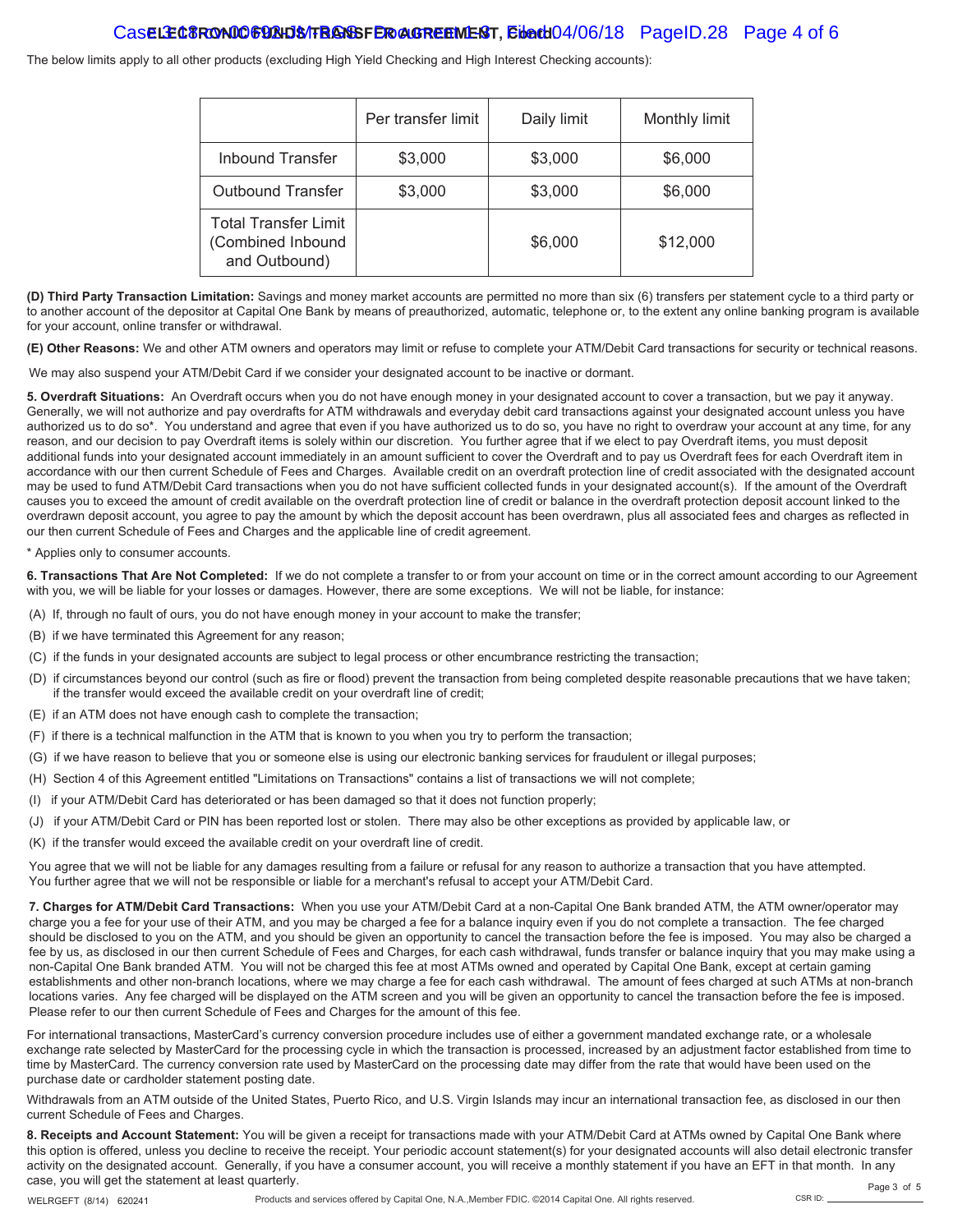#### Caste **GTRONIC FUNDS TRANSSE FDAGREEMENT, COPINED 04/06/18** PageID.29 Page 5 of 6

#### **9. In Case of Errors or Questions About Your Electronic Transfers:**

(For information pertaining to the error resolution process for international wire transfers, please refer to the Wire Funds Transfer Disclosure Statement and related disclosures.)

Call us at: 1 (866) 536-9023, Write us at: Capital One, N.A. P O Box 31277 Salt Lake City, Utah 84130-0277 Attn: Customer Service Center

or e-mail us using the Contact Us link in the Customer Service section of www.capitalonebank.com, as soon as you can if you think your statement or receipt is wrong or if you need more information about a transfer listed on the statement or receipt.

The following section applies only to consumer accounts: We must hear from you no later than sixty (60) days after we sent you the FIRST statement on which the problem or error appeared.

(1) Tell us your name and account number.

(2) Describe the error or transfer you are unsure about, and explain as clearly as you can why you believe it is an error, or why you need more information. (3) Tell us the dollar amount of the suspected error.

If you tell us verbally, we may require that you send us your complaint or question in writing within ten (10) business days.

We will determine whether an error occurred within ten (10) business days after we hear from you and will correct any error promptly. If we need more time, however, we may take up to forty-five (45) days (ninety (90) days for those transactions at merchant POS terminals, processed on a new account, or initiated outside the United States) to investigate your complaint or question. If we decide to do this, we will credit your account within ten (10) business days for the amount you think is in error, so that you will have full use of the money during the time it takes us to complete our investigation. If we ask you to put your complaint or question in writing and we do not receive it within ten (10) business days, we may not credit your account.

For errors involving new accounts, we may take up to twenty (20) business days to credit your account for the amount you think is in error.

We will tell you the results within three (3) business days after completing our investigation. If we decide that there was no error, we will send you a written explanation. You may ask for copies of the documents that we used in our investigation.

The following section applies only to commercial accounts: If you are a business or other entity that is not a natural person, the above referenced procedures do not apply to any accounts held by you. If you believe that an unauthorized transaction has occurred, we must hear from you within twenty four (24) hours of the time the transaction posts to your account. We will require you to submit an affidavit of unauthorized activity in connection with any such transaction immediately thereafter.

(A) Right to stop payment: if you have authorized regular payments out of your account, you can stop any of these payments. If the account requires multiple signatures to transact the withdrawal of funds, it is understood that we will recognize and accept stop payment instructions from any one authorized signer. Here is how: Visit your nearest Capital One Bank location, or e-mail us using the Contact Us link in the Customer service section of www.capitalonebank.com. You may also:

#### **10. Pre-Authorized Payments:**

Call us at: 1 (800) 655-2265, or Write us at: Capital One, N.A. 3939 W. John Carpenter Frwy. Irving, TX 75063 Attn: Customer Service Center

We must receive your request at least three (3) business days before the payment is scheduled to be made. If you call us, we may also require you to put your request in writing to the above address and to get it to us within fourteen (14) days after you call. If you do not, then your verbal request will expire after fourteen (14) days. We will charge you a fee, as disclosed in our then current Schedule of Fees and Charges, for each stop payment order you give.

Merchants may allow returns or refunds on purchases; however, except as provided above for recurring payments you cannot stop a one-time payment on any ATM/Debit Card transactions. For this reason, you should inquire about the merchant's return or refund policy before entering into a purchase transaction. Merchandise purchased using your ATM/Debit Card that is subsequently returned will be reflected as a credit on your designated account statement, provided you elect to have the return credited to your designated account. Please refer to section 9 for information on error resolution.

(B) Varying amounts: If these regular payments vary in amount, the person you are paying must tell you ten (10) days before each payment when it will be made and how much it will be. If you do not know this information, you may be unable to have the payment stopped without closing your account. (You may choose instead to get this notice only when the payment would differ by more than a certain amount from the previous payment, or when the amount would fall outside certain limits that you set.)

(C) Liability: If you order us to stop one of these payments three (3) business days or more before the transfer is scheduled, and we do not do so, we will be liable for your actual losses or damages. We will pay other damages only as required by applicable law. *We will not be liable for any consequential or special losses or damages unless we act in bad faith. In addition, we will not be liable if the merchant or other third party initiating the transaction changes the dollar amount of the transaction or makes other changes so that we do not recognize it as the payment you stopped.*

**11. Verifying Pre-Authorized Deposits:** You can verify whether a direct deposit has been processed to your account by calling us at 1 (800) 655-2265.

**12. Joint Accounts:** If more than one person signed your request for electronic banking services, each person who signed will be bound by this Agreement and will be responsible for paying all amounts owed as a result of this Agreement. If two (2) signatures are required to transact business on a designated account any ONE (1) signer may initiate an electronic banking transaction on the account.

**13. Authorized Users:** You should not allow unauthorized persons to use your ATM/Debit Card and PIN without first advising us in writing that you are adding them as an authorized user. You must also advise us in writing should such persons no longer be authorized to use your ATM/Debit Card.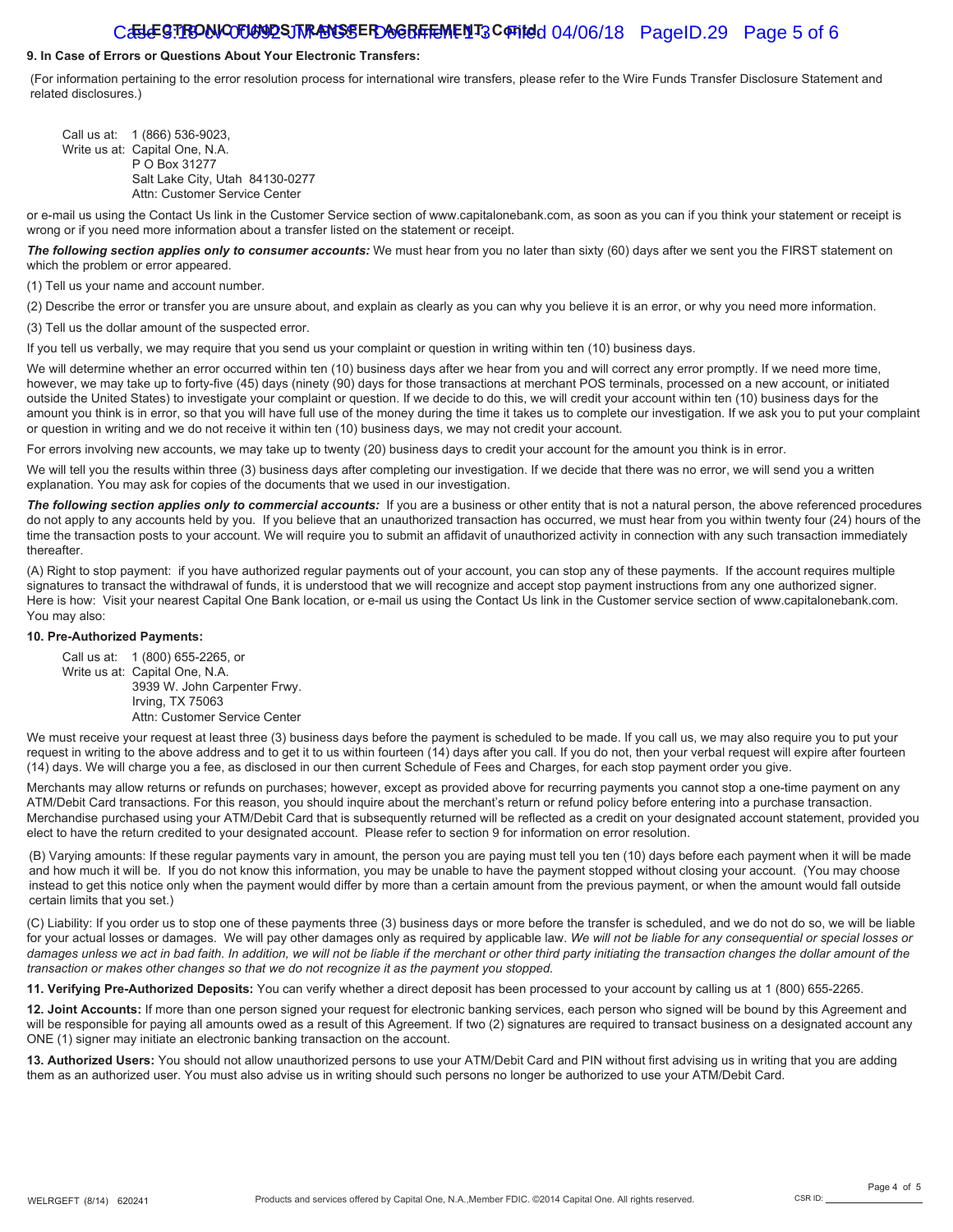#### Caste **GTRONIC TUNDS TRANSSE ROAGREEMENT, CONTR**ed 04/06/18 PageID.30 Page 6 of 6

#### **14. Liability for Unauthorized Transfers on Consumer Accounts Only:**

(A) Tell us at ONCE if you believe your ATM/Debit Card has been lost or stolen, or if you believe that an electronic fund transfer has been made without your permission. Telephoning is the best way of keeping your possible losses down. You could lose all the money in your designated accounts (plus any available revolving line of credit, if applicable). If you tell us within two (2) business days after you learn of the loss or theft, you can lose no more than \$50.00 if someone used your ATM/Debit Card without your permission.

(B) If you DO NOT tell us within two (2) business days after you learn of the loss or the theft of your ATM/Debit Card, and we can prove we could have stopped someone from using your ATM/Debit Card without your permission if you had told us, you could lose as much as \$500.00.

(C) If you think that a transfer or withdrawal shown on your periodic statement is incorrect, or if you believe an unauthorized transfer or withdrawal has taken place, including those made by your ATM/Debit Card, code or other means, contact us at once. We must be notified within sixty (60) days after the first statement we mailed to you on which the suspected problem appeared. If you do not contact us within this sixty (60) day time period, you could be held responsible for all unauthorized transfers and withdrawals that occurred between the end of the sixty (60) day period and the time you actually notified us if the transaction could have been prevented if we had been notified.

(D) If a good reason (such as a long trip or a hospital stay) kept you from telling us, we may extend the above time periods.

(E) If you believe that your ATM/Debit Card has been lost or stolen or that someone has transferred or may transfer money from your account without your permission, you may e-mail us using the Contact Us link in the Customer service section of www.capitalonebank.com. You may also:

Call us at: 1(800) 655-2265, or Write us at: Capital One, N.A. 3939 W. John Carpenter Frwy. Irving, TX 75063 Attn: Customer Service Center

**15. MasterCard Zero Liability:** You may have additional rights under the MasterCard rules. Provided that the PIN is not used as the cardholder verification method, you will not be responsible for unauthorized use of the Platinum Debit and Business Debit Cards under the following conditions:

(A) Your account is in good standing;

(B) You have exercised reasonable care in safeguarding your card from any unauthorized use. Unauthorized use means that you did not provide directly, by implication or otherwise, the right to use your card and you received no benefit from the "unauthorized" purchase; and

(C) You have not reported two or more unauthorized events in the past 12 months.

If you have questions regarding zero liability coverage or you suspect unauthorized use of your ATM/Debit card, contact us IMMEDIATELY.

**16. Evidence:** If we go to court for any reason, we can use a copy, microfilm, or microfiche of any document or electronic documentation, e-mail, or database information to prove what you owe or that a transaction has taken place. These facsimiles will have the same validity as the original documents.

**17. Our Rules and Regulations and Other Agreements:** The designated deposit accounts are also subject to other agreements that you may have with us including, but not limited to, our Rules Governing Deposit Accounts and Online Banking Terms and Conditions.

**18. Disclosure of Information About Your Account:** In the ordinary course of business, we may disclose information to third parties about your designated accounts or the transfers you make:

- Where it is necessary for completing transfers or resolving errors involving transfers;
- In order to verify the existence and condition of your account for a third party, such as a consumer reporting agency or a merchant;
- $\bullet$  In order to comply with orders or subpoenas of government agencies or courts;
- **If you give us your written permission;**
- As disclosed in our Privacy Notice; or
- As otherwise permitted by law.

**19. Our Business Days:** For purposes of this Agreement, our business days are Monday through Friday. Federal holidays or other days we are closed are not considered business days.

**20. Terminating This Agreement:** You can terminate this Agreement at any time by notifying us in writing. We reserve the right to deactivate any ATM/Debit Card that has not been used for an extended period of time. We can also terminate this Agreement at any time. The termination of this Agreement by either party will not affect your obligations under this Agreement, even if we allow any transaction to be completed after this Agreement has been terminated.

**21. Changing This Agreement:** We have the right to change the terms of this Agreement from time to time. We will notify you at least twenty-one (21) days before the change will take effect if the change will cause you greater costs or liability or if it will limit your access to your designated accounts. We will not have to notify you in advance, however, if the change is necessary for security reasons.

**22. Notices:** All notices from us will be effective when we have e-mailed them, mailed them or delivered them to the last address that we have for you in our records. Notices from you will generally be effective when received at the appropriate address specified in this Agreement; but notices under Section 14 ("Liability for Unauthorized Transfers on Consumer Accounts Only") will be effective once you have done whatever is reasonably necessary to give us the information we need. A mailed notice will be considered delivered to us when it is received by us at the notice address in Section 14 of this Agreement. If more than one person signs your request for electronic banking services, notice to or from one of the people who signed the request will be effective for everybody who signed.

**23. Collection Expenses:** If we have to file a lawsuit to collect whatever you owe us, you will pay our reasonable expenses, including attorney's fees.

24. Governing Law: Any questions under this Agreement will be decided by applicable Federal law, or, if no Federal law exists, applicable state law. If any term of this Agreement cannot legally be enforced, the Agreement is to be considered changed to the extent necessary to comply with the law.

**25. Acceptance of This Agreement:** You have agreed to be bound and obligated under the terms of this Agreement and any subsequent amendments to this Agreement by using our electronic banking services.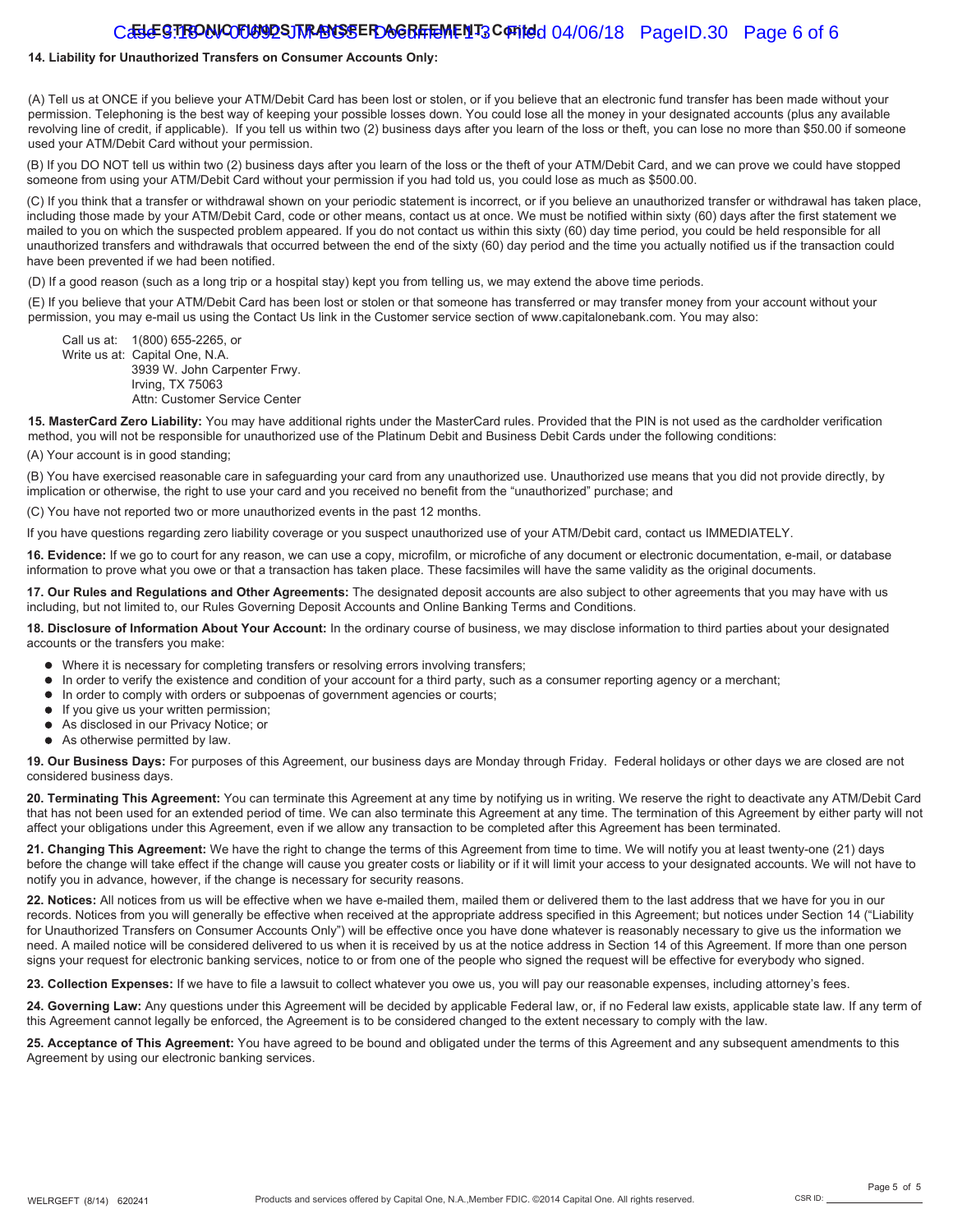Case 3:18-cv-00692-JM-BGS Document 1-4 Filed 04/06/18 PageID.31 Page 1 of 6

# **EXHIBIT A**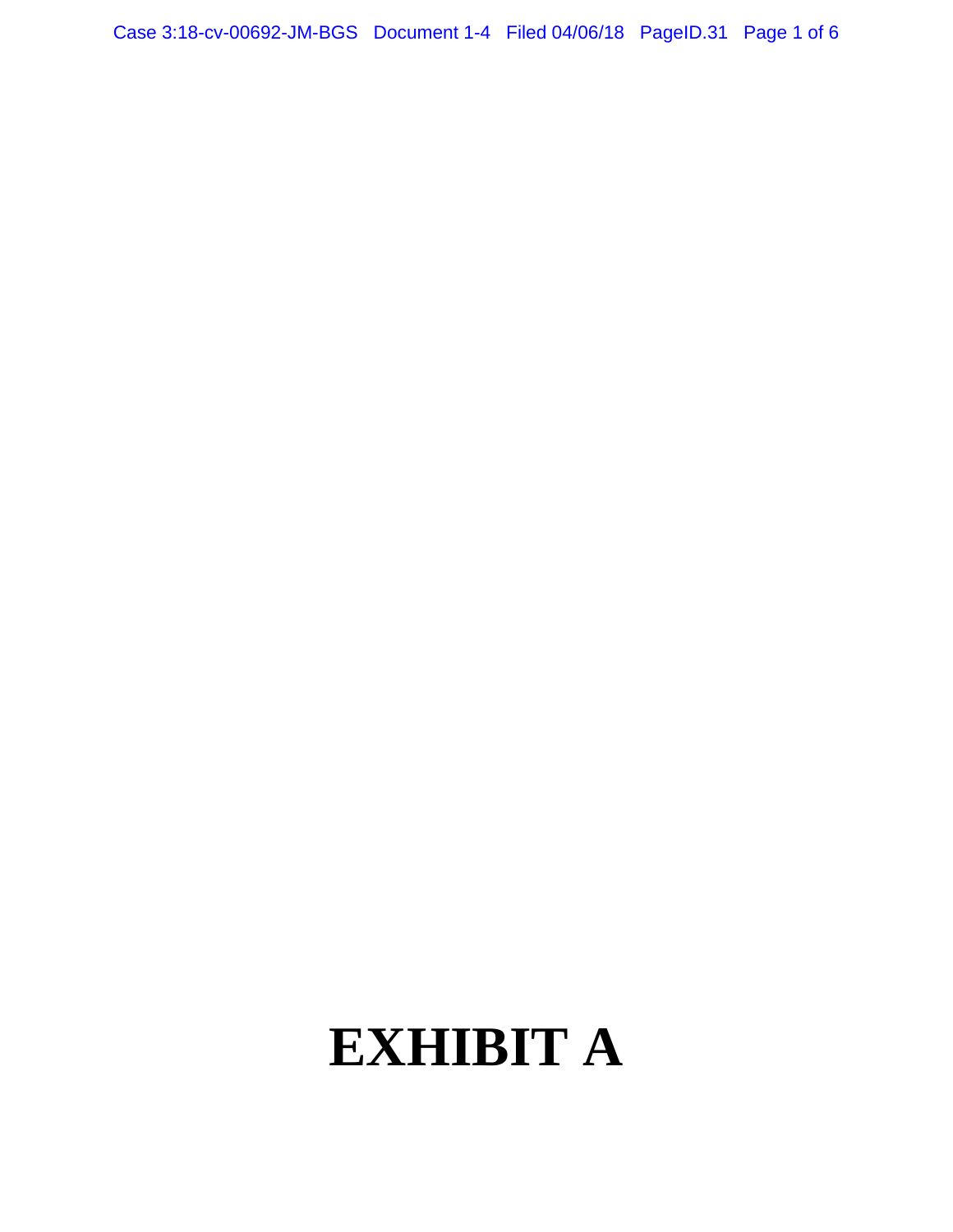#### Case 3:18-cv-00692-JM-BGS Document **E+RONIC FORD TRANSFER AGREEMENT AND DISCLOSURE FOR PERSONAL AND COMMERCIAL ACCOUNTS**

#### Effective August 22, 2014

Welcome to Capital One, N.A. (hereinafter referred to as "Capital One Bank", "us", "our" or "we"). In this Agreement, "you", "your", and "yours" mean the authorized person or persons who conduct electronic fund transfers, including but not limited to persons to whom a Capital One Bank ATM or Debit Card is issued and anyone else you allow to use the ATM or Debit Card. Capital One Bank provides various electronic banking services to you. These services include, but are not limited to:

- Automated Teller Machine ("ATM") transactions.
- Telephone transfers.
- $\bullet$ Point-of-Sale ("POS") transactions, whether or not initiated through an electronic terminal.
- Pre-authorized transfers to or from an account ("ACH").  $\bullet$
- Smart phone or other mobile device transfers.  $\bullet$
- $\bullet$ Online banking (see the Online Banking Terms and Conditions at www.capitalonebank.com).

This Electronic Fund Transfers Agreement and Disclosure ("Agreement") contains disclosures required by Regulation E that apply to consumer accounts, in addition to disclosures that apply to commercial accounts as they relate to electronic banking services and it contains our terms and conditions with respect to these services. A consumer account is an account held by an individual and used primarily for personal, family, or household purposes.

**1. Your Access Device and Your Personal Identification Number:** An access device is a card, personal identification number ("PIN"), or other code used to initiate an electronic fund transfer ("EFT") to or from your account. The Capital One Bank, ATM card, platinum Debit Card, or Business Debit Card (hereinafter referred to collectively as "ATM/Debit Card") that you have requested is an access device.

You have selected or have been provided with a special PIN, a code you must enter into the ATM or that you may be required to enter into the POS terminal whenever you use your ATM/Debit Card. For your own protection, please memorize the PIN, and do not keep any notation of the PIN on the ATM/Debit Card or in the same wallet or purse as the ATM/Debit Card and do not disclose the PIN to anyone who is not authorized to use your ATM/Debit Card.

**Important Information Concerning International Use of Your ATM or Debit Card:** Capital One Bank employs fraud monitoring and protection capabilities to help protect you from ATM/Debit card fraud. These protection systems are designed to block transactions that occur outside of our customers' ordinary transaction patterns and may block transactions originating in countries that are experiencing a high incidence of card fraud. **To avoid the inconvenience of having your ATM/Debit card blocked while you are traveling abroad, please notify us before any international travel or international purchases by calling 1-800-655-2265 from inside the United States or 972-916-4111 collect from outside the United States.**

**2. Accounts That May Be Accessed:** When you requested your ATM/Debit Card, you provided us with a list of your accounts that you wish to access using your ATM/Debit Card. These accounts are referred to in this Agreement as "designated accounts." You may access only the designated accounts. If you requested access to multiple accounts, you chose one checking account and one savings account as your primary checking and savings accounts. If you wish to access additional accounts or change your primary accounts, please contact your banking officer.

You may use your ATM/Debit Card and PIN to access the following types of designated accounts:

- Checking account.
- NOW account.
- Savings account (other than Passbook Savings accounts).
- $\bullet$  Money Market account.\*

\*At certain ATMs, when accessing your Money Market accounts you may need to select the 'checking' option rather than the 'savings' option.

#### **3. Types of Transactions That Can Be Completed:**

You may use your ATM/Debit Card at any Capital One Bank ATM. You may also use your ATM/Debit Card to complete transactions at non-Capital One Bank ATMs that are members of the EFT networks in which we participate.

Purchases may also be made using your ATM/Debit Card at merchant locations which are members of the POS networks in which we participate. You may also use your Platinum Debit Card or Business Debit Card to make purchases at locations which accept Debit MasterCard™Cards. (Note: Your Platinum Debit Card or your Business Debit Card is not a MasterCard credit card, and this Agreement does not replace or affect any MasterCard account agreement that you may have with us or any other financial institution.)

Please note that some of the below services may not be available at all ATMs.

**(A) Cash Withdrawals:** You can use your ATM/Debit Card and PIN at ATMs to obtain cash withdrawals from your designated accounts. At certain ATMs, cash withdrawals may only be made from your primary savings and primary checking account. Withdrawals made at ATMs owned and operated by other entities will be automatically deducted from your designated primary checking or savings account. Each time you use your ATM/Debit Card we may place a hold on a corresponding amount of funds in your account until the transaction is posted against your account.

**(B) Deposits:** You can use your ATM/Debit Card and PIN at Capital One Bank-branded ATMs to make deposits into your designated accounts. Deposits made at an ATM may not be available for immediate withdrawal. Please refer to the Deposit Availability Disclosure contained in our Rules Governing Deposit Accounts Agreement to determine when the deposit will be credited to your account and when funds will be available for withdrawal or for paying transactions on your account.

**(C) Transfers Between Your Capital One Accounts:** You can use your ATM/Debit Card and PIN at a Capital One Bank-branded ATM to transfer available funds between your designated accounts. Transfers made at a non-Capital One Bank ATM can only be made between your designated primary checking and primary savings accounts.

You may also transfer funds between your Capital One Bank accounts via the telephone, online banking, or by establishing an automatic transfer schedule.

**(D) Purchases:** You can use your ATM/Debit Card and PIN to make purchases at merchant locations which are members of POS networks in which we participate. At certain Capital One Bank-branded ATMs, you can also use your ATM/Debit Card and PIN to purchase non-monetary items (such as stamps and gift certificates). Purchases of this type may also be made at certain non-Capital One Bank ATMs.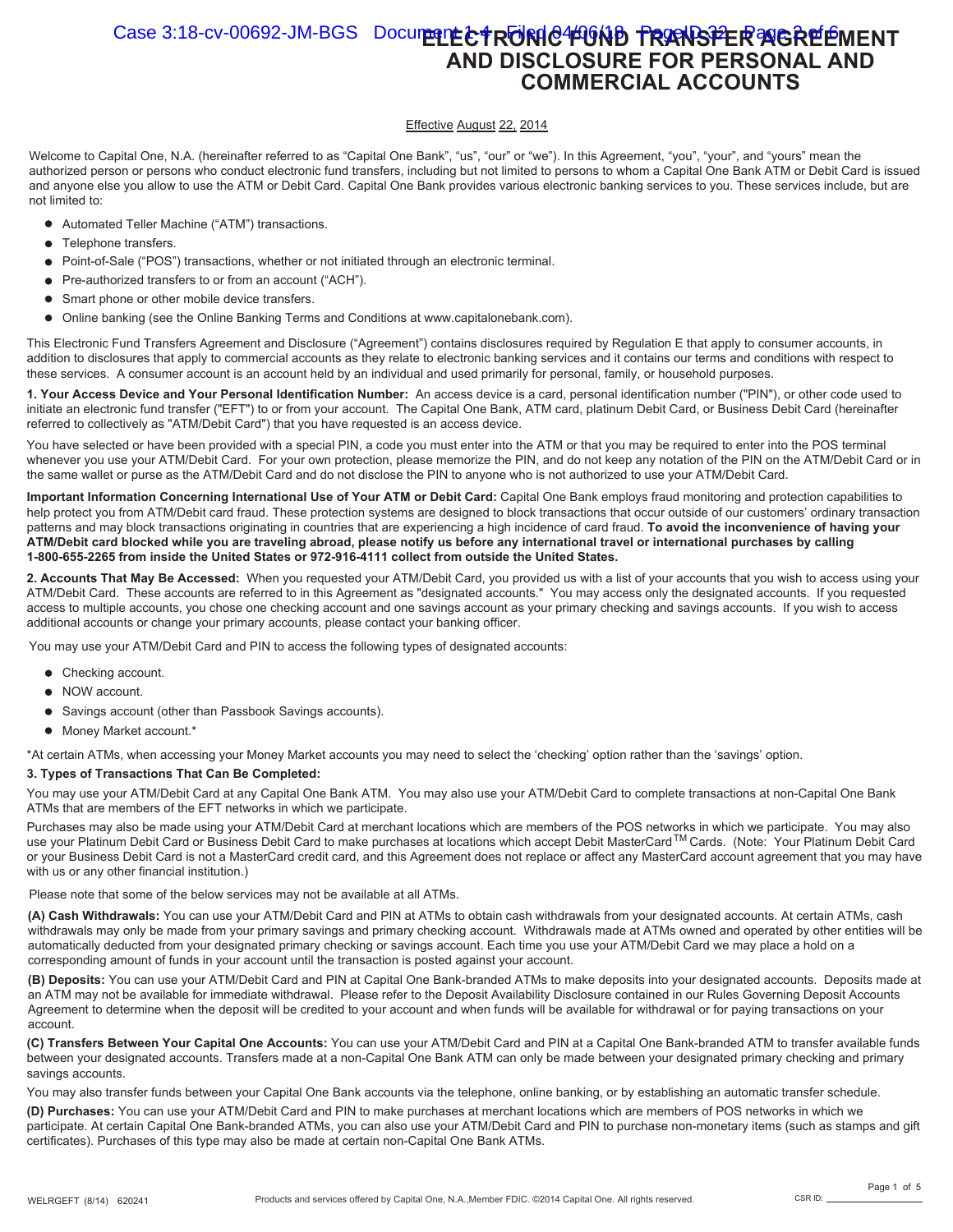#### **ELECTRONIC FUNDS TRANSFER AGREEMENT, Contd.**  Case 3:18-cv-00692-JM-BGS Document 1-4 Filed 04/06/18 PageID.33 Page 3 of 6

You may also use your ATM/Debit Card without your PIN to make purchases at merchant locations accepting Debit MasterCard Cards. The merchant may request a preauthorization for the transaction. If we authorize the transaction, the funds will be debited from your primary checking account immediately or a hold may be placed on your account for up to several days after the purchase transaction has occurred, depending upon the promptness with which the merchant processes your transaction.

Some purchases may result in a longer hold. Sometimes the preauthorization requests may be in amounts different from the total amount of the transaction. For example, a gas station typically requests authorization in the amount of \$1.00. Also, restaurants typically request authorization for 20% more than the price of the meal. If the preauthorization request varies from the amount of the actual transaction, payment of the transaction may not remove the preauthorization hold immediately. Generally, the preauthorization hold may remain on your account for up to three (3) business days after the date of the transaction and may affect the

availability of funds from your designated account for other transactions. We will not be responsible for damages for wrongful dishonor of an item resulting from a preauthorization hold. You agree not to withdraw, write checks or make point of sale purchases against funds that are needed to pay ATM/Debit Card transactions that have not yet posted against your account.

**(E) Inquiries:** You can use your ATM/Debit Card and PIN at ATMs to check the balance in your designated accounts. At non-Capital One Bank ATMs, you may only make balance inquiries on your designated primary checking or savings account. You may also check the balance in your designated accounts via our telephone or online banking service.

**(F) Change PIN:** You may use your ATM/Debit Card and PIN to change your current PIN at Capital One Bank-branded ATMs. You must know your current PIN in order to change your PIN. If you have forgotten your current PIN, you may contact your banking officer to have your PIN re-established.

**(G) Mini-Statements:** You may use your ATM/Debit Card and PIN at Capital One Bank-branded ATMs to obtain a statement of up to the last ten (10) transactions performed through the previous business day.

**(H) Transfers Between Your Capital One Bank Accounts and Accounts at Other Financial Institutions (or Third Parties) and Check Conversion:** You can authorize a third party to initiate transfers between your accounts and the third party's accounts by providing the third party with our routing number and your account number.

You may also authorize a merchant or other payee to make a one-time electronic payment from your checking account using information from your check to: (i) pay for purchases, or (ii) pay bills.

When you provide a check as payment, you authorize us to use information from your check to make a one-time electronic fund transfer from your account. In certain circumstances, such as for technical or processing reasons, we may process your payment as a check transaction. When we use information from your check to make an electronic fund transfer, funds may be withdrawn from your account on the same day you make your payment.

You should only provide your financial institution and account information (whether over the phone, the internet, or via some other method) to trusted third parties whom you have authorized to initiate electronic fund transfers.

**4. Limitations on Transactions:** There are certain limitations on the use of electronic banking services. These include, but are not limited to, the following:

**(A) Designated Accounts:** You may only access your designated accounts with Capital One Bank.

**(B) Daily Limitation:** A daily withdrawal limitation exists on all ATM/Debit Cards. This limitation combines two categories: cash withdrawals and point of sale<br>purchases. There is no limit on the number of transactions th cash withdrawals, purchase withdrawals, or a combination of both) that exceed the established card limit. See the chart below for the limits established for the card product that you have. The limits listed below are default limits. Different limits may be assigned to individual cards on a case-by-case basis.

|                       | Established<br>card limit | Cash limit | <b>POS</b> limit |
|-----------------------|---------------------------|------------|------------------|
| <b>Platinum Debit</b> | \$2,500                   | \$600      | \$2,500          |
| <b>Business Debit</b> | \$5,000                   | \$800      | \$5,000          |
| ATM CARD              | \$2,500                   | \$600      | \$2,500          |

Other ATM owners and operators may impose lower dollar limitations on the amount of cash withdrawals made at their ATMs.

**(C) Online Banking External Funds Transfer Limitation:** You may enroll in online banking to perform electronic transfers. When you enroll, you will be provided with additional terms and conditions that apply to electronic transfers using our online banking services. The below charts provide the default limits established for online banking transfers into and out of your designated accounts. Different limits may be assigned on a case-by- case basis. These limits do not apply to internal transfers between accounts opened in a Capital One Bank branch and accounts opened with Capital One Direct Banking accounts, bill pay transfers or preauthorized third party Payments.

The below limits apply to High Yield Checking and High Interest Checking accounts:

|                                                                   | Per transfer limit | Daily limit | Monthly limit |
|-------------------------------------------------------------------|--------------------|-------------|---------------|
| <b>Inbound Transfer</b>                                           | \$10,000           | \$10,000    | \$25,000      |
| <b>Outbound Transfer</b>                                          | \$10,000           | \$10,000    | \$25,000      |
| <b>Total Transfer Limit</b><br>(Combined Inbound<br>and Outbound) |                    | \$20,000    | \$50,000      |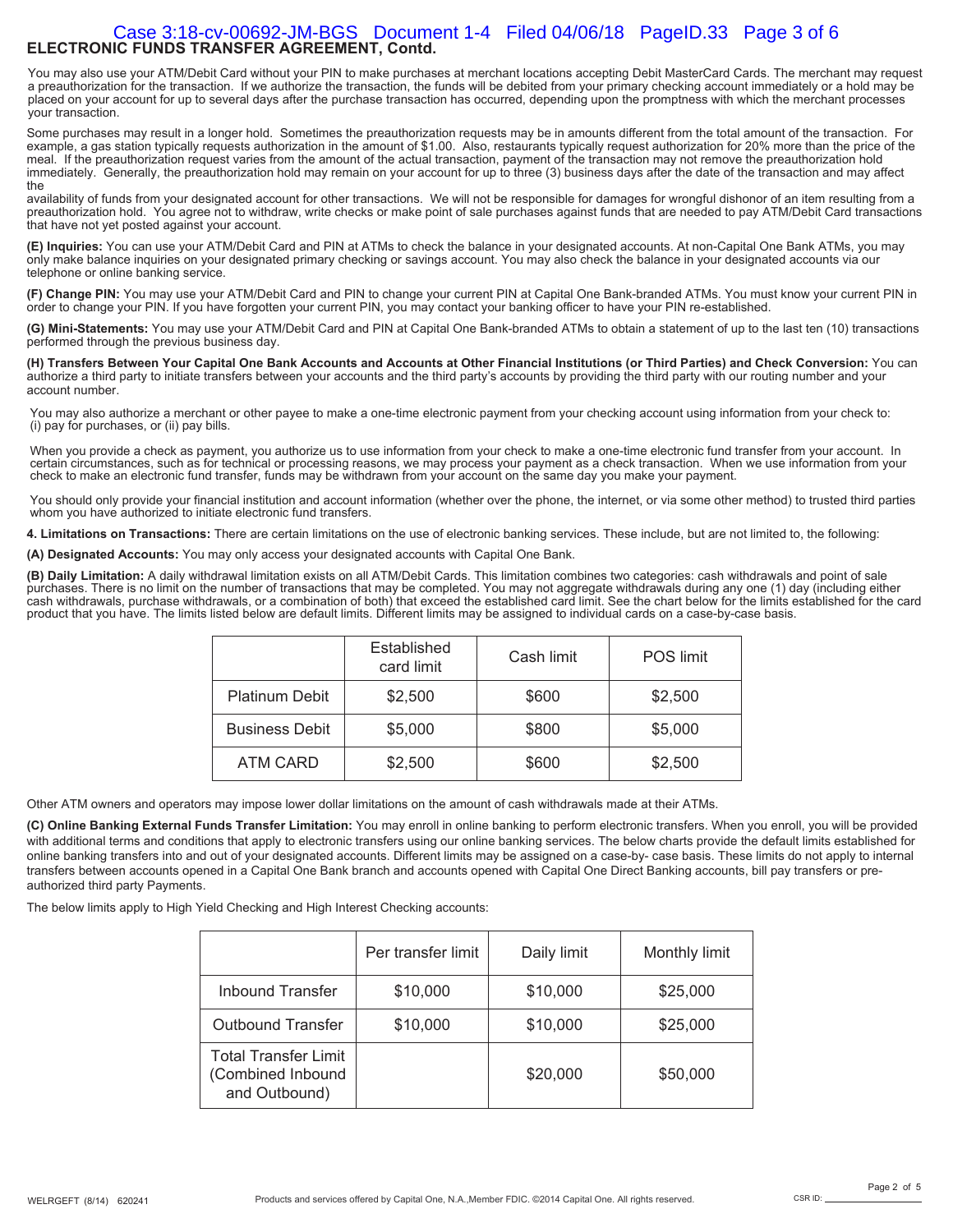#### Cas**e LECTRONIC FUNDS TRANSFER AGREEMENT, Ebath 04/06/18** PageID.34 Page 4 of 6

The below limits apply to all other products (excluding High Yield Checking and High Interest Checking accounts):

|                                                            | Per transfer limit | Daily limit | Monthly limit |
|------------------------------------------------------------|--------------------|-------------|---------------|
| <b>Inbound Transfer</b>                                    | \$3,000            | \$3,000     | \$6,000       |
| <b>Outbound Transfer</b>                                   | \$3,000            | \$3,000     | \$6,000       |
| Total Transfer Limit<br>(Combined Inbound<br>and Outbound) |                    | \$6,000     | \$12,000      |

**(D) Third Party Transaction Limitation:** Savings and money market accounts are permitted no more than six (6) transfers per statement cycle to a third party or to another account of the depositor at Capital One Bank by means of preauthorized, automatic, telephone or, to the extent any online banking program is available for your account, online transfer or withdrawal.

**(E) Other Reasons:** We and other ATM owners and operators may limit or refuse to complete your ATM/Debit Card transactions for security or technical reasons.

We may also suspend your ATM/Debit Card if we consider your designated account to be inactive or dormant.

**5. Overdraft Situations:** An Overdraft occurs when you do not have enough money in your designated account to cover a transaction, but we pay it anyway. Generally, we will not authorize and pay overdrafts for ATM withdrawals and everyday debit card transactions against your designated account unless you have authorized us to do so\*. You understand and agree that even if you have authorized us to do so, you have no right to overdraw your account at any time, for any reason, and our decision to pay Overdraft items is solely within our discretion. You further agree that if we elect to pay Overdraft items, you must deposit additional funds into your designated account immediately in an amount sufficient to cover the Overdraft and to pay us Overdraft fees for each Overdraft item in accordance with our then current Schedule of Fees and Charges. Available credit on an overdraft protection line of credit associated with the designated account may be used to fund ATM/Debit Card transactions when you do not have sufficient collected funds in your designated account(s). If the amount of the Overdraft causes you to exceed the amount of credit available on the overdraft protection line of credit or balance in the overdraft protection deposit account linked to the overdrawn deposit account, you agree to pay the amount by which the deposit account has been overdrawn, plus all associated fees and charges as reflected in our then current Schedule of Fees and Charges and the applicable line of credit agreement.

\* Applies only to consumer accounts.

**6. Transactions That Are Not Completed:** If we do not complete a transfer to or from your account on time or in the correct amount according to our Agreement with you, we will be liable for your losses or damages. However, there are some exceptions. We will not be liable, for instance:

- (A) If, through no fault of ours, you do not have enough money in your account to make the transfer;
- (B) if we have terminated this Agreement for any reason;
- (C) if the funds in your designated accounts are subject to legal process or other encumbrance restricting the transaction;
- (D) if circumstances beyond our control (such as fire or flood) prevent the transaction from being completed despite reasonable precautions that we have taken; if the transfer would exceed the available credit on your overdraft line of credit;
- (E) if an ATM does not have enough cash to complete the transaction;
- (F) if there is a technical malfunction in the ATM that is known to you when you try to perform the transaction;
- (G) if we have reason to believe that you or someone else is using our electronic banking services for fraudulent or illegal purposes;
- (H) Section 4 of this Agreement entitled "Limitations on Transactions" contains a list of transactions we will not complete;
- (I) if your ATM/Debit Card has deteriorated or has been damaged so that it does not function properly;
- (J) if your ATM/Debit Card or PIN has been reported lost or stolen. There may also be other exceptions as provided by applicable law, or
- (K) if the transfer would exceed the available credit on your overdraft line of credit.

You agree that we will not be liable for any damages resulting from a failure or refusal for any reason to authorize a transaction that you have attempted. You further agree that we will not be responsible or liable for a merchant's refusal to accept your ATM/Debit Card.

**7. Charges for ATM/Debit Card Transactions:** When you use your ATM/Debit Card at a non-Capital One Bank branded ATM, the ATM owner/operator may charge you a fee for your use of their ATM, and you may be charged a fee for a balance inquiry even if you do not complete a transaction. The fee charged should be disclosed to you on the ATM, and you should be given an opportunity to cancel the transaction before the fee is imposed. You may also be charged a fee by us, as disclosed in our then current Schedule of Fees and Charges, for each cash withdrawal, funds transfer or balance inquiry that you may make using a non-Capital One Bank branded ATM. You will not be charged this fee at most ATMs owned and operated by Capital One Bank, except at certain gaming establishments and other non-branch locations, where we may charge a fee for each cash withdrawal. The amount of fees charged at such ATMs at non-branch locations varies. Any fee charged will be displayed on the ATM screen and you will be given an opportunity to cancel the transaction before the fee is imposed. Please refer to our then current Schedule of Fees and Charges for the amount of this fee.

For international transactions, MasterCard's currency conversion procedure includes use of either a government mandated exchange rate, or a wholesale exchange rate selected by MasterCard for the processing cycle in which the transaction is processed, increased by an adjustment factor established from time to time by MasterCard. The currency conversion rate used by MasterCard on the processing date may differ from the rate that would have been used on the purchase date or cardholder statement posting date.

Withdrawals from an ATM outside of the United States, Puerto Rico, and U.S. Virgin Islands may incur an international transaction fee, as disclosed in our then current Schedule of Fees and Charges.

**8. Receipts and Account Statement:** You will be given a receipt for transactions made with your ATM/Debit Card at ATMs owned by Capital One Bank where this option is offered, unless you decline to receive the receipt. Your periodic account statement(s) for your designated accounts will also detail electronic transfer activity on the designated account. Generally, if you have a consumer account, you will receive a monthly statement if you have an EFT in that month. In any case, you will get the statement at least quarterly. Page 3 of 5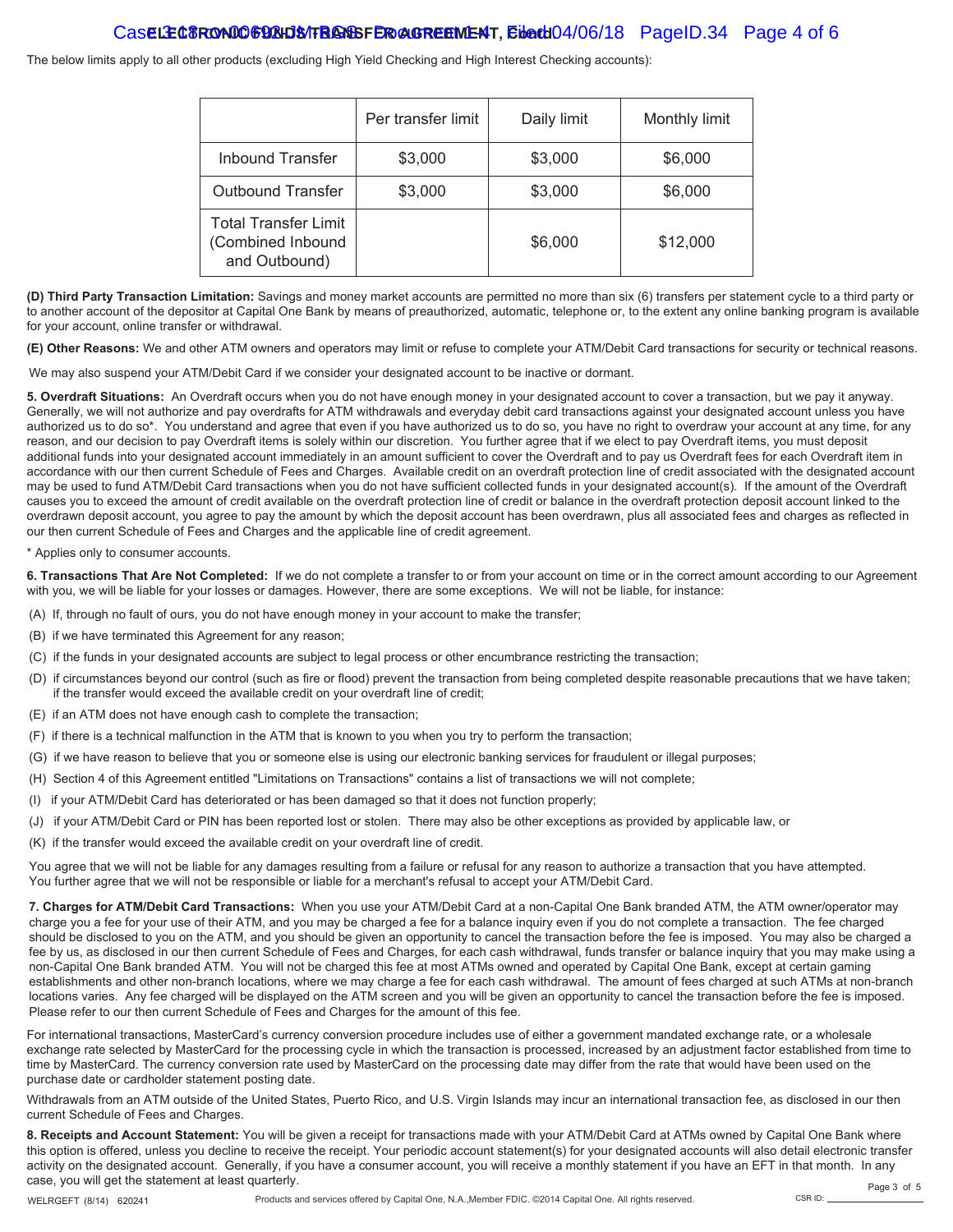#### Caste **GTRONIC TUNDS TRANSSE ROAGREEMENT4 COPINED 04/06/18** PageID.35 Page 5 of 6

#### **9. In Case of Errors or Questions About Your Electronic Transfers:**

(For information pertaining to the error resolution process for international wire transfers, please refer to the Wire Funds Transfer Disclosure Statement and related disclosures.)

Call us at: 1 (866) 536-9023, Write us at: Capital One, N.A. P O Box 31277 Salt Lake City, Utah 84130-0277 Attn: Customer Service Center

or e-mail us using the Contact Us link in the Customer Service section of www.capitalonebank.com, as soon as you can if you think your statement or receipt is wrong or if you need more information about a transfer listed on the statement or receipt.

The following section applies only to consumer accounts: We must hear from you no later than sixty (60) days after we sent you the FIRST statement on which the problem or error appeared.

(1) Tell us your name and account number.

(2) Describe the error or transfer you are unsure about, and explain as clearly as you can why you believe it is an error, or why you need more information. (3) Tell us the dollar amount of the suspected error.

If you tell us verbally, we may require that you send us your complaint or question in writing within ten (10) business days.

We will determine whether an error occurred within ten (10) business days after we hear from you and will correct any error promptly. If we need more time, however, we may take up to forty-five (45) days (ninety (90) days for those transactions at merchant POS terminals, processed on a new account, or initiated outside the United States) to investigate your complaint or question. If we decide to do this, we will credit your account within ten (10) business days for the amount you think is in error, so that you will have full use of the money during the time it takes us to complete our investigation. If we ask you to put your complaint or question in writing and we do not receive it within ten (10) business days, we may not credit your account.

For errors involving new accounts, we may take up to twenty (20) business days to credit your account for the amount you think is in error.

We will tell you the results within three (3) business days after completing our investigation. If we decide that there was no error, we will send you a written explanation. You may ask for copies of the documents that we used in our investigation.

The following section applies only to commercial accounts: If you are a business or other entity that is not a natural person, the above referenced procedures do not apply to any accounts held by you. If you believe that an unauthorized transaction has occurred, we must hear from you within twenty four (24) hours of the time the transaction posts to your account. We will require you to submit an affidavit of unauthorized activity in connection with any such transaction immediately thereafter.

(A) Right to stop payment: if you have authorized regular payments out of your account, you can stop any of these payments. If the account requires multiple signatures to transact the withdrawal of funds, it is understood that we will recognize and accept stop payment instructions from any one authorized signer. Here is how: Visit your nearest Capital One Bank location, or e-mail us using the Contact Us link in the Customer service section of www.capitalonebank.com. You may also:

#### **10. Pre-Authorized Payments:**

Call us at: 1 (800) 655-2265, or Write us at: Capital One, N.A. 3939 W. John Carpenter Frwy. Irving, TX 75063 Attn: Customer Service Center

We must receive your request at least three (3) business days before the payment is scheduled to be made. If you call us, we may also require you to put your request in writing to the above address and to get it to us within fourteen (14) days after you call. If you do not, then your verbal request will expire after fourteen (14) days. We will charge you a fee, as disclosed in our then current Schedule of Fees and Charges, for each stop payment order you give.

Merchants may allow returns or refunds on purchases; however, except as provided above for recurring payments you cannot stop a one-time payment on any ATM/Debit Card transactions. For this reason, you should inquire about the merchant's return or refund policy before entering into a purchase transaction. Merchandise purchased using your ATM/Debit Card that is subsequently returned will be reflected as a credit on your designated account statement, provided you elect to have the return credited to your designated account. Please refer to section 9 for information on error resolution.

(B) Varying amounts: If these regular payments vary in amount, the person you are paying must tell you ten (10) days before each payment when it will be made and how much it will be. If you do not know this information, you may be unable to have the payment stopped without closing your account. (You may choose instead to get this notice only when the payment would differ by more than a certain amount from the previous payment, or when the amount would fall outside certain limits that you set.)

(C) Liability: If you order us to stop one of these payments three (3) business days or more before the transfer is scheduled, and we do not do so, we will be liable for your actual losses or damages. We will pay other damages only as required by applicable law. *We will not be liable for any consequential or special losses or damages unless we act in bad faith. In addition, we will not be liable if the merchant or other third party initiating the transaction changes the dollar amount of the transaction or makes other changes so that we do not recognize it as the payment you stopped.*

**11. Verifying Pre-Authorized Deposits:** You can verify whether a direct deposit has been processed to your account by calling us at 1 (800) 655-2265.

**12. Joint Accounts:** If more than one person signed your request for electronic banking services, each person who signed will be bound by this Agreement and will be responsible for paying all amounts owed as a result of this Agreement. If two (2) signatures are required to transact business on a designated account any ONE (1) signer may initiate an electronic banking transaction on the account.

**13. Authorized Users:** You should not allow unauthorized persons to use your ATM/Debit Card and PIN without first advising us in writing that you are adding them as an authorized user. You must also advise us in writing should such persons no longer be authorized to use your ATM/Debit Card.